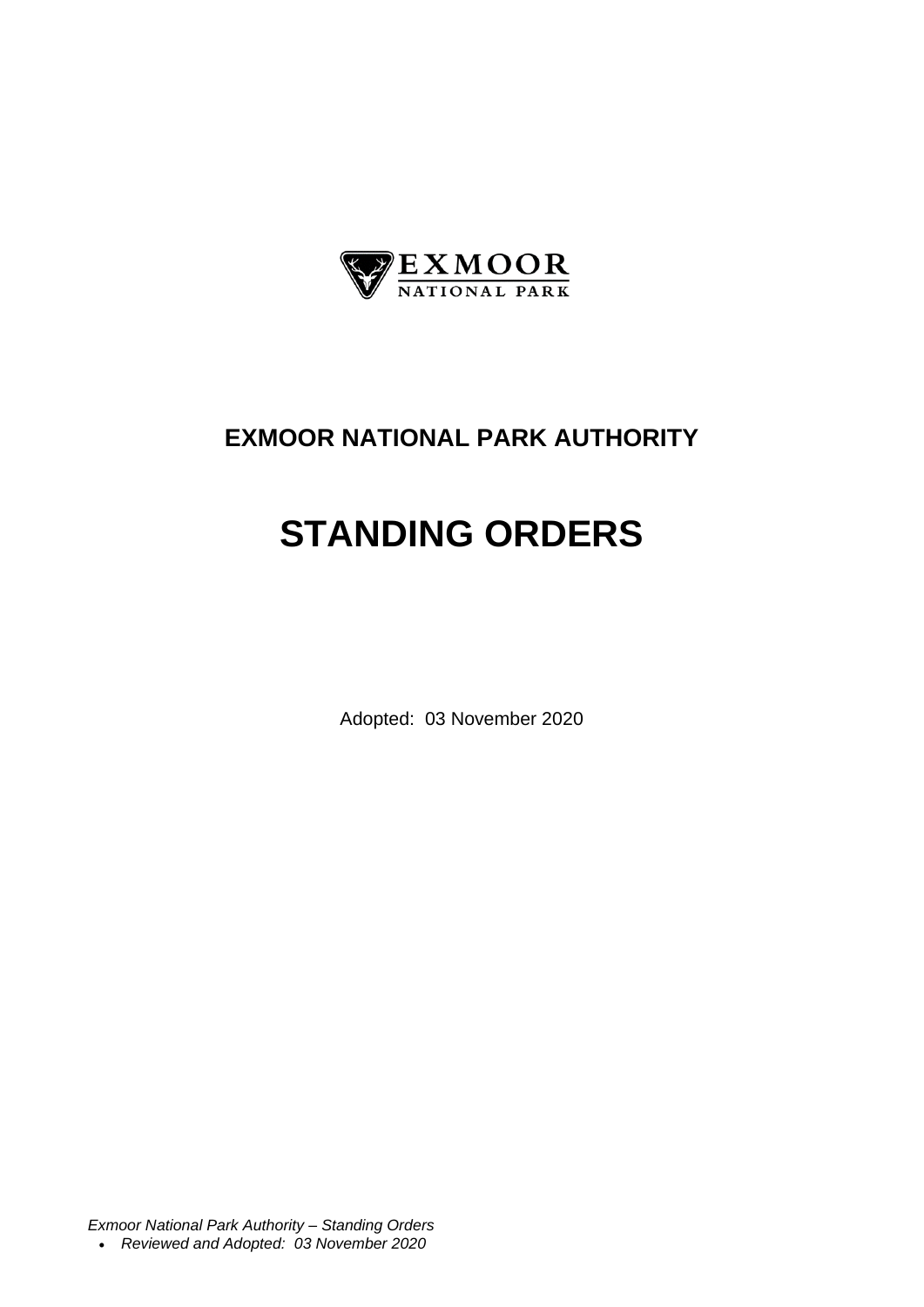# **TABLE OF CONTENTS**

|    | <b>INTRODUCTION</b>                                                                               | $\overline{4}$          |
|----|---------------------------------------------------------------------------------------------------|-------------------------|
|    | <b>RECORDING OF MEETINGS:</b>                                                                     | 4                       |
|    | <b>STANDING ORDERS:</b>                                                                           | $\overline{4}$          |
|    | <b>PART A: ORDERS APPLICABLE TO AUTHORITY MEETINGS</b>                                            | $\overline{\mathbf{4}}$ |
| 1  | <b>MEETINGS OF THE AUTHORITY</b>                                                                  | 4                       |
| 2  | APPOINTMENT OF CHAIRPERSON, DEPUTY CHAIRPERSON AND DEPUTY CHAIRPERSON<br>(PLANNING)               | 5                       |
| 3  | <b>CONDUCT OF MEETINGS</b>                                                                        | 5                       |
| 4  | <b>QUORUM</b>                                                                                     | 6                       |
| 5  | <b>ATTENDANCE AT MEETING</b>                                                                      | 6                       |
| 6  | <b>ORDER OF BUSINESS</b>                                                                          | 6                       |
| 7  | <b>MINUTES</b>                                                                                    | $\overline{7}$          |
| 8  | <b>VOTING</b>                                                                                     | 8                       |
| 9  | <b>MOTIONS</b>                                                                                    | 8                       |
|    | <b>FORMAL QUESTIONS BY MEMBERS</b><br>10                                                          | 9                       |
|    | 11<br><b>DEBATE</b>                                                                               | 10                      |
|    | <b>RULES OF DEBATE</b><br>$12 \,$                                                                 | 10                      |
|    | 13<br><b>DISORDERLY CONDUCT DURING MEETINGS</b>                                                   | 12                      |
|    | MEETINGS TO BE OPEN TO THE PRESS AND PUBLIC<br>14                                                 | 13                      |
|    | 15<br><b>CONFIDENTIALITY</b>                                                                      | 13                      |
|    | <b>RESCISSION OF PREVIOUS RESOLUTION</b><br>16                                                    | 13                      |
|    | WHEN STANDING ORDERS MAY BE SUSPENDED, REVOKED OR ALTERED<br>17                                   | 14                      |
|    | <b>INTERPRETATION OF STANDING ORDERS</b><br>18                                                    | 14                      |
|    | PART B: ORDERS APPLYING TO COMMITTEES OF THE AUTHORITY                                            | 14                      |
|    | 19<br><b>APPOINTMENT OF COMMITTEES</b>                                                            | 14                      |
| 20 | QUORUM OF COMMITTEES AND SUB COMMITTEES                                                           | 14                      |
| 21 | <b>SPECIAL MEETINGS OF COMMITTEES AND SUB COMMITTEES</b>                                          | 14                      |
|    | MEMBERSHIP OF COMMITTEES AND SUB-COMMITTEES ON WHICH THE AUTHORITY IS<br>22<br><b>REPRESENTED</b> | 15                      |
| 23 | <b>RIGHT TO ATTEND MEETINGS</b>                                                                   | 15                      |
|    | PART C: ORDERS APPLYING TO PREPARATION AND PUBLICATION OF AGENDAS AND REPORTS                     |                         |
|    |                                                                                                   | 15                      |
|    | <b>ITEMS OF BUSINESS</b><br>24                                                                    | 15                      |
|    | <b>PART D: GENERAL ORDERS APPLICABLE AT ALL TIMES</b>                                             | 16                      |
|    | <b>CONDUCT OF MEMBERS</b><br>25                                                                   | 16                      |
|    | 26<br>THE AUTHORITY'S SEAL                                                                        | 16                      |
|    | <b>AUTHENTICATION OF DOCUMENTS</b><br>27                                                          | 16                      |
|    | <b>STANDING ORDERS TO BE GIVEN TO MEMBERS</b><br>28                                               | 16                      |
|    | <b>INSPECTION OF DOCUMENTS</b><br>29                                                              | 16                      |
|    | <b>PUBLIC SPEAKING</b><br>30                                                                      | 17                      |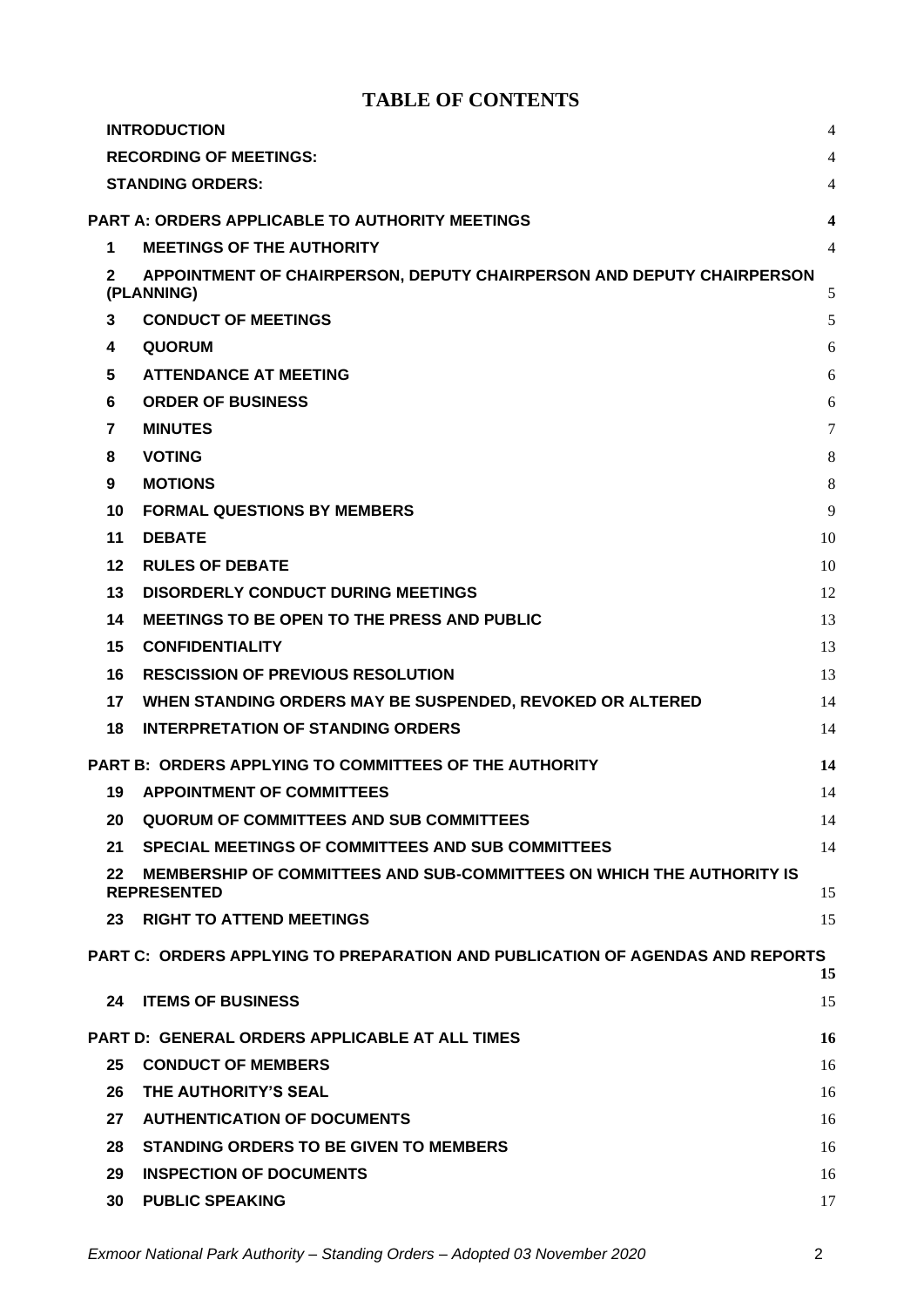| <b>PART E: STANDING ORDERS APPLYING TO THE CHIEF EXECUTIVE</b>           |    |  |
|--------------------------------------------------------------------------|----|--|
| <b>APPOINTMENT OF CHIEF EXECUTIVE</b><br>31                              | 17 |  |
| <b>DISCIPLINARY ACTION</b><br>32 <sub>2</sub>                            | 18 |  |
| <b>PART F: STANDING ORDERS TO APPLY TO COMMITTEES AND SUB COMMITTEES</b> | 18 |  |
| POWERS, DUTIES AND FUNCTIONS OF THE AUTHORITY MEETING                    | 19 |  |
| <b>SCHEME OF DELEGATION</b>                                              |    |  |
| <b>SCHEME OF DELEGATION TO COMMITTEES</b>                                |    |  |
| <b>Appeals Committee</b><br>1.                                           | 24 |  |
| 2 <sub>1</sub><br><b>Final Accounts Committee</b>                        | 24 |  |
| <b>Standards Committee</b><br>$3_{-}$                                    | 24 |  |
| <b>SCHEME OF DELEGATION TO THE CHIEF EXECUTIVE</b>                       |    |  |
| STANDING ORDERS FOR THE REGULATION OF CONTRACTS                          |    |  |
| <b>PROCUREMENT PROCEDURES</b>                                            |    |  |
| <b>SUSTAINABLE PROCUREMENT CHECKLIST</b>                                 | 40 |  |
| <b>SUSTAINABLE BUILDING CHECKLIST</b>                                    | 41 |  |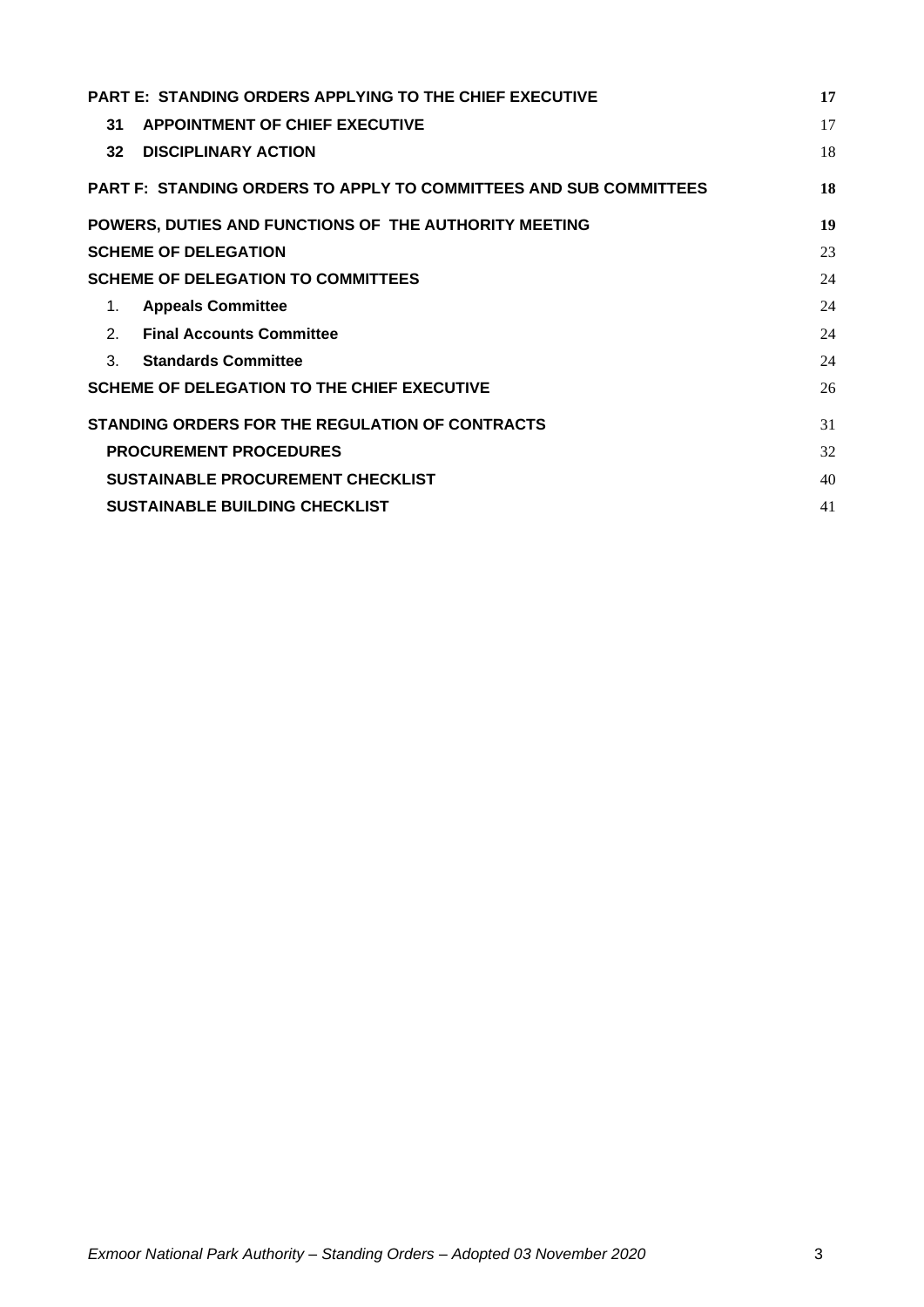# <span id="page-3-0"></span>**INTRODUCTION**

The Standing Orders set out below are for the regulation of the meetings, proceedings and business of the Exmoor National Park Authority in accordance with all enabling powers.

<span id="page-3-1"></span>**RECORDING OF MEETINGS:** The official record of any meeting is the minutes, in accordance with Standing Order 7.

In the interests of openness and transparency, it is the Authority's policy to record (audio and/or video) all Authority meetings and meetings of its Committees and Sub Committees for that part of a meeting that is open to the public and the press. The Chairperson of the meeting has the discretion to terminate or suspend recording.

# <span id="page-3-2"></span>**STANDING ORDERS:**

# <span id="page-3-3"></span>**PART A: ORDERS APPLICABLE TO AUTHORITY MEETINGS**

# <span id="page-3-4"></span>**1 MEETINGS OF THE AUTHORITY**

- 1.1 **Number of Meetings:** In every year, the Authority shall hold one Annual Meeting and at least nine other meetings for the transaction of general business.
- 1.2 **Dates of Meetings:** The meetings of the Authority shall be held on dates determined by the Authority. The Chief Executive (National Park Officer) in consultation with the Chairperson shall have authority to change the date of any meeting of the Authority if in their opinion such change is necessary for the convenient and/or efficient dispatch of Authority business.
- 1.3 **Calendar of Meetings:** Each year the Authority shall approve a calendar of meetings of the Authority and its Committees and Sub Committees.
- 1.4 **Date of Annual Meeting:** The Annual Meeting of the Authority shall be the first meeting held after 31 May in any year.
- 1.5 **Time of Meetings:** The meetings of the Authority shall start at 10.00am or at such other time as the Authority shall determine. The Chief Executive in consultation with the Chairperson shall have authority to change the time of any meeting of the Authority if in their opinion such change is necessary for the convenient and/or efficient dispatch of Authority business.
- 1.6 **Venue of Meetings:** All meetings of the Authority shall be held at Exmoor House, Dulverton or at such other place as the Chairperson shall determine.
- 1.7 **Summons for a Meeting:** Not less than five clear working days before a meeting of the Authority, the Chief Executive shall issue a public notice of the time and place of the meeting and a summons to attend the meeting shall be posted to the usual place of residence of every Member of the Authority, or at some other address as notified by a Member.

The summons for any extraordinary meeting shall set out the agenda for that meeting. Failure to serve a summons on any Member of the Authority shall not affect the validity of any meeting. No business shall be transacted at a meeting of the Authority other than that specified in the notice of that meeting. The proceedings of the Authority shall not be invalidated by any vacancy or defect in appointment of any Member.

1.8 **Extraordinary Meetings:** An extraordinary meeting of the Authority may be called at any time by the "Appropriate Person" meaning the Chairperson, or if that office is vacant, the Deputy Chairperson or if that office is also vacant, the Chief Executive.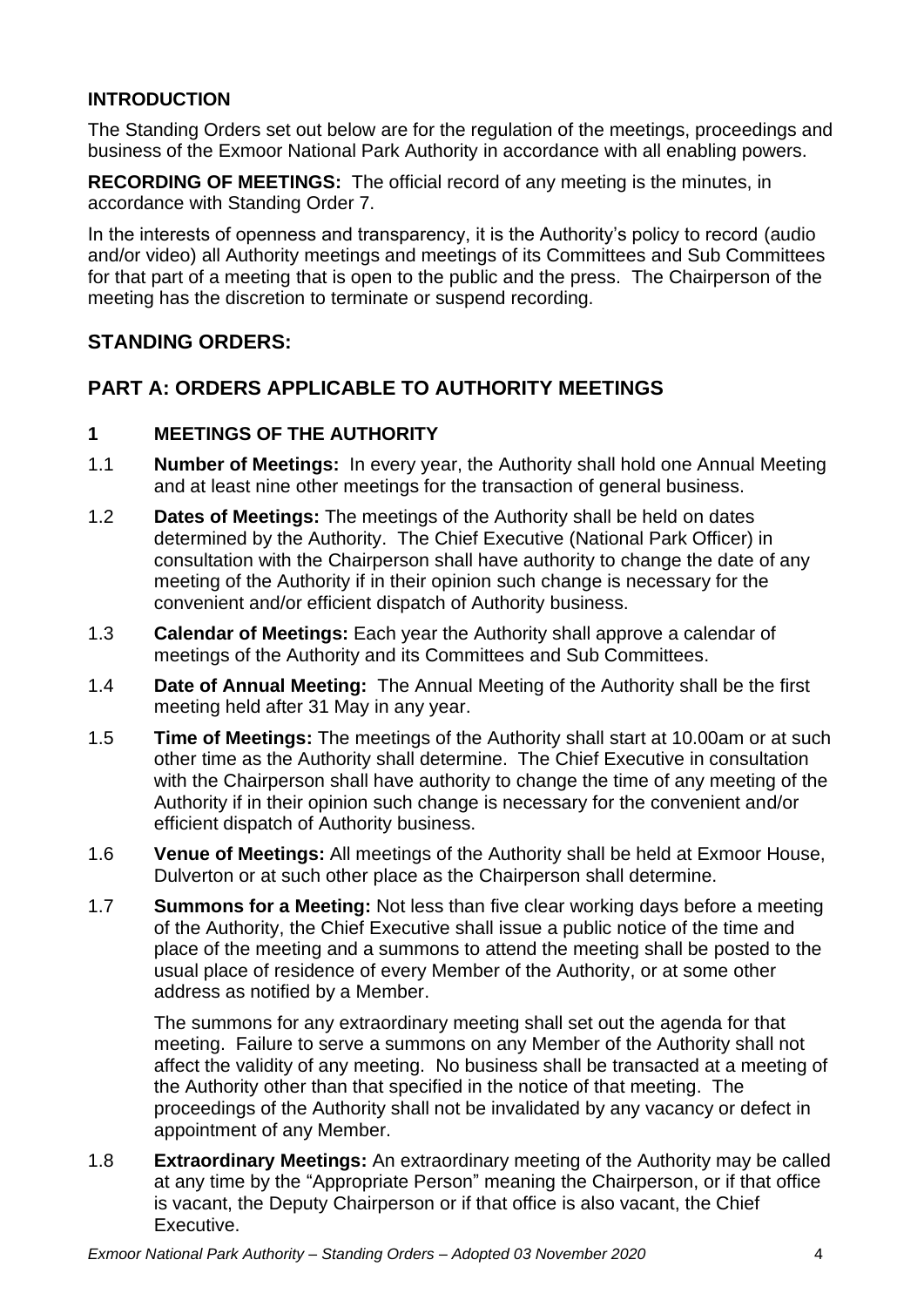In addition, the Appropriate Person shall call an extraordinary meeting of the Authority upon receipt of a written request for that purpose specifying the nature of the important or urgent business signed by five Members of the Authority. Should the Appropriate Person not call an extraordinary meeting within seven days of receipt of the request, any five Members of the Authority may call an extraordinary meeting of the Authority.

#### <span id="page-4-0"></span>**2 APPOINTMENT OF CHAIRPERSON, DEPUTY CHAIRPERSON AND DEPUTY CHAIRPERSON (PLANNING)**

- 2.1 At the Annual Meeting of the Authority, the Chief Executive shall preside over the first item of business to elect a Chairperson of the Authority. The second item of business shall be to elect a Deputy Chairperson. The third item of business shall be to elect a Deputy Chairperson (Planning).
- 2.2 Where more than two persons are nominated for the position of Chairperson or Deputy Chairperson or Deputy Chairperson (Planning) a vote will take place. If, following the vote, there is not a clear majority in favour of one person, the name of the person having the least number of votes shall be struck off the list. A fresh vote shall then be taken and so on, until a majority of votes is given in favour of one person. Nominees shall be entitled to vote for themselves. The voting may take place by ballot if the Authority so determines.
- 2.3 The Chairperson, Deputy Chairperson and Deputy Chairperson (Planning) shall be elected for a period not exceeding one year but on ceasing to hold office at the end of their elected term shall be eligible for re-election unless six successive terms have been served from 2012.
- 2.4 The Chairperson, Deputy Chairperson or Deputy Chairperson (Planning) may at any time resign their office by notice in writing delivered to the Chief Executive.
- 2.5 A person shall cease to hold office as Chairperson or Deputy Chairperson or Deputy Chairperson (Planning) upon ceasing to be a Member of the Authority.
- 2.6 If a vacancy in the office of Chairperson or Deputy Chairperson or Deputy Chairperson (Planning) shall arise, the vacancy shall be filled by the Authority's election of one of its Members at the next Authority meeting.
- 2.7 Where a casual vacancy in the office of Chairperson or Deputy Chairperson or Deputy Chairperson (Planning) is filled the person then elected shall hold office until the next Annual Meeting of the Authority.

# <span id="page-4-1"></span>**3 CONDUCT OF MEETINGS**

- 3.1 At a meeting of the Authority the Chairperson shall preside.
- 3.2 If the Chairperson is absent from a meeting of the Authority, the Deputy Chairperson of the Authority shall preside. If both the Chairperson and Deputy Chairperson of the Authority are absent, the Deputy Chairperson (Planning) shall preside.
- 3.3 If the Chairperson and both Deputy Chairpersons of the Authority are absent, the Members of the Authority present at that meeting shall choose a person from their number to preside as Chairperson for that meeting.
- 3.4 At a meeting of the Authority, the Deputy Chairperson (Planning) shall preside over agenda items that relate to the Authority's role as sole local planning authority for the area of Exmoor National Park. If the Deputy Chairperson (Planning) is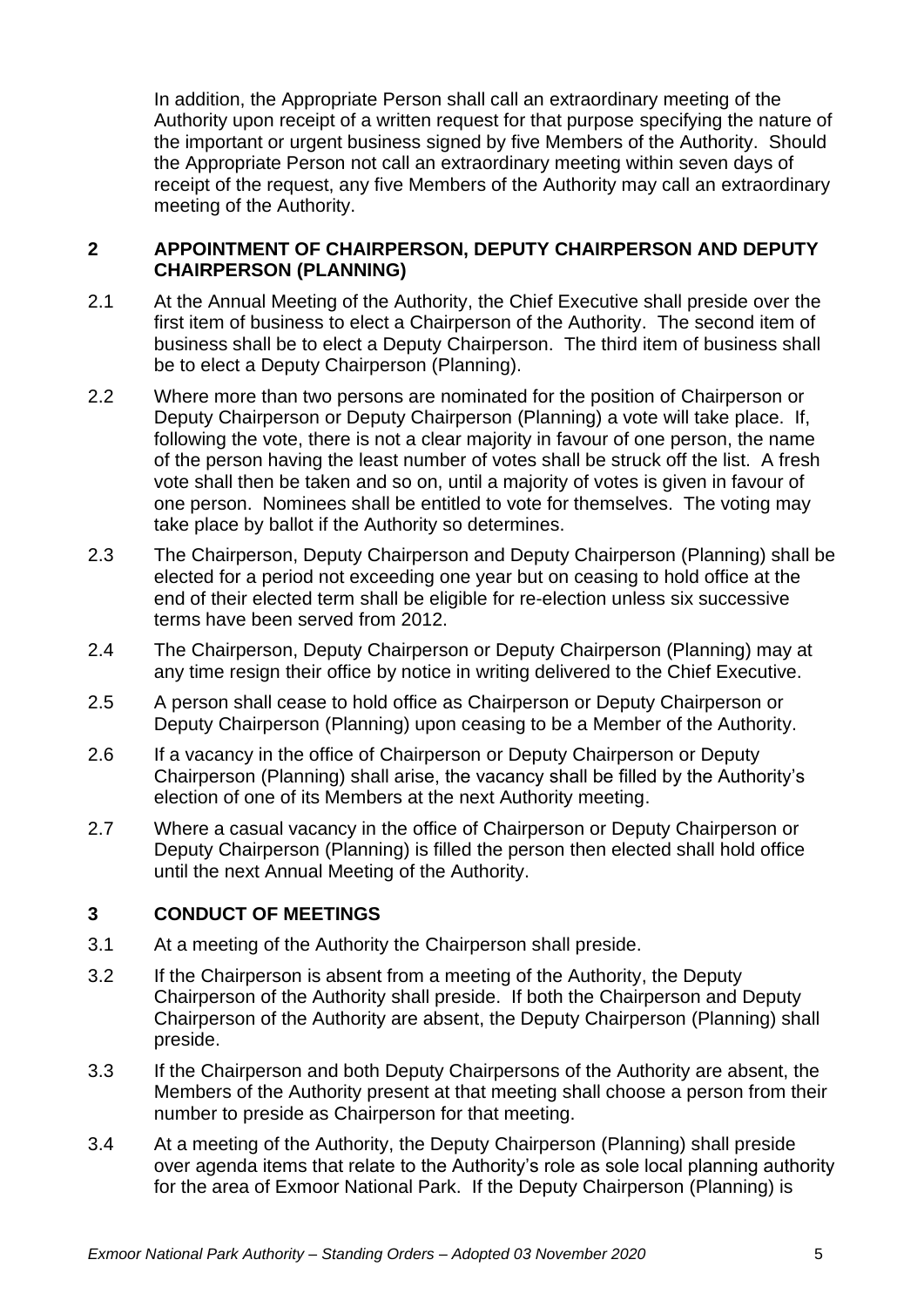absent the Deputy Chairperson of the Authority shall preside. If both the Deputy Chairperson (Planning) and Deputy Chairperson are absent, the Chairperson of the Authority shall preside.

- 3.5 If the Chairperson and both Deputy Chairpersons of the Authority are absent, the Members of the Authority present at that meeting shall choose a person from their number to preside as Chairperson for that meeting.
- 3.6 Any powers or duty in relation to the conduct of a meeting assigned to the Chairperson by these Standing Orders may be exercised by any person presiding at a meeting in accordance with Standing Order 3.3 and 3.4 above.

# <span id="page-5-0"></span>**4 QUORUM**

- 4.1 Except where authorised by statute or otherwise specifically determined by the Authority, no business shall be transacted at a meeting of the Authority unless at least one-third of the whole number of Members of the Authority are present; and of those present at least one is a local authority Member and at least one is a Member appointed to the Authority by the Secretary of State. *Note: the quorum for a meeting of the Authority of 22 Members is 8.*
- 4.2 If, during any meeting of the Authority, the Chairperson, after counting the number of Members present, declares there is not a quorum present, the meeting shall forthwith end and any business shall stand adjourned to a date fixed by the Chairperson or if a date is not fixed, to the next meeting of the Authority.

# <span id="page-5-1"></span>**5 ATTENDANCE AT MEETING**

- 5.1 Every Member attending a meeting of the Authority shall certify their attendance by signing their name in the attendance book.
- 5.2 A Member shall tender an apology to the office of the Chief Executive before the date of a meeting that they are unable to attend.
- 5.3 If a Member fails throughout a period of six consecutive months from the date of their last attendance to attend any meeting of the Authority, they shall cease to be a Member of the Authority unless the failure was due to some reason approved by the Authority before the expiry of that period. Attendance as a Member at a meeting of any committee or sub-committee, joint committee, joint board, advisory committee or other body by which for the time being the functions of the Authority are being discharged shall be deemed to be attendance at a meeting of the Authority.
- 5.4 A member shall disclose any disclosable pecuniary interest or personal interest they have in any matter coming before the Authority. This is notwithstanding the fact that such interests may already be entered in the Register of Interests. A member shall not participate in any discussion of, vote on, or discharge any function related to a matter in which they have declared a disclosable pecuniary interest and they shall withdraw from the meeting for the duration of the consideration of that matter.

# <span id="page-5-2"></span>**6 ORDER OF BUSINESS**

- 6.1 Subject to any statutory requirements, the order of business at every meeting of the Authority shall normally be as follows:
	- (a) at the Annual Meeting only in every year, to appoint the Chairperson of the Authority; the Deputy Chairperson and the Deputy Chairperson (Planning);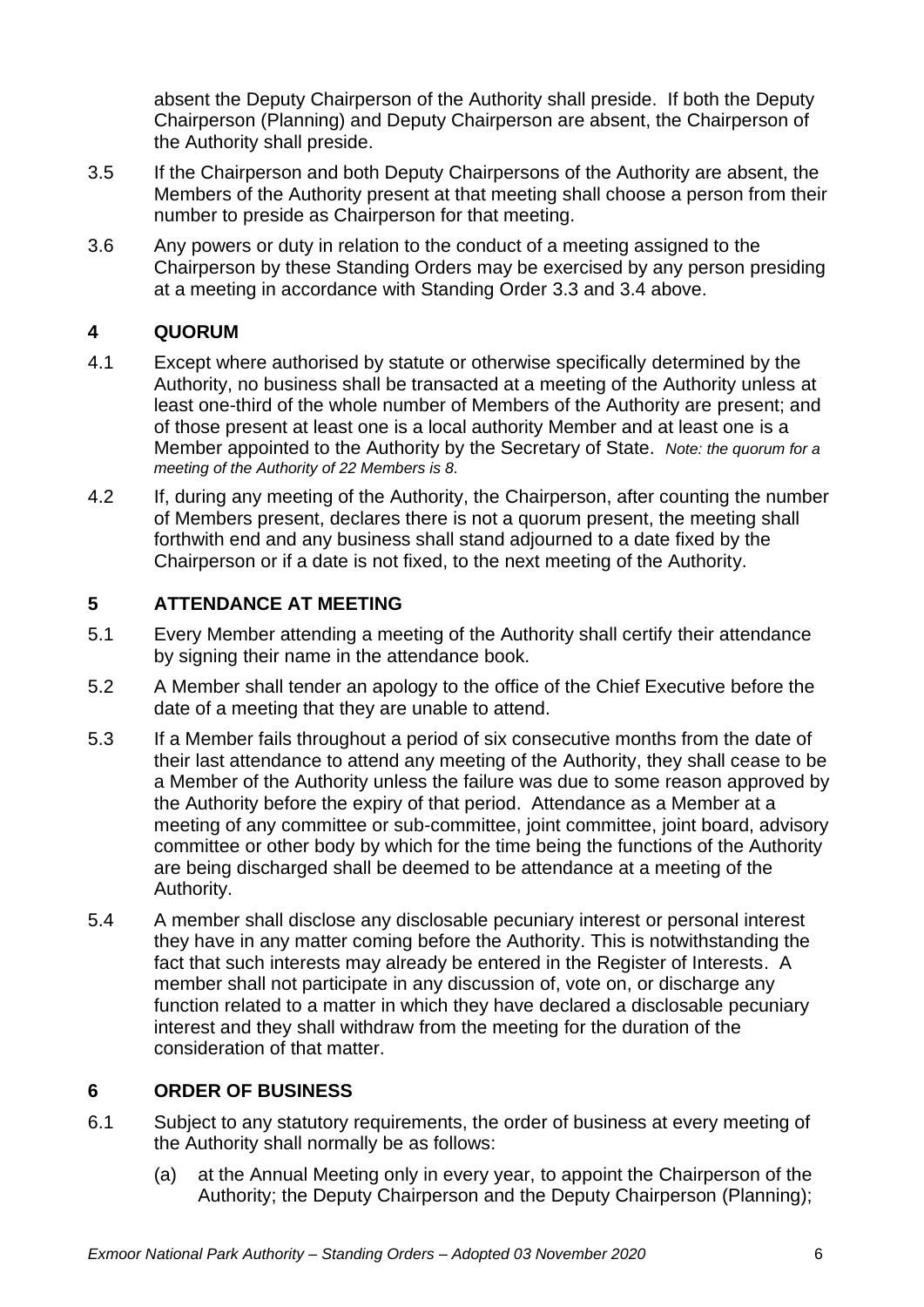- (b) to choose a person to preside if the Chairperson and both Deputy Chairpersons are absent;
- (c) to deal with any business required by statute to be done before any other business;
- (d) Chairperson's announcements;
- (e) to approve and sign as a correct record the Minutes of the last meeting of the Authority;
- (f) to consider any matters arising from the Minutes of the last meeting of the Authority
- (g) to deal with any business expressly required by statute to be done;
- (h) to introduce any business which by reason of special circumstances the Chairperson, after consultation with the Chief Executive, is of the opinion should be considered as a matter of urgency **AND** then to resolve when such business should be ordered on the Agenda;
- (i) to dispose of business (if any) remaining from the last meeting;
- (j) to receive any public speakers in accordance with Standing Order 30;
- (k) to consider recommendations of Committees;
- (l) to consider motions in the order in which notice has been received;
- (m) to consider questions from Members of which notice has been given in accordance with Standing Order 10;
- (n) to consider applications, enforcement issues and other reports in relation to the Authority's functions as sole local planning authority for the area of Exmoor National Park;
- (o) to consider reports and other business specified in the summons;
- (p) to receive the minutes of Committees;
- (q) to consider any business which is the subject of any resolution passed under Standing Order 14.1 to exclude the press and public for reasons of confidential or exempt information as defined by Section 100A of the Local Government Act 1972.
- 6.2 The order of business at any meeting of the Authority (other than business set out in Standing Order 6.1(a), (b) and (c)) may be varied either at the Chairperson's discretion or by a resolution passed on a motion duly moved, seconded and put without debate.

# <span id="page-6-0"></span>**7 MINUTES**

- 7.1 The minutes recording the decisions of each meeting of the Authority shall be signed at the next suitable meeting of the Authority. The minutes shall be taken as read and the person presiding shall put the question *'May the minutes of the meeting held on the X day of Y be approved as a correct record?'*
- 7.2 There shall be no discussion upon the minutes, except upon their accuracy. Any question of their accuracy shall be raised by motion. If no such question is raised, or if it is raised then as soon as it has been resolved, the Chairperson shall sign the minutes.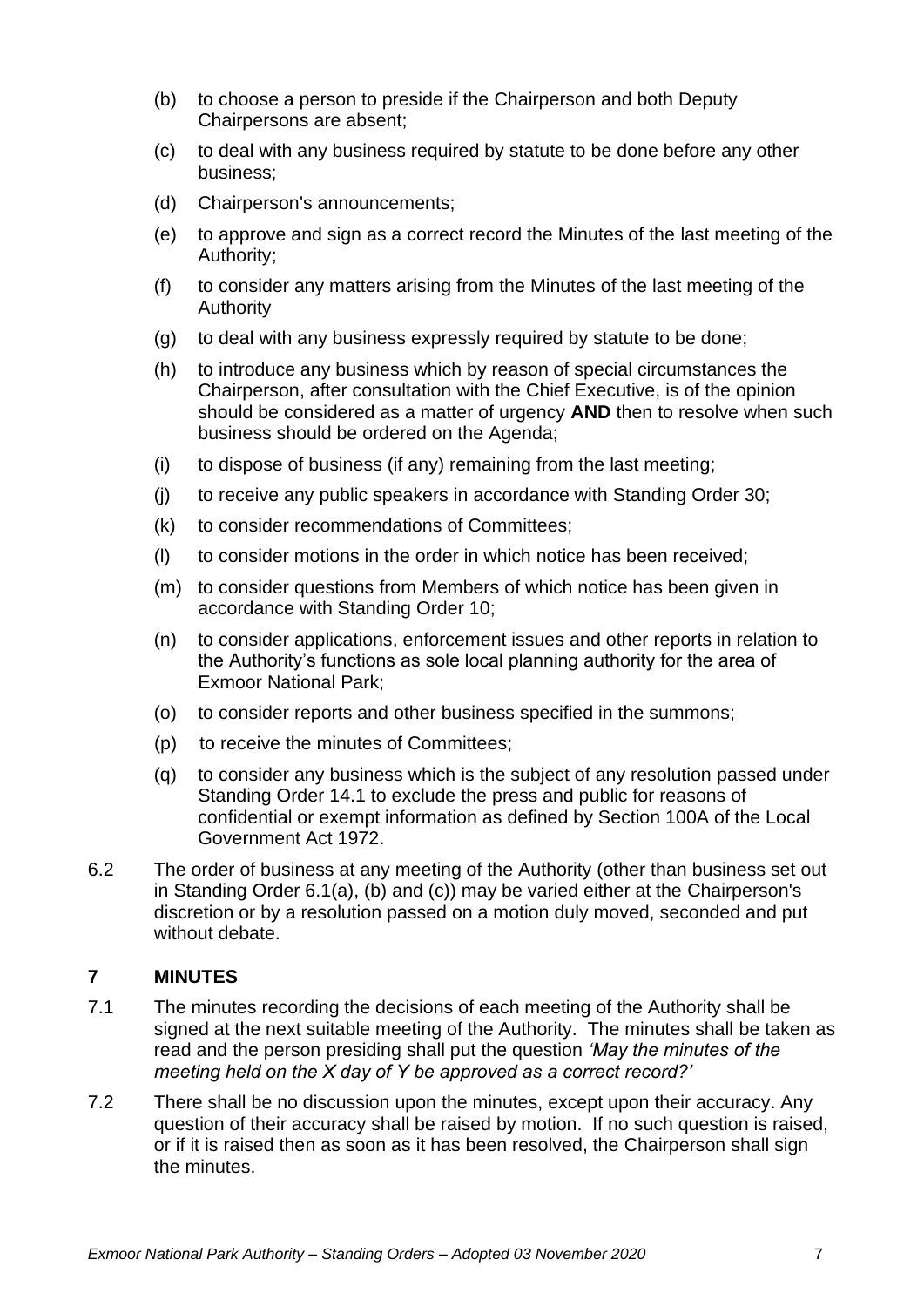- 7.3 A signed copy of the approved Minutes of every meeting of the Authority shall be entered in a book and kept securely. Any minute purporting to be so signed shall be received in evidence without further proof.
- 7.4 Any question on the accuracy of the minutes of a Committee or Sub Committee shall stand referred to the next meeting of the Committee or Sub Committee and shall not be discussed at the meeting of the Authority.
- 7.5 Until the contrary is proved, a meeting of the Authority the minutes of which have been made and signed in accordance with these Standing Orders shall be deemed to have been duly convened and held, and all the Members present at the meeting shall be deemed to have been duly qualified.

# <span id="page-7-0"></span>**8 VOTING**

- 8.1 Every motion shall be determined by a show of hands unless otherwise decided by a majority of the meeting.
- 8.2 All motions shall be decided by a majority of the Members of the Authority present and voting at that meeting.
- 8.3 On the requisition of any Member of the Authority supported by four other Members, the voting shall be recorded to show how each Member present and voting gave their vote for or against the motion or who abstained from voting.
- 8.4 On the Chairperson putting a motion to the vote, no further discussion on it shall take place.
- 8.5 If immediately after a vote is taken any Member so requests, a record shall be kept in the Minutes of that meeting whether that Member cast their vote for or against the motion or abstained from voting.
- 8.6 In the case of an equality of votes, the person presiding at the meeting shall have a second or casting vote.
- 8.7 A Member shall be eligible to vote only if they have been present for the entirety of the agenda item concerned including any presentation by officers, any representations by members of the public and any subsequent member debate.

# <span id="page-7-1"></span>**9 MOTIONS**

- 9.1 **Scope of Motion:** Every motion shall be relevant to some matter in relation to which the Authority has power or duties or which affects Exmoor National Park. Notice of every motion (other than those set out in 9.2 below) shall be given in writing and set out in the Summons in accordance with 9.3 and 9.4 below.
- 9.2 **Motions moved without notice:** The following motions and amendments may be moved without notice:
	- (1) appointment of the Chairperson of the meeting at which the motion is made;
	- (2) motion relating to the accuracy of the minutes;
	- (3) that an item of business specified in the summons has precedence;
	- (4) reference to a Committee;
	- (5) appointment of a committee or Member thereof occasioned by an item mentioned in the summons to the meeting.
	- (6) to vary the order of business;
	- (7) for leave to be given to withdraw a motion.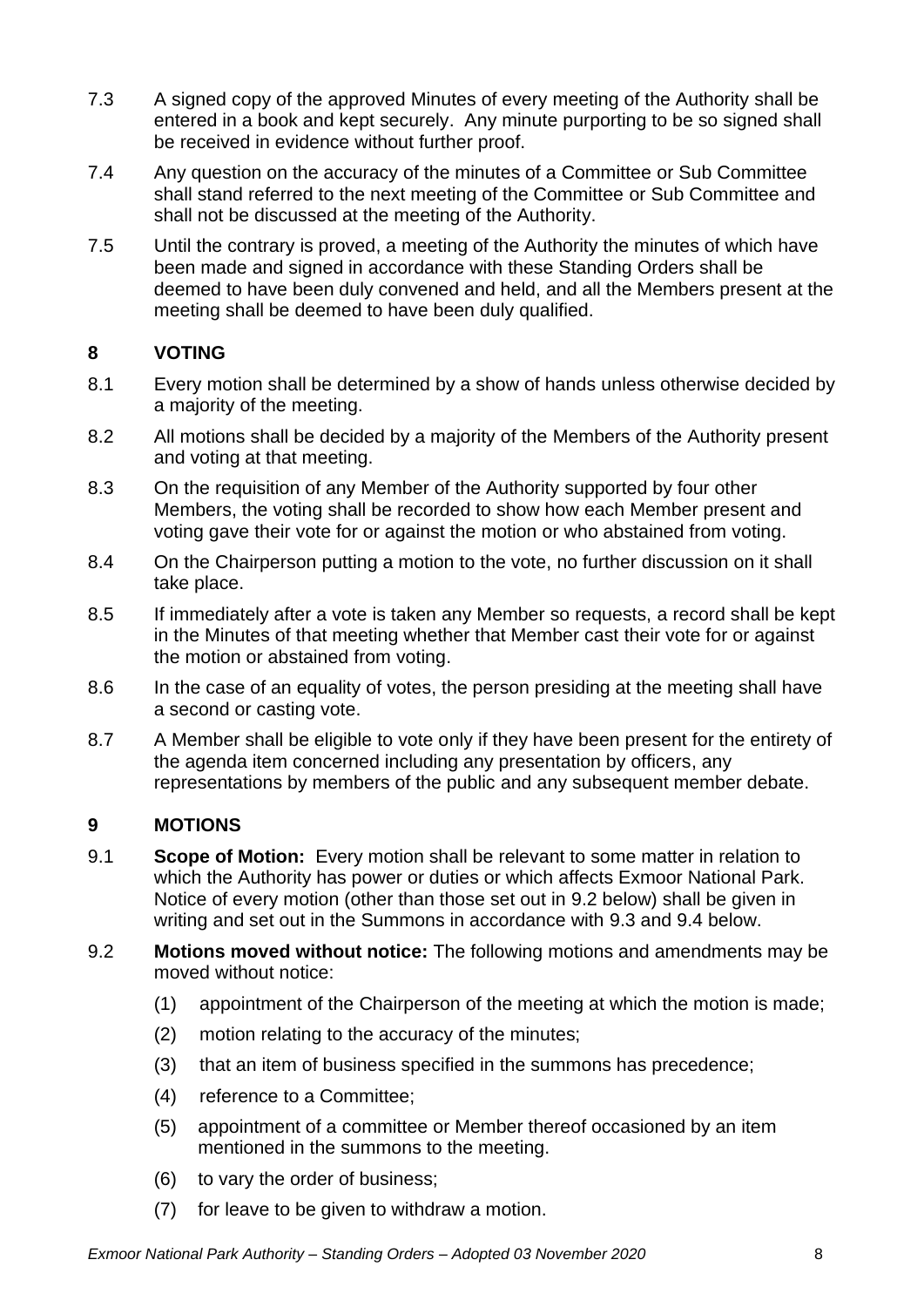- (8) to amend a motion;
- (9) to refer the motion to a committee or sub-committee;
- (10) receipt of reports or adoption of recommendations of committees or Officers and any consequent resolutions;
- (11) "that the question be now put";
- (12) "that the Authority (or committee) proceeds to the next item of business";
- (13) "that the debate be now adjourned";
- (14) "that the Authority (or committee) do now adjourn";
- (15) authorising the sealing of documents;
- (16) to exclude the public in accordance with Standing Order 14
- (17) "that the Member be not further heard" (Standing Order 13);
- (18) "that the Member leave the meeting" (Standing Order 13);
- (19) the suspending of Standing Orders in accordance with Standing Order 17;
- (20) to give the consent of the Authority where the consent of the Authority is required by these Standing Orders.
- 9.3 **Notices of Motion:** Notice of every motion (other than those set out in 9.2 above which may be moved without notice) shall be given in writing and signed by the Member or Members giving the notice and delivered to the Chief Executive at least ten working days before the date of the next Authority meeting. Upon receipt, it shall be dated and numbered in the order received and entered into a book open to inspection.
- 9.4 **Motions to be set out in Summons:** The Chief Executive shall set out in the summons for every meeting of the Authority all motions of which notice has been received, unless the Member when giving such notice intimated in writing that they proposed to move it at some later meeting, or has since withdrawn it in writing.
- 9.5 **Motion Not Moved:** If a motion which is set out in the summons is not moved either by a Member who gave notice of it or by some other Member on their behalf it shall, unless postponed by consent of the Authority, be treated as withdrawn and shall not be moved without fresh notice.

#### <span id="page-8-0"></span>**10 FORMAL QUESTIONS BY MEMBERS**

- 10.1 A Member may:
	- (a) ask any question relating to the business of the Authority provided written notice is received at the office of the Chief Executive at least ten working days before an Authority meeting;
	- (b) with the permission of the Chairperson, put any question relating to urgent business, but a written copy of such question shall be delivered to the Chief Executive on the day of the meeting and prior to its commencement;
	- (c) every question shall be put and answered without discussion and no provision shall be made for asking supplementary questions;
	- (d) any person to whom a question is put may decline to answer;
	- (e) every question put and the reply shall be recorded in the minutes of the meeting.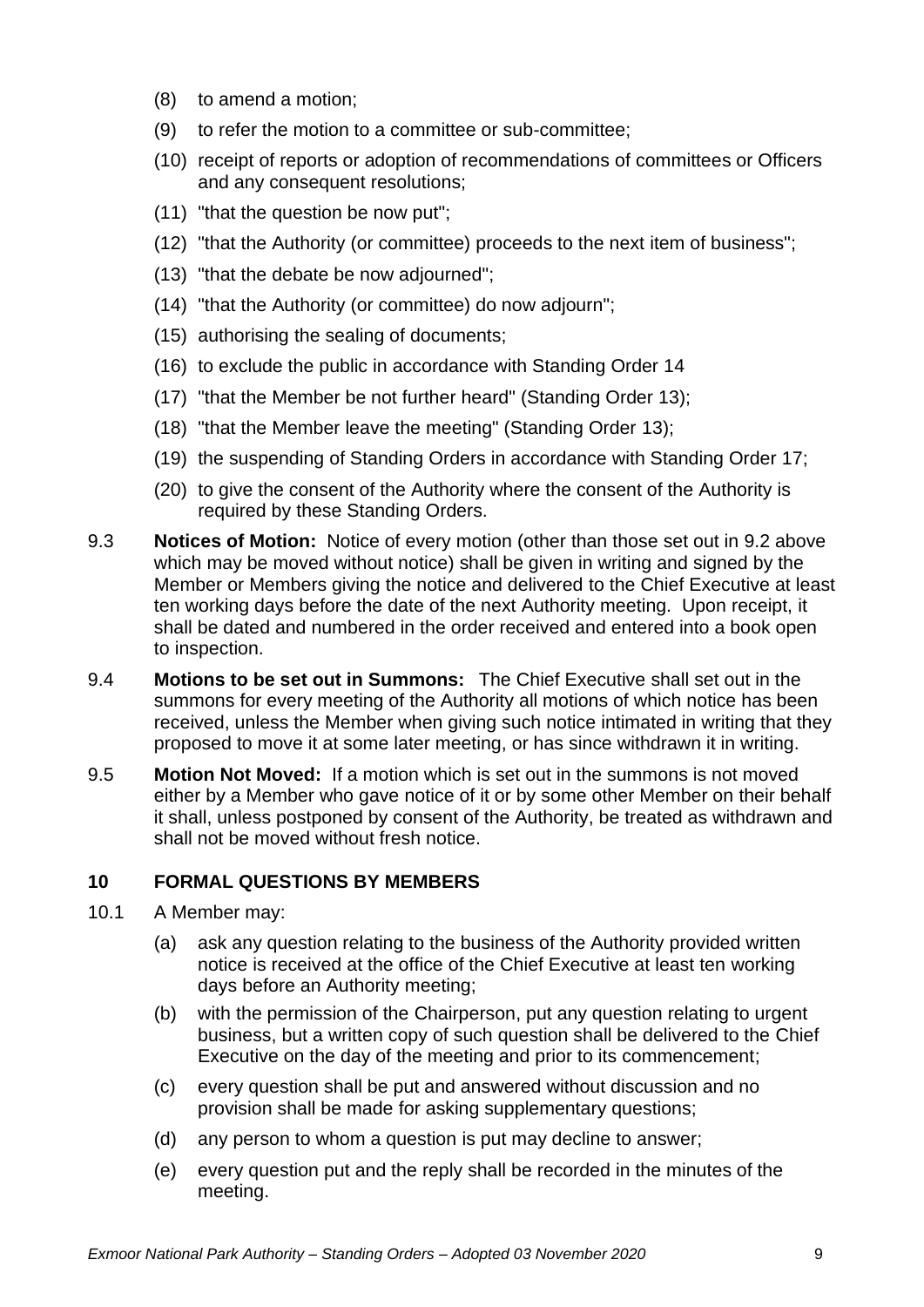# <span id="page-9-0"></span>**11 DEBATE**

- 11.1 All discussion and debate in a meeting of the Authority or any committee or sub committee shall be conducted in accordance with the Rules of Debate set out in Standing Order 12.
- 11.2 For the purpose of conducting the business of meetings in an informal manner, it shall be open to the Chairperson to allow debate that does not comply with the formalities of Standing Order 12.
- 11.3 The Chairperson may determine to bring the meeting and its procedures into full and strict conformity with the Rules of Debate under Standing Order 12 and such determination shall be final.

# <span id="page-9-1"></span>**12 RULES OF DEBATE**

- 12.1 **Discussion of a Motion or Amendment:** A motion or amendment shall not be discussed unless it has been proposed and seconded. Unless notice has already been given in accordance with Standing Order 9.3, the Chairperson may require the matter to be put in writing and handed to the Chairperson before it is discussed or put to the meeting.
- 12.2 **Seconder's Speech:** When seconding a motion or amendment, a Member may reserve the right to speak until later in the debate by declaring an intention to do so.
- 12.3 **Speaking in Debate:** A Member when speaking shall address the Chairperson. If two or more Members indicate a wish to speak, the Chairperson shall call one to speak and other Members shall then await their opportunity to speak. While a Member is speaking, the other Members shall refrain from speaking unless raising a point of order.
- 12.4 **Content and Length of Speeches:** A Member shall direct their speech to the motion under discussion or to a personal explanation or to a point of order. No speech may exceed five minutes except with the consent of the Chairperson.
- 12.5 **Speaking More Than Once:** A Member who has spoken on any motion shall not speak again while it is the subject of debate, except:
	- (a) once on an amendment moved by another Member;
	- (b) if the motion has been amended since they last spoke, to move a further amendment;
	- (c) if their first speech was on an amendment moved by another Member, to speak on the main issue, whether or not the amendment on which they spoke was carried;
	- (d) in exercise of a right of reply:
	- (e) on a point of order;
	- (f) by way of explanation of some material part of their speech which appears in the course of the debate to have been misunderstood.
- 12.6 **Amendments to Motions:** An amendment shall be relevant to the motion and shall be:
	- (a) to refer a matter to a Committee for consideration or reconsideration; or
	- (b) to leave out words; or
	- (c) to insert or add words; or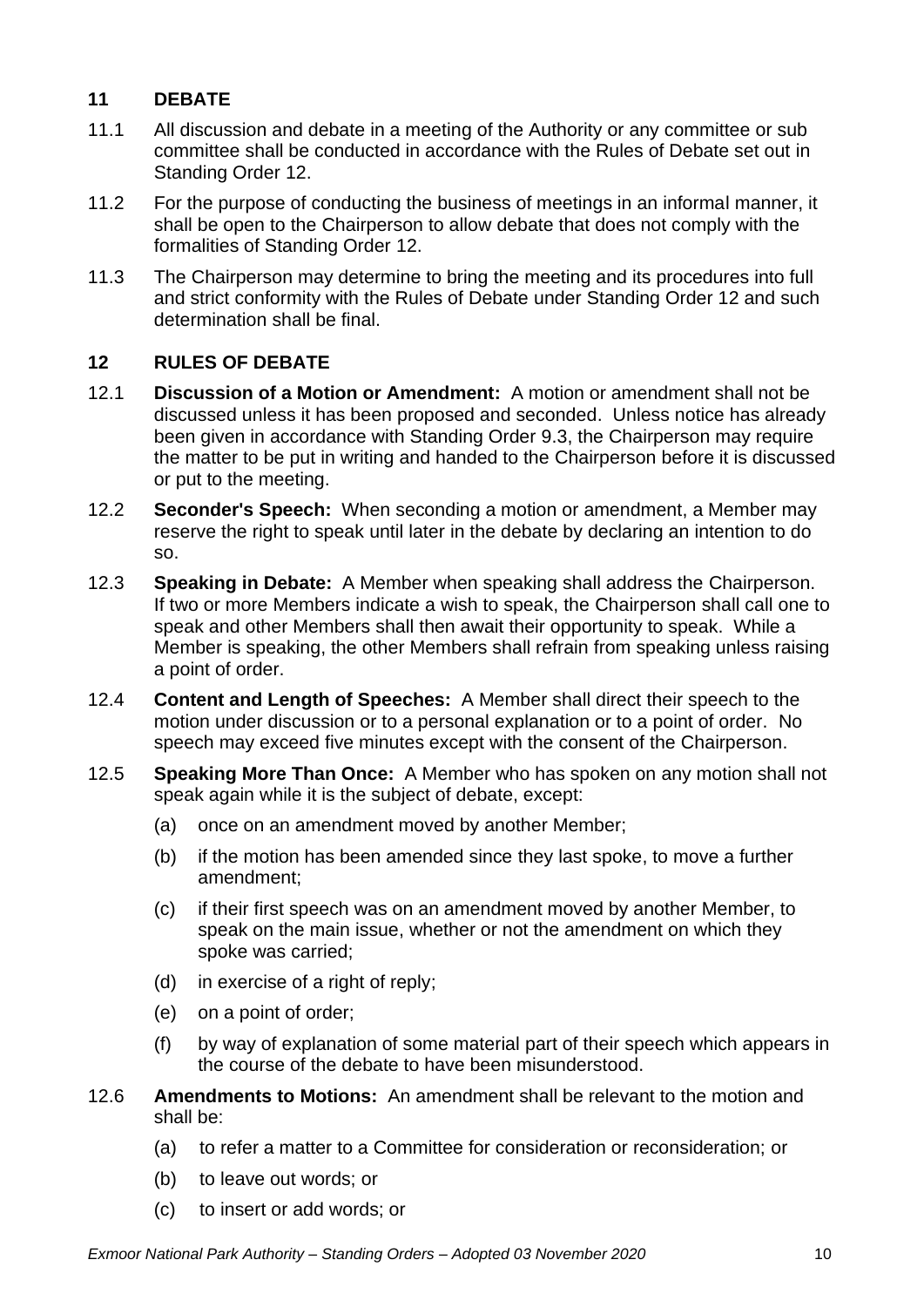- (d) to leave out words *and* insert or add others; or
- (e) to propose deferral to allow a site visit

but such omission, insertion or addition of words shall not have the effect of negating the motion before the Authority, or of introducing a substantially new proposal.

12.7 **Discussion of Amendments:** Only one amendment may be moved at a time. No further amendment shall be moved until the amendment under discussion has been disposed of.

The Chairperson may permit two or more amendments to be discussed together (but not voted on together) if they are of the opinion that this course would facilitate the proper conduct of Authority business.

If an amendment is not carried, other amendments may be moved on the original motion. If an amendment is carried, the motion as amended shall take the place of the original motion and shall become the motion upon which any further amendment may be moved.

- 12.8 **Alteration of Motion:** A Member may, with the consent of the Authority indicated without discussion, alter a motion of which they have given notice, or with the consent of their seconder, alter a motion that they have moved if in either case the alteration is one that could be made as an amendment.
- 12.9 **Withdrawal of Motion or Amendment:** A motion or amendment may be withdrawn by the mover with the consent of the seconder and of the Authority, which shall be signified without discussion. No Member may speak upon the amendment after the mover has asked permission for its withdrawal, unless such permission has been refused.
- 12.10 **Right of Reply:** The mover of a motion has a right of reply at the close of the debate on the motion, immediately before it is put to the vote. The reply shall be strictly confined to answering previous speakers and shall not introduce any new matters into the debate. If an amendment is moved, the mover of the original motion shall also have a right of reply at the close of the debate on the amendment but shall not otherwise speak on the amendment. The mover of the amendment shall have no right of reply to the debate on that amendment.
- 12.11 **Motions which may be moved during debate:** When a motion is under debate no other motion shall be moved except the following:
	- (a) to amend the motion;
	- (b) that the question be now put;
	- (c) to adjourn the debate;
	- (d) to proceed to the next item of business;
	- (e) to adjourn the meeting;
	- (f) a motion under Standing Order 14 to exclude the public;
	- (g) that the Member be not further heard (Standing Order 13);
	- (h) that the Member leave the meeting (Standing Order 13).
- 12.12 **Closure Motions:** A Member may move without comment at the conclusion of a speech of another Member: "That the Authority proceed to the next item of business", "That the question be now put", "That the debate be now adjourned" or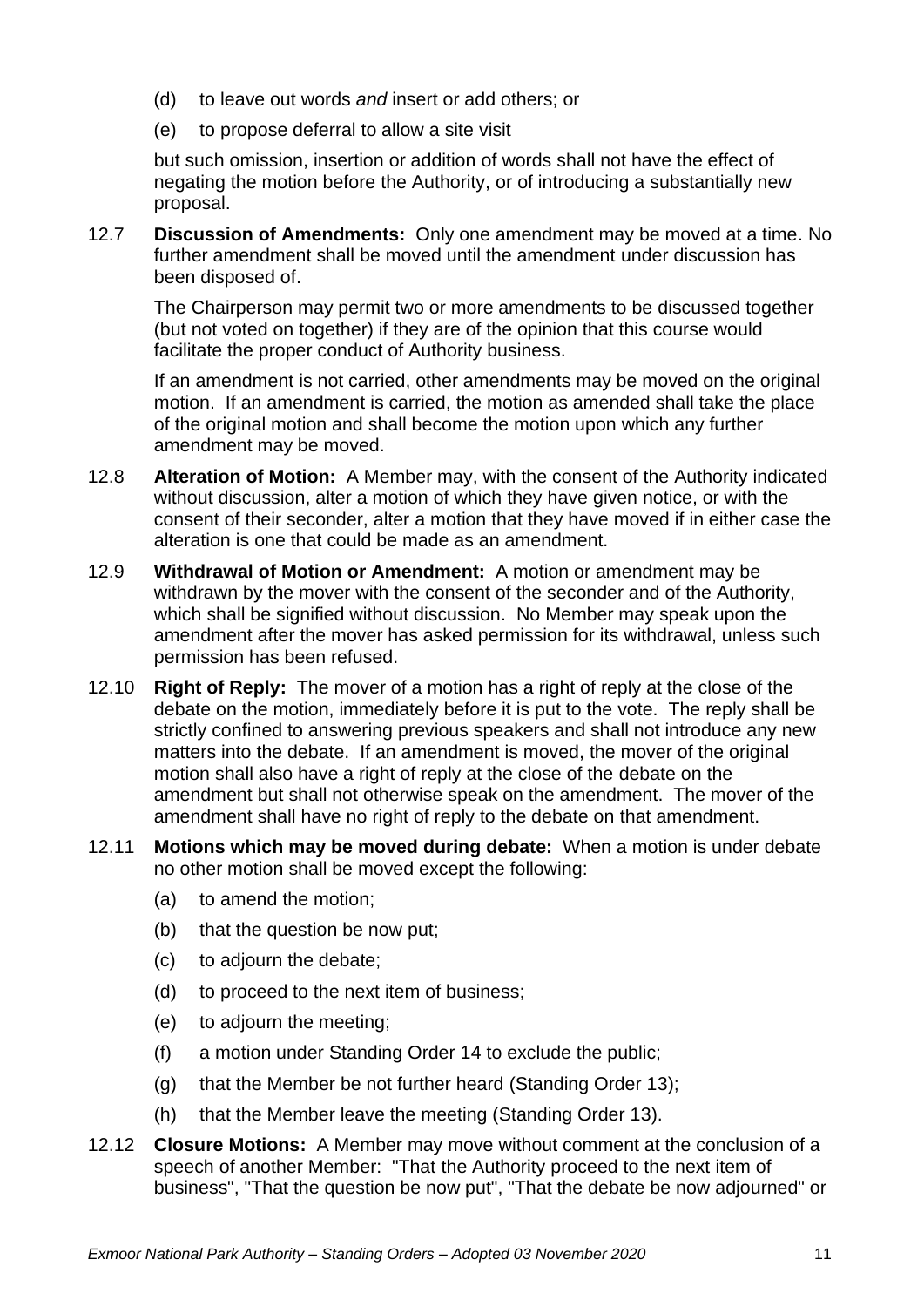"That the Authority do now adjourn", on the seconding of which the procedure shall be as follows:

- (a) on a motion "to proceed to the next item of business", unless in the Chairperson's opinion the matter before the meeting has been insufficiently discussed, the Chairperson shall first give the mover of the original motion a right of reply, and then put to the vote the motion to proceed to next business;
- (b) on a motion that "the question be now put", unless in the Chairperson's opinion the matter before the meeting has been insufficiently discussed, the Chairperson shall first put to the vote the motion that the question be now put, and if it is passed then give the mover of the original motion their right of reply before putting the motion to the vote;
- (c) on a motion "to adjourn the debate or the meeting", if in the Chairperson's opinion the matter before the meeting has not been sufficiently discussed and cannot reasonably be sufficiently discussed on that occasion, the Chairperson shall put the adjournment motion to the vote without giving the mover of the original motion a right of reply on that occasion.
- 12.13 **Points of Order and personal explanation:** A Member may raise a point of order or a matter of personal explanation and shall be heard forthwith.

A point of order shall relate only to an alleged breach of a Standing Order or statutory provision and the Member shall specify the Standing Order or statutory provision and the way in which they consider it has been broken.

A personal explanation shall be confined to some material part of a former speech by them that appears to have been misunderstood in the present debate.

The ruling of the Chairperson on a point of order or on the admissibility of a personal explanation shall not be open to discussion.

12.14 **Respect for the Chairperson:** Whenever the Chairperson speaks during a debate, any Member then speaking shall immediately stop and the Authority shall be silent.

# <span id="page-11-0"></span>**13 DISORDERLY CONDUCT DURING MEETINGS**

- 13.1 If in the opinion of the Chairperson, any Member engages in misconduct by persistently disregarding the ruling of the Chairperson, or by behaving irregularly, improperly or offensively, or by willfully interrupting or obstructing the business of the Authority, the Chairperson or any other Member may move "that the Member named be not further heard". Such motion if seconded shall be put and determined without discussion.
- 13.2 If the Member named continues such misconduct after a motion under paragraph 13.1 has been carried, the Chairperson shall either move "that the Member named do leave the meeting" which shall be put and determined without seconding or discussion; or shall adjourn the meeting for a period as in their discretion is considered expedient.
- 13.3 In the event of a general disturbance which in the opinion of the Chairperson renders the due and orderly dispatch of business impossible, in addition to any other power vested in him, the Chairperson may, without the question being put, adjourn the meeting of the Authority for such period and to such place as their discretion considers expedient.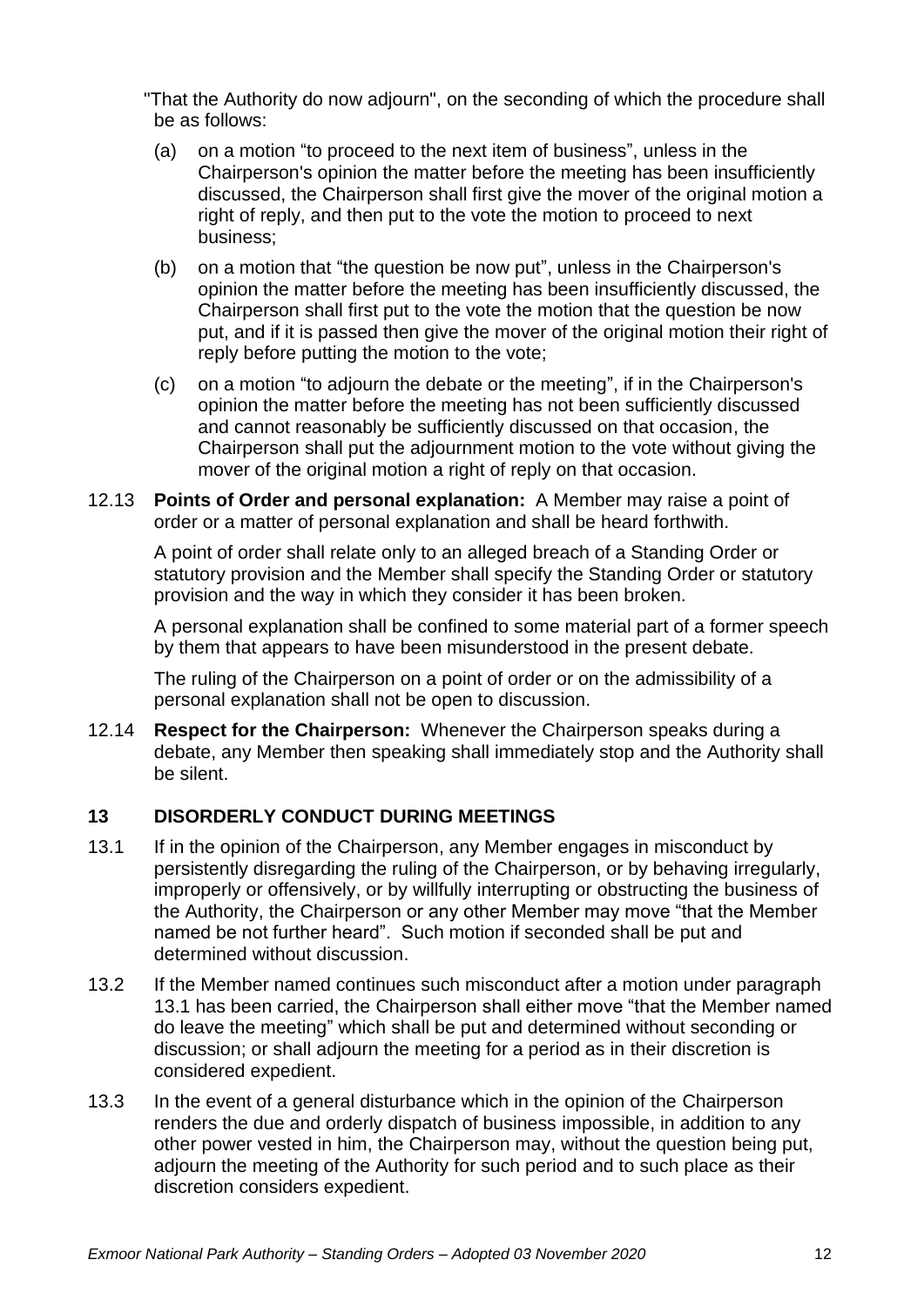13.4 If a member of the public interrupts the proceedings at any meeting the Chairperson shall warn them. If they continue the interruption, the Chairperson shall order their removal from the Authority Room. In the case of general disturbance in any part of the Authority Room open to the public the Chairperson shall order that part to be cleared.

# <span id="page-12-0"></span>**14 MEETINGS TO BE OPEN TO THE PRESS AND PUBLIC**

- 14.1 Every meeting of the Authority or any Committee or Sub Committee shall be open to the press and public except in the following circumstances:
	- (a) the press and public shall by resolution be excluded from a meeting during an item of business when in view of the nature of the proceedings or the business to be transacted, it is likely that if members of the public were present, confidential information as defined in s100A(3) of the 1972 Act would be disclosed to them in breach of the obligation of confidence;
	- (b) the press and public may by resolution under s100A(4) of the 1972 Act be excluded from a meeting during an item of business when in view of the nature of the proceedings or the business to be transacted, it is likely that if members of the public were present there would be disclosure to them of exempt information, as defined in s100Ι of the 1972 Act.
	- (c) if any matter arises at a meeting of the Authority or any Committee or Sub Committee as to the appointment, promotion, dismissal, salary, pension, conditions of service or conduct of any Officer, or where persons are being considered for an appointment with the Authority, a motion under Section 100A(4) of the 1972 Act to exclude the public shall be moved forthwith by the Chairperson and put without debate.
- 14.2 Unless the Chairperson shall direct otherwise, upon the conclusion of any item of business taken following a resolution under Standing Order 14.1, Members shall immediately return to the Chief Executive or their nominee all reports, documents and papers relating to that item, for secure disposal as confidential waste.

# <span id="page-12-1"></span>**15 CONFIDENTIALITY**

A Member or Officer of the Authority shall not:

- (a) disclose any information or matter which has been reported to or debated by the Authority or any Committee or Sub Committee and which is confidential information within the meaning of s100A of the 1972 Act; or
- (b) without the express permission of the Authority, disclose any information or matter which is identified as exempt information following a resolution pursuant to s100A of the 1972 Act to exclude the public from the meeting.

# <span id="page-12-2"></span>**16 RESCISSION OF PREVIOUS RESOLUTION**

No motion to rescind or reverse any substantive resolution passed by the Authority within the preceding six months and no motion or amendment to the same effect as one which has been rejected within the preceding six months shall be proposed unless notice thereof in pursuance of Standing Order 9.3 bears the names of at least six Members of the Authority. When the Authority has disposed of any such motion or amendment, it shall not be open to any Member to propose a similar motion within a further period of six months.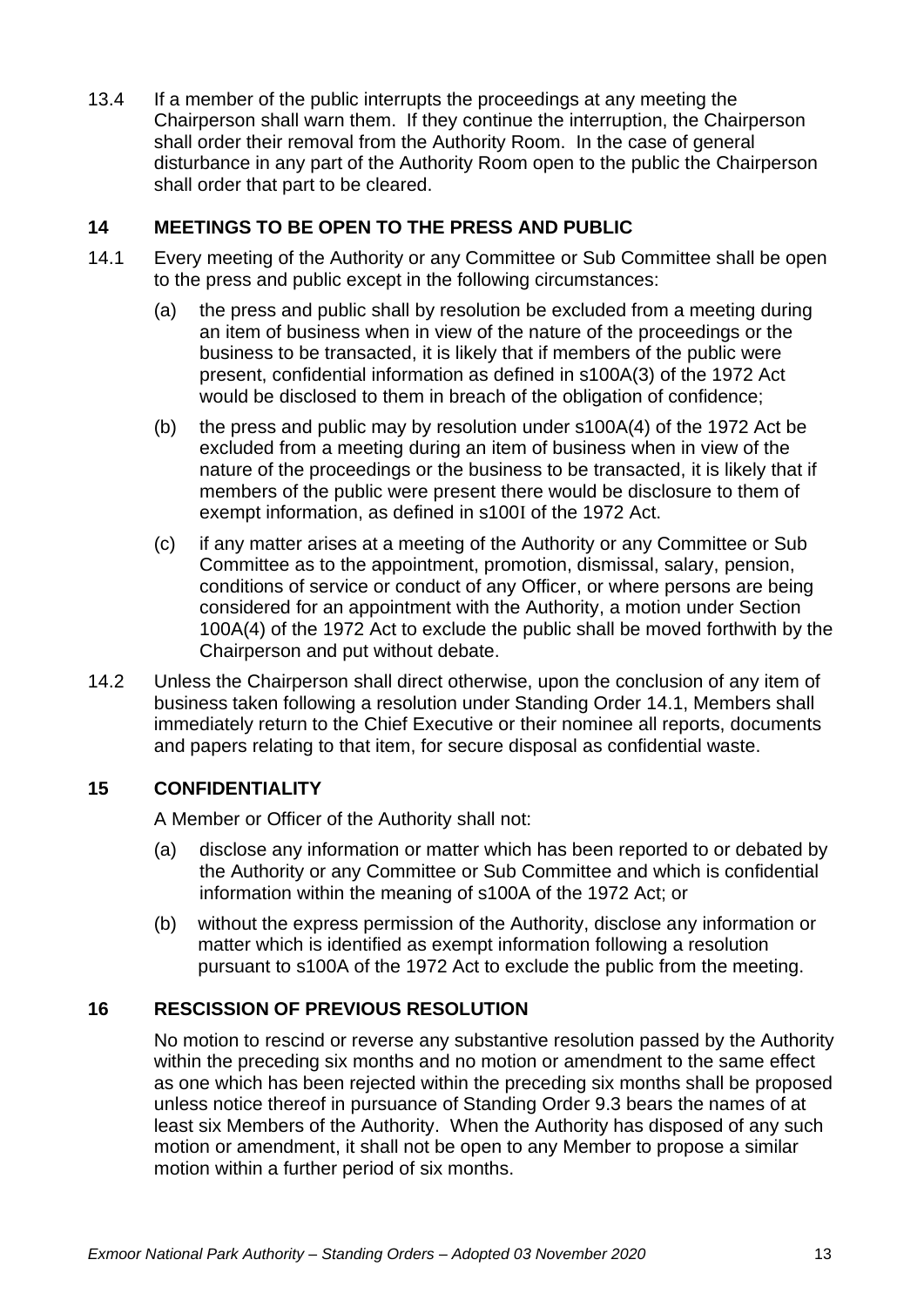# <span id="page-13-0"></span>**17 WHEN STANDING ORDERS MAY BE SUSPENDED, REVOKED OR ALTERED**

- 17.1 These Standing Orders shall only be capable of variation, amendment, revocation, replacement or other alteration at a meeting of the Authority and upon notice of motion specifying the alteration proposed to be made.
- 17.2 Except for those Standing Orders derived from statutory authority, any of the preceding Standing Orders may be suspended so far as regards any business at the meeting where its suspension is moved. A motion to suspend Standing Orders shall not be moved without notice unless at least one half of the Members of the Authority are present.

# <span id="page-13-1"></span>**18 INTERPRETATION OF STANDING ORDERS**

The decision of the Chairperson on all points of procedure, order and interpretation of these Standing Orders shall be final and shall not be challenged at any meeting of the Authority.

# <span id="page-13-2"></span>**PART B: ORDERS APPLYING TO COMMITTEES OF THE AUTHORITY**

# <span id="page-13-3"></span>**19 APPOINTMENT OF COMMITTEES**

- 19.1 At the Annual Meeting of the Authority, the Authority shall appoint such Standing Committees and may at any time appoint such other committees, sub-committees, working panels or other groups necessary to discharge the functions of the Authority.
- 19.2 After the Annual Meeting and on the same day the Authority shall convene a meeting of each Standing Committee to elect a Chairperson and Deputy Chairperson from amongst the Committee's members where such appointments are not prescribed under the Scheme of Delegation.
- 19.3 All meetings of Committees or Sub Committees shall be summoned by the Chief Executive.

# <span id="page-13-4"></span>**20 QUORUM OF COMMITTEES AND SUB COMMITTEES**

- 20.1 Except where authorised by statute or otherwise specifically directed by the Authority, no business shall be transacted at a meeting of any Committee or Sub Committee unless at least one third of the whole number of the Committee or Sub Committee is present. In no case shall the quorum of a Committee or Sub Committee be fewer than three Members to include at least one local authority member of the Authority and at least one member appointed to the Authority by the Secretary of State.
- 20.2 For the purposes of calculating the quorum, if the number of the Committee or Sub Committee is not divisible by three, the quorum shall be one-third of the lowest number above the number of the Committee or Sub Committee that is divisible by three.

<span id="page-13-5"></span>Note: The quorum of a meeting of the Standards Committee of 5 Members is 3. The quorum of a meeting of the Final Accounts Committee of 5 Members is 3.

# **21 SPECIAL MEETINGS OF COMMITTEES AND SUB COMMITTEES**

21.1 The Chairperson of a Committee or Sub Committee, or the Chairperson of the Authority may call a special meeting of a Committee or Sub Committee at any time.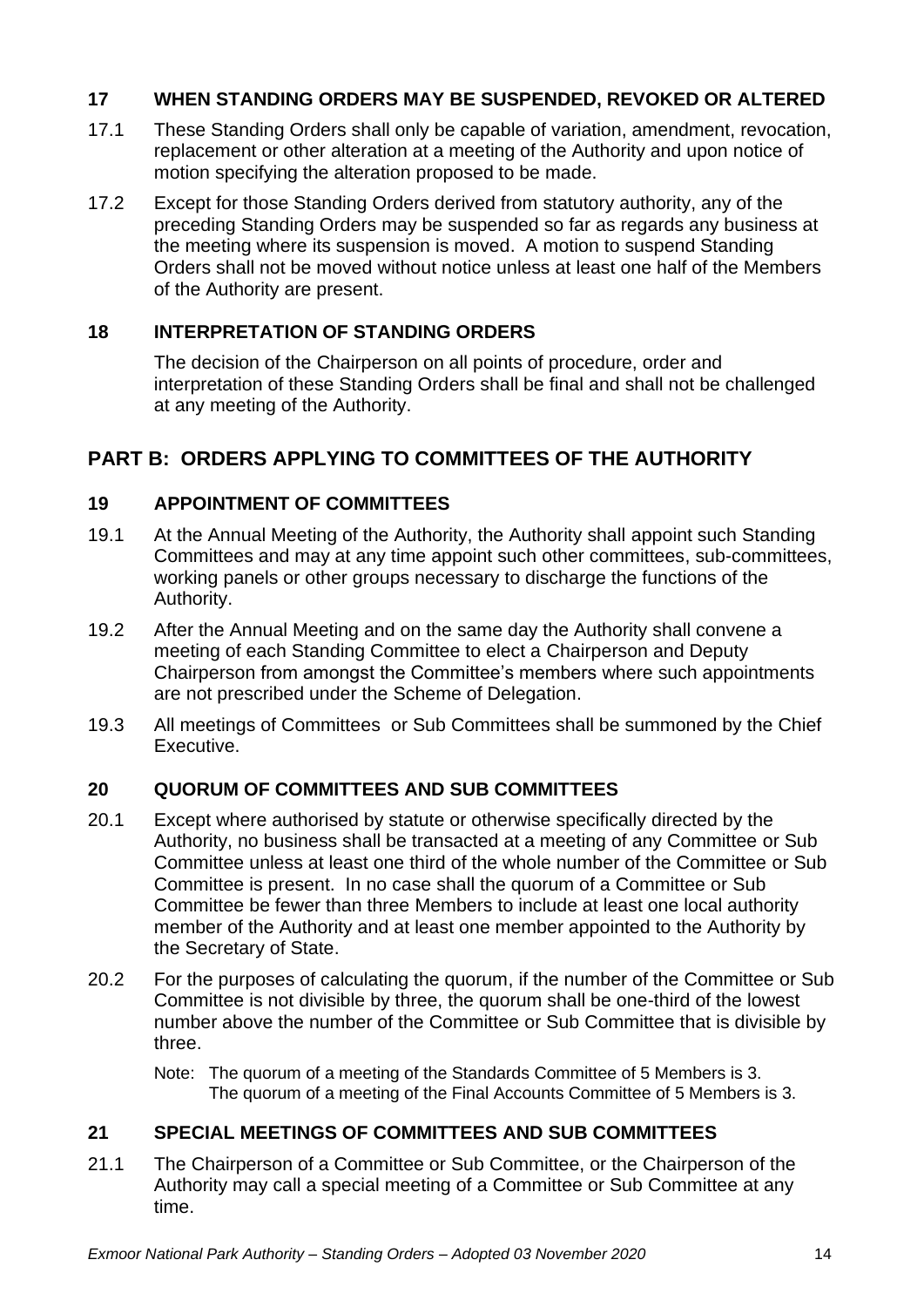21.2 A special meeting may also be called on the request of the majority of the whole number of the Committee or Sub Committee, delivered in writing to the Chief Executive but in no case shall fewer than three Members request a special meeting. The summons to the special meeting shall set out the business to be considered.

#### <span id="page-14-0"></span>**22 MEMBERSHIP OF COMMITTEES AND SUB-COMMITTEES ON WHICH THE AUTHORITY IS REPRESENTED**

22.1 In relation to all Committees, Sub-Committees, Joint Committees on which the Authority is represented, and Sub-Committees of such Joint Committees:

Membership shall consist both of Local Authority Members of the Authority and of at least one Member appointed to the Authority by the Secretary of State.

- 22.2 The division of the membership between Local Authority Members and Members appointed by the Secretary of State shall as nearly as possible be in the same proportions as the composition of the Authority itself.
- 22.3 The quorum shall include at least one Local Authority Member of the Authority and at least one Member appointed to the Authority by the Secretary of State.
- 22.4 Standing Orders 22.1-22.3 above shall not apply to advisory committees appointed under s.102(4) or 4(A) of the Local Government Act 1972 to advise on any matter relating to the discharge of their functions. Any such committee may consist of such persons appointed for such term as may be determined by the appointing authority(ies).

# <span id="page-14-1"></span>**23 RIGHT TO ATTEND MEETINGS**

- 23.1 Any Member shall have the right to attend any meeting of a Committee or Sub Committee of which they are not a member and may receive the relevant papers. However, they shall not be entitled to speak at that meeting except with the consent of the Chairperson; neither shall they have any right to vote.
- 23.2 The right to attend shall also apply in relation to meetings not open to the press and public but shall not apply to a meeting of the Authority Appeals Committee.

# <span id="page-14-2"></span>**PART C: ORDERS APPLYING TO PREPARATION AND PUBLICATION OF AGENDAS AND REPORTS**

#### <span id="page-14-3"></span>**24 ITEMS OF BUSINESS**

- (1) An item of business may not be considered at a meeting of the Authority or a Committee or Sub Committee unless either:
	- (a) a copy of the agenda including the item is open to inspection by members of the public at least five clear working days before the meeting or, where the meeting has been convened at shorter notice, from the time the meeting is convened; or
	- (b) by reason of special circumstances that shall be minuted, the Chairperson of the meeting after consultation with the Chief Executive, is of the opinion that it should be considered as a matter of urgency.
- (2) Reports that relate to items of business from which the public will be excluded for reasons of confidential or exempt information as defined by Section 100A of the Local Government Act 1972 shall be identified accordingly and marked 'not for publication'.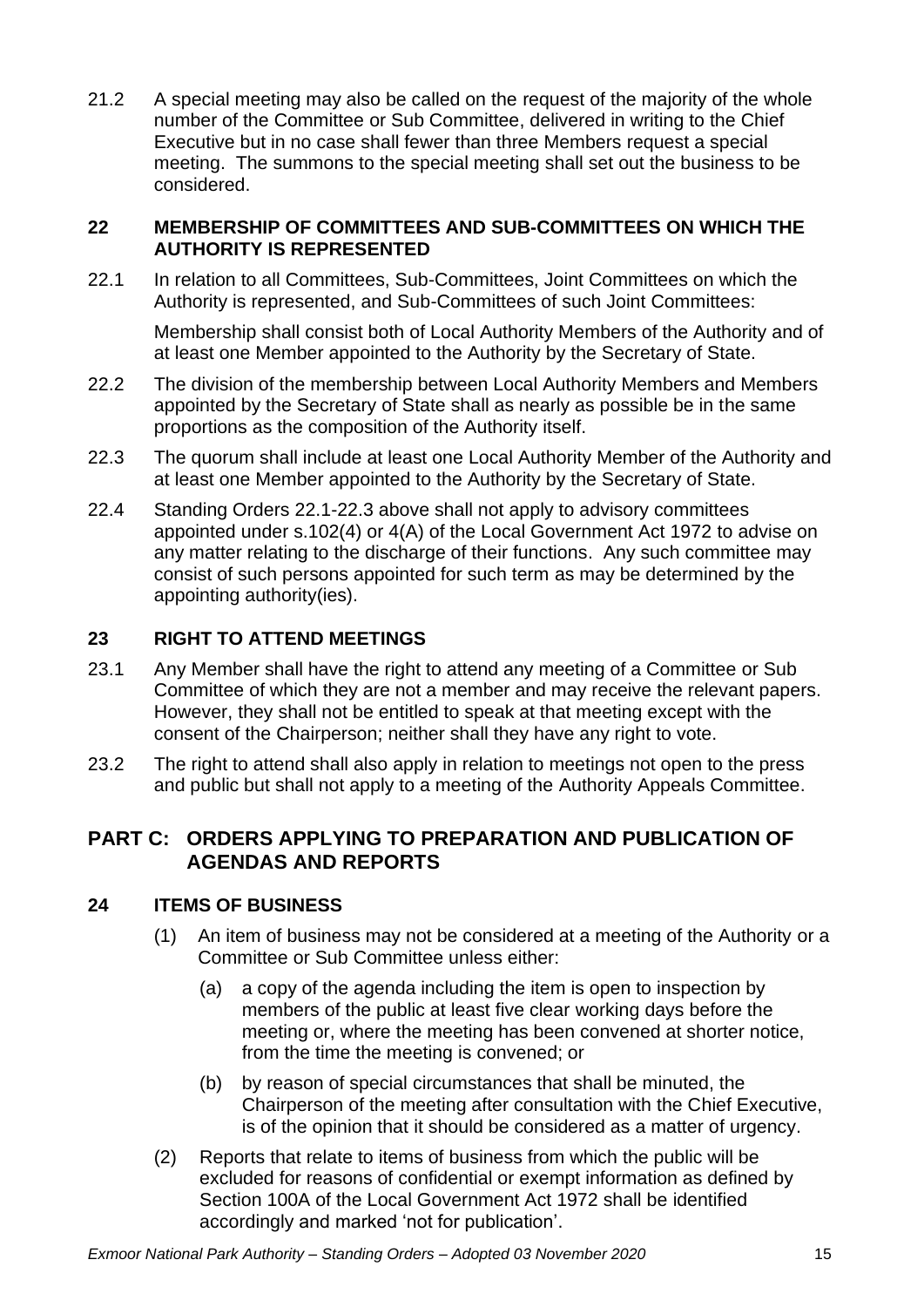(3) The Agenda and reports for every meeting of a Committee or Sub Committee shall be available to every Authority Member.

# <span id="page-15-0"></span>**PART D: GENERAL ORDERS APPLICABLE AT ALL TIMES**

# <span id="page-15-1"></span>**25 CONDUCT OF MEMBERS**

- 25.1 All members shall observe the Authority's Code of Conduct.
- 25.2 All members of the Authority must give the Authority a written undertaking that in performing their functions they will observe the Authority's Code of Conduct for the time being. Any member who fails to give the undertaking shall be precluded from taking part in Authority business.

# <span id="page-15-2"></span>**26 THE AUTHORITY'S SEAL**

(The Authority's seal is an adhesive and stamped disc attached to deeds and documents).

# 26.1 **Sealing of Documents**

The Common Seal of the Authority shall not be affixed to any document unless the matter has been authorised by a resolution of the Authority, Committee or Sub Committee or by an Officer to whom the Authority has delegated its powers in this behalf.

#### 26.2 **Attestation of Sealing**

The Seal shall be attested by the Chief Executive or the Solicitor & Monitoring Officer or an officer duly authorised by the Chief Executive, and an entry of every sealing of a document shall be made and consecutively numbered in a sealing register kept by the Corporate Support Officer.

# <span id="page-15-3"></span>**27 AUTHENTICATION OF DOCUMENTS**

Where any document will be a necessary step in legal proceedings or shall be a legal agreement, contract, notice, or order under hand on behalf of the Authority it shall (unless any other enactment requires or authorises or the necessary delegated authority shall have been given to some other person) be signed by the Chief Executive or in their absence by a person duly authorised by the Chief Executive.

# <span id="page-15-4"></span>**28 STANDING ORDERS TO BE GIVEN TO MEMBERS**

A printed copy of these Standing Orders shall be given to each Member of the Authority by the Chief Executive upon their appointment to the Authority.

# <span id="page-15-5"></span>**29 INSPECTION OF DOCUMENTS**

29.1 Every Member has the right to inspect all documents and any other information in the possession or under the control of the Authority necessary to discharge their function as a Member. Requests for information that go beyond that scope shall be addressed to the Chief Executive who will decide in consultation with the Solicitor & Monitoring Officer whether it is appropriate to provide that information.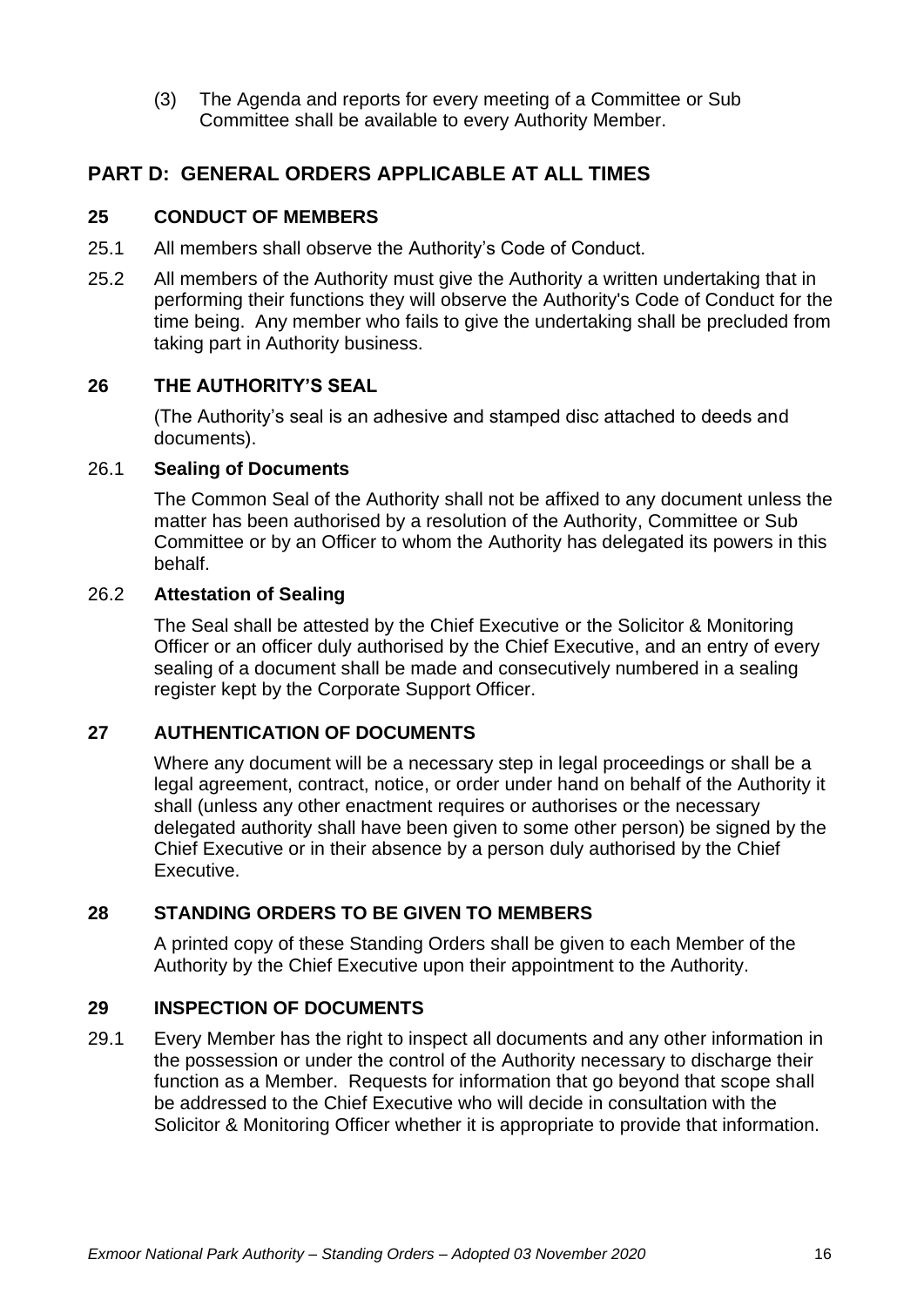# <span id="page-16-0"></span>**30 PUBLIC SPEAKING**

At Meetings of the Authority or its Committees or Sub Committees other than any committee or sub committee dealing solely with issues relating to exempt information (Standing Order 14.1): -

- (a) An item for public speaking shall be included on the agenda of Authority, Committee and Sub Committee meetings. Questions of a general nature relevant to the business of the Authority can be made under this agenda item. Any questions specific to an agenda item can be posed when that item is considered, subject to the discretion of the person presiding at the meeting.
- (b) For the purposes of this standing order "public speaking" shall mean the asking of any question, the making of any statement or the presentation of any petition in relation to any item relevant to the business of the Authority.
- (c) Persons wishing participate in the public speaking item of the meeting must inform the Chief Executive or their representative by 4pm on the working day before the meeting, and provide a brief summary (of no more than 300 words) of the matter or matters to be raised. This may be done by email, in writing or by dictating over the telephone.
- (d) The Chairperson of the Authority, Committee or Sub Committee will invite those who have given prior notice to speak at an appropriate time. The public speaker may speak for up to 2 minutes or longer at the Chairperson's discretion.
- (e) There will be no debate on any matters raised at public speaking. A question may be answered at the time or deferred for consideration when the relevant agenda item is reached. If an answer cannot be provided on the day, a written reply will be offered. The Chairperson may allow a supplementary question wherever they think this is reasonable and appropriate.
- (f) Unless the Chairperson directs otherwise, the total time allowed for public speaking will not exceed 10 minutes per agenda item.
- (g) Where there are a large number of speakers concerned with the same subject matter, at the Chairperson's discretion those concerned may be asked to nominate one of their number to speak on their behalf. In such cases the Chairperson will allow the speaker up to 5 minutes to speak.

# <span id="page-16-1"></span>**PART E: STANDING ORDERS APPLYING TO THE CHIEF EXECUTIVE**

# <span id="page-16-2"></span>**31 APPOINTMENT OF CHIEF EXECUTIVE**

- (1) In this standing order the post of Chief Executive is also a reference to the holder of the post of Head of the Paid Service designated under s.41(1) of the Local Government & Housing Act, 1989 and to the post of National Park Officer as designated under the Environment Act 1995.
- (2) Where the Authority proposes to appoint its Chief Executive, and it is not proposed that the appointment be made exclusively from among its existing officers, they shall
	- (a) draw up a statement specifying:-
		- (i) the duties of the officer concerned, and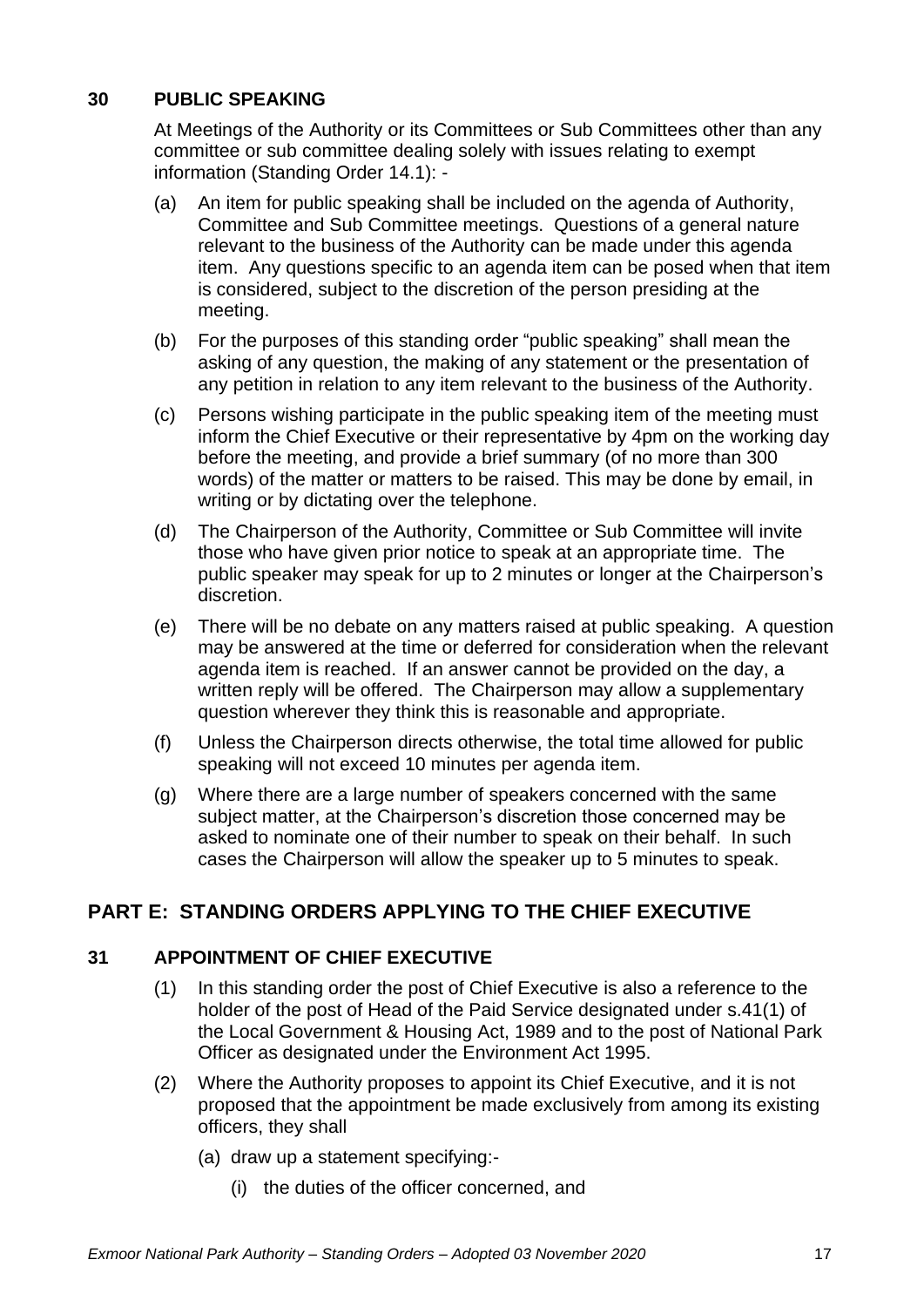- (ii) any qualifications or qualities to be sought in the person to be appointed;
- (b) make arrangements for the post to be advertised in such a way as is likely to bring it to the attention of persons who are qualified to apply for it;
- (c) make arrangements for a copy of the statement mentioned in paragraph (a) to be sent to any person on request; and
- (d) consult Natural England.
- (3) (1) Where a post has been advertised as provided in standing order 31(2)(b) the authority shall:
	- (a) interview all qualified applicants for the post, or
	- (b) select a short list of such qualified applicants and interview those included on the short list.
	- (2) Where no qualified person has applied, the Authority shall make further arrangements for advertisement in accordance with standing order  $31(2)(b)$ .
- (4) Every appointment of a Chief Executive shall be made by the Authority after consultation with Natural England and in accordance with paragraph 3(14) of the Authority's Scheme of Delegation (Personnel).

# <span id="page-17-0"></span>**32 DISCIPLINARY ACTION**

- (1) No disciplinary action (within the meaning of Part II of the Local Authorities (Standing Orders) Regulations 1992) in respect of the head of the Authority's paid service, except action described in paragraph (2), may be taken by an authority, or by a committee, sub-committee, or any other person acting on their behalf, other than in accordance with a recommendation in a report made by a designated independent person under regulation 3 of those Regulations.
- (2) The action mentioned in paragraph (1) is suspension of the officer for the purpose of investigating the alleged misconduct occasioning the action; and any such suspension shall be on full pay and terminate no later than the expiry of two months beginning on the day on which the suspension takes effect.

# <span id="page-17-1"></span>**PART F: STANDING ORDERS TO APPLY TO COMMITTEES AND SUB COMMITTEES**

**33** The Standing Orders **PART A** numbered 1.3, 1.5, 1.7, 3, 4.2, 5, 6.2, 7.1, 7.2, 7.3, 8, 9.2, 13, 14, 16, 17 and 18 and **PART D** numbered 25-30, with any necessary modification, apply to all Committee and Sub Committee meetings and Standing Orders 11 and 12 may be applied by the Chairperson, Deputy Chairperson or Deputy Chairperson (Planning) or other person presiding at any time during a meeting at their discretion.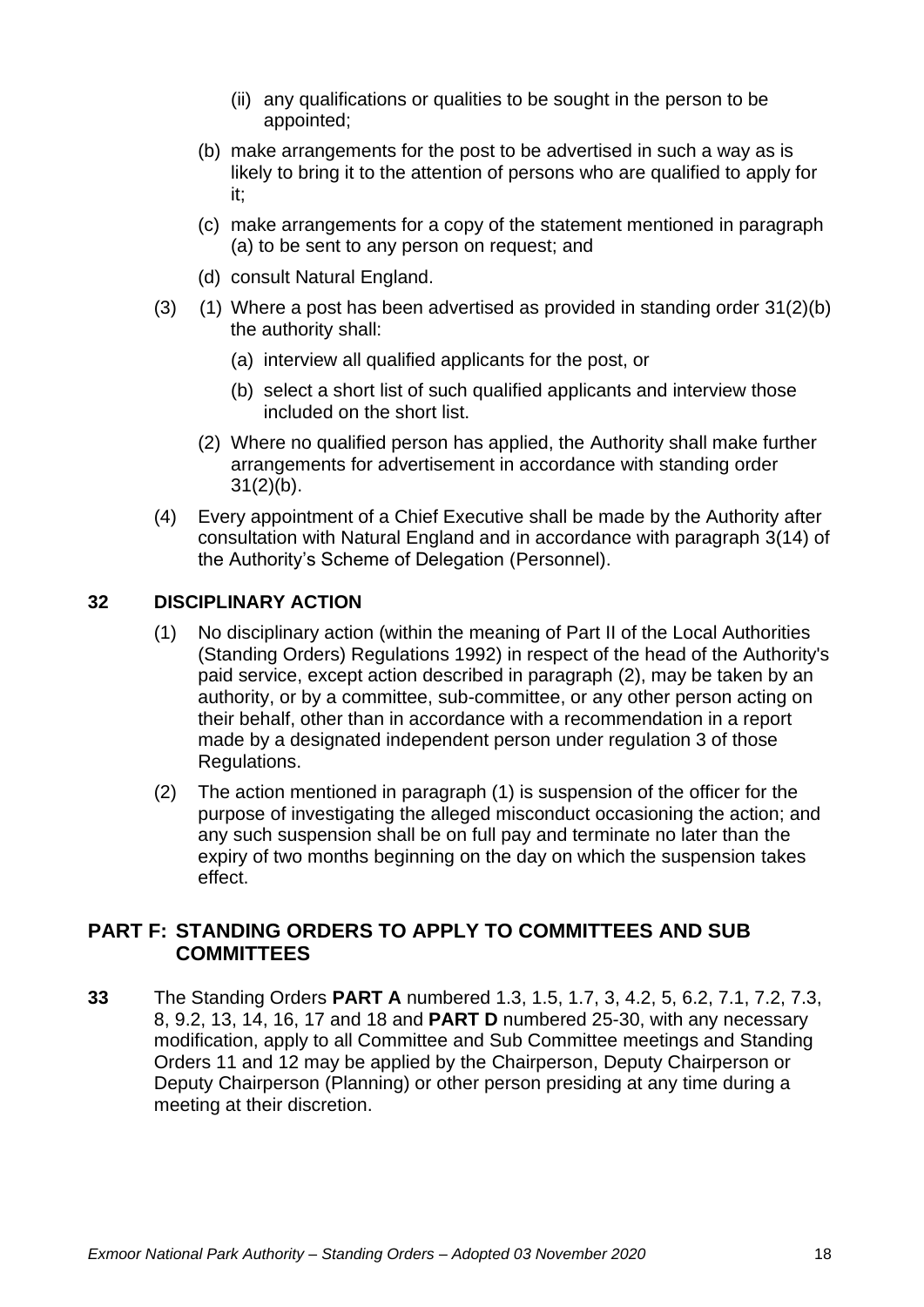**APPENDIX 1**



# <span id="page-18-0"></span>**POWERS, DUTIES AND FUNCTIONS OF THE AUTHORITY MEETING**

Adopted: 03 November 2020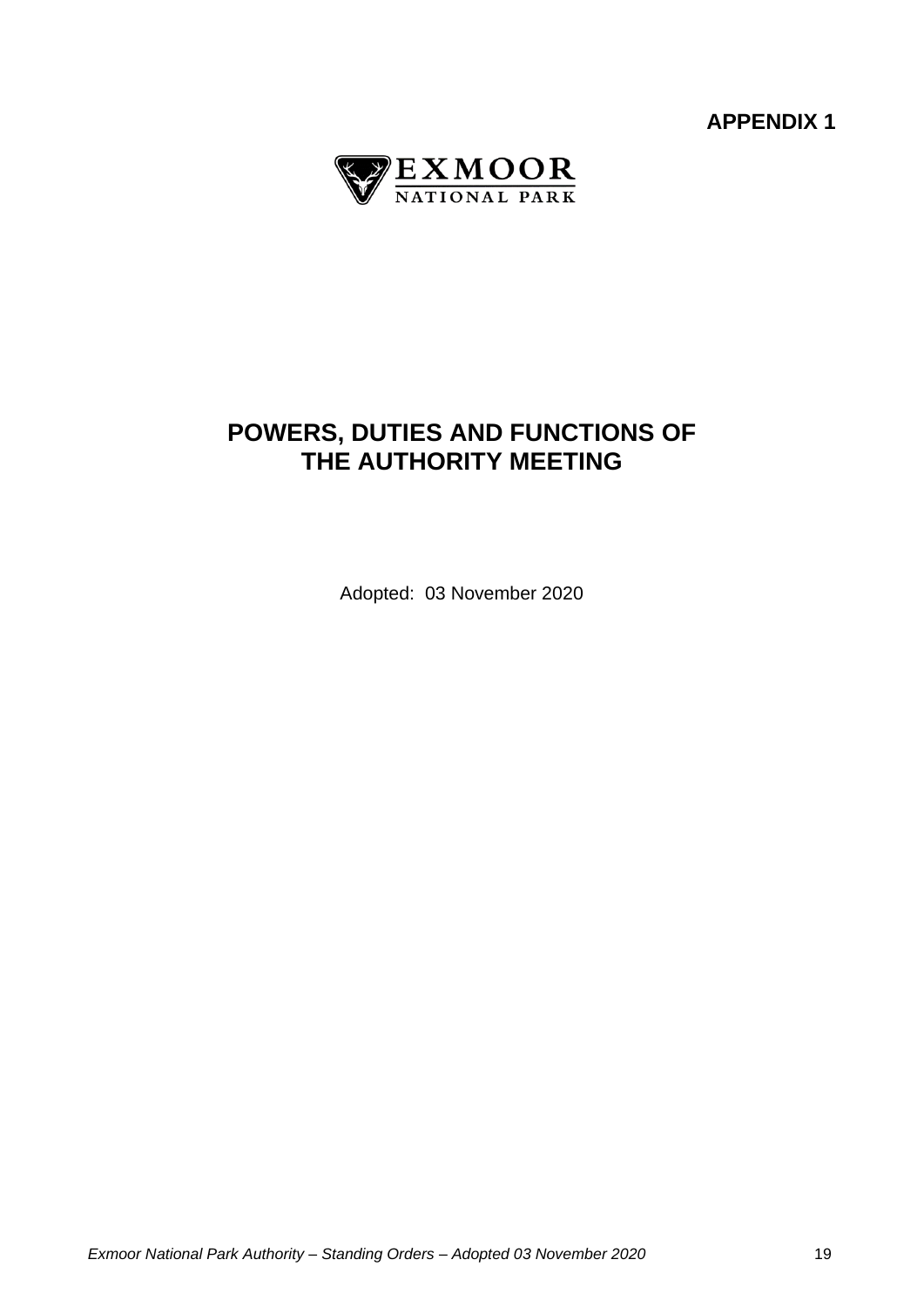# **POWERS, DUTIES AND FUNCTIONS OF THE AUTHORITY MEETING**

- 1. The Authority meeting shall exercise all the powers, duties and functions of the Authority, that are not specifically delegated to a Committee or Sub Committee.
- 2. Any arrangements made by the Authority for the discharge of any of its functions by a Committee or Sub Committee or an officer shall not prevent the Authority meeting from exercising those functions.
- 3. For the avoidance of doubt the following powers, duties and functions are specifically reserved to be exercised by the Authority meeting:
	- (1) The approval of the Standing Orders for the conduct of the business of the Authority.
	- (2) Election of the Authority Chairperson, Deputy Chairperson and Deputy Chairperson (Planning).
	- (3) The appointment of Members to Committees, Sub committees and Advisory Groups.
	- (4) The appointment of Members or officers to outside bodies.
	- (5) The approval of the Members' Code of Conduct and relevant Protocols.
	- (6) The approval of the strategies, policies, plans and programmes that guide the Authority in the discharge of its powers and duties.
	- (7) The adoption of the National Park Management Plan under the Environment Act 1995.
	- (8) The determination of any matters which have been referred for decision by any Committee or Sub Committee of the Authority.

Planning

- (9) Functions in relation to the Authority's role as sole local planning authority for the area of the National Park under Section 67 of the Environment Act 1995 including: planning control, development planning, work arising from preparation of local plans and the duty to cooperate, neighbourhood planning, responding to consultations on national policy and changes to the legislative framework of the planning system.
- (10) No member of the Authority appointed for the first time shall take up their seat at an Authority meeting until they have undergone a programme of training in the planning system approved by the Authority. All Members are required to attend a minimum of two obligatory Planning/Development Management Training sessions in a 24-month period. Failure to do so will mean that a Member is ineligible to participate in that part of an Authority meeting concerned with the Authority's functions as the sole local planning authority for the area of the National Park until such time as they have attended such a training session.
- (11) Functions in relation to footpaths and bridleways under the Town and Country Planning Acts, the Highways Acts, the Wildlife and Countryside Act 1981, the Countryside and Rights of Way Act, 2000 and other legislation conferring ordermaking functions on the Authority.
- (12) As hazardous substances authority, functions under the Planning (Hazardous Substances) Act 1990.
- (13) To delegate to the Chief Executive such of the Authority's planning functions as it considers desirable and expedient and to keep such delegation under review.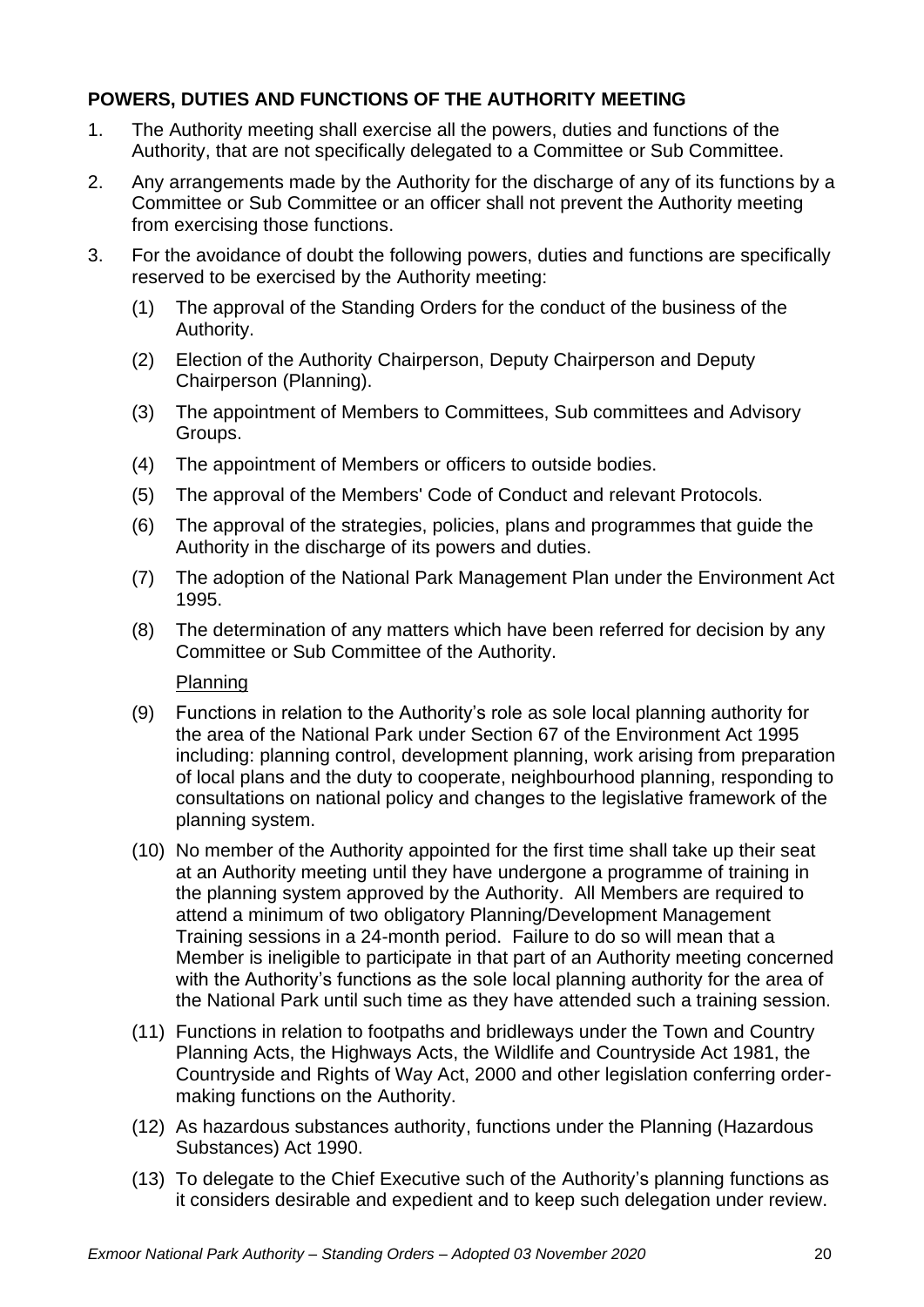Personnel

- (14) In accordance with Standing Order 31, to appoint a suitable person to be National Park Officer who is referred to as the Chief Executive.
- (15) Subject to (16) and (17) below, to exercise all personnel functions including administration, recruitment, training, discipline (including dismissal), determination of wage and salary scales, conditions of service and welfare of all full and part-time staff, health & safety at work and the legislation relating to industrial relations and pensions.
- (16) For the purposes of the hearing and determining of disciplinary grading and other appeals arising under the relevant conditions of service in respect of all the Authority's staff, an Appeals Committee shall be constituted as specified in paragraph 1 of the Scheme of Delegation to Committees.
- (17) The Chief Executive is responsible for the appointment of all Authority staff save that in relation to the appointment of officers for the posts of Heads of Service and the Solicitor and Monitoring Officer, a panel of members shall be established who will, with the Chief Executive, interview appropriate candidates and tender advice to the Chief Executive. A panel established for this purpose will normally comprise the Chairperson and Deputy Chairperson.
- (18) Without prejudice to the functions of the Chief Executive under s.4 of the Local Government & Housing Act, 1989 to consider matters of an organisational and administrative nature.

#### Finance

- (19) To regulate and control the Authority's finances including balances and any capital or reserve funds, to prepare the annual budget, to consider and approve the annual forecast, estimates and budget, and to be responsible for borrowing transactions and the investment of funds.
- (20) To oversee the application of the Local Government Pension Scheme and the regulations made thereunder.
- (21) To ensure adequate insurance arrangements are made and to oversee risk management arrangements.
- (22) To administer the Members' Allowances Regulations and related matters.
- (23) To arrange for the audit both internal and external of the Authority's accounts.
- (24) To make arrangements for the proper administration of the Authority's financial affairs as required by Section 151 of the Local Government Act 1972.

#### Performance Management

- (25) To ensure proper arrangements are in place for securing economy, efficiency and effectiveness
- (26) To monitor and improve performance against the criteria for sustainability
- (27) To ensure the business planning and performance framework is clearly set out together with the arrangements for monitoring, review and revision.
- (28) To ensure compliance with the Code of Corporate Governance and to consider the Annual Governance Statement.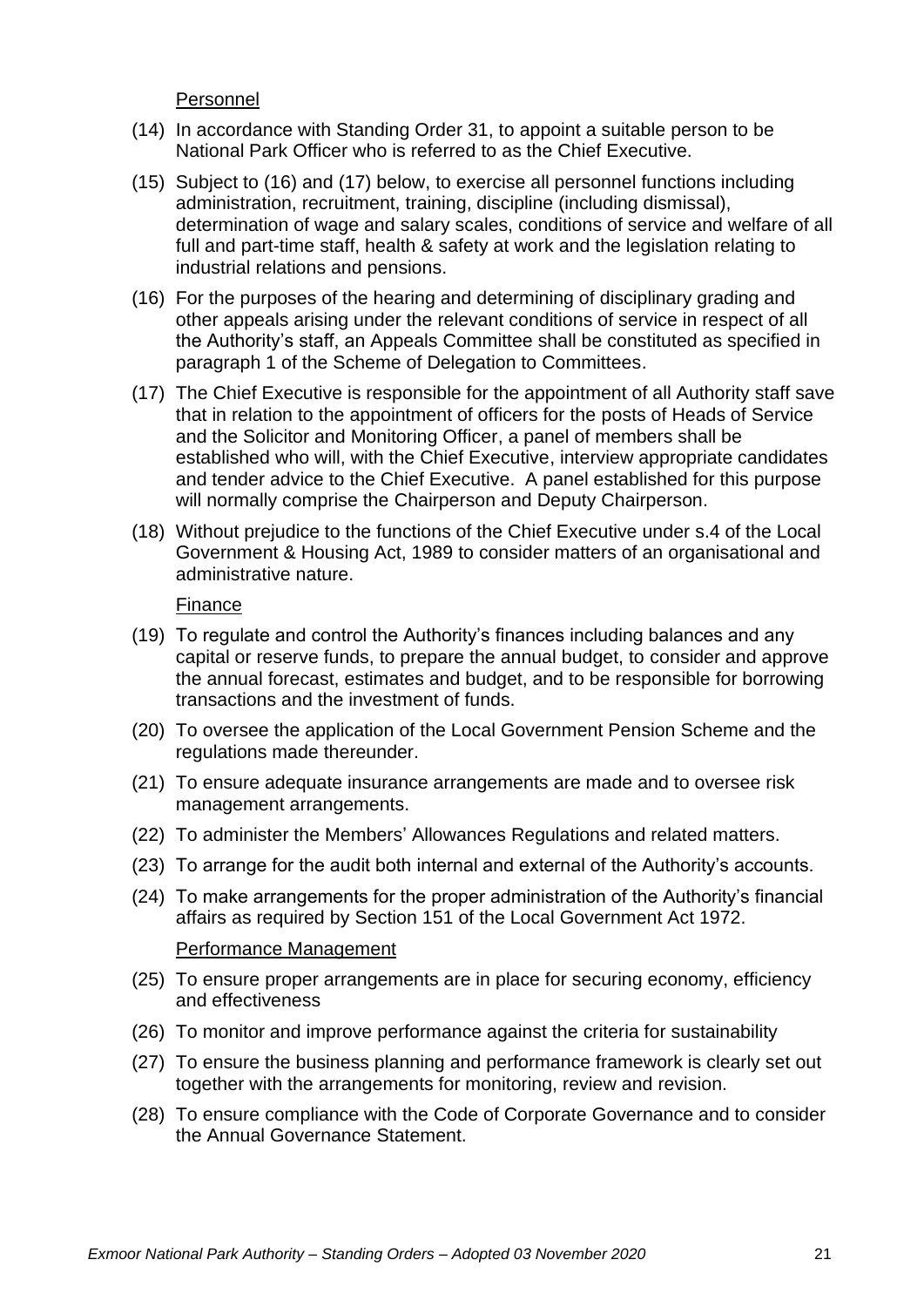Land and Property

- (29) To consider all matters relating to the Authority's land and property including any matter relating to the Authority's land and property referred to it by the Chief Executive and to make appropriate decisions.
- (30) To carry out an annual review of the Authority's land and property including in appropriate cases detailed reviews of particular sites or individual sites and to make appropriate decisions.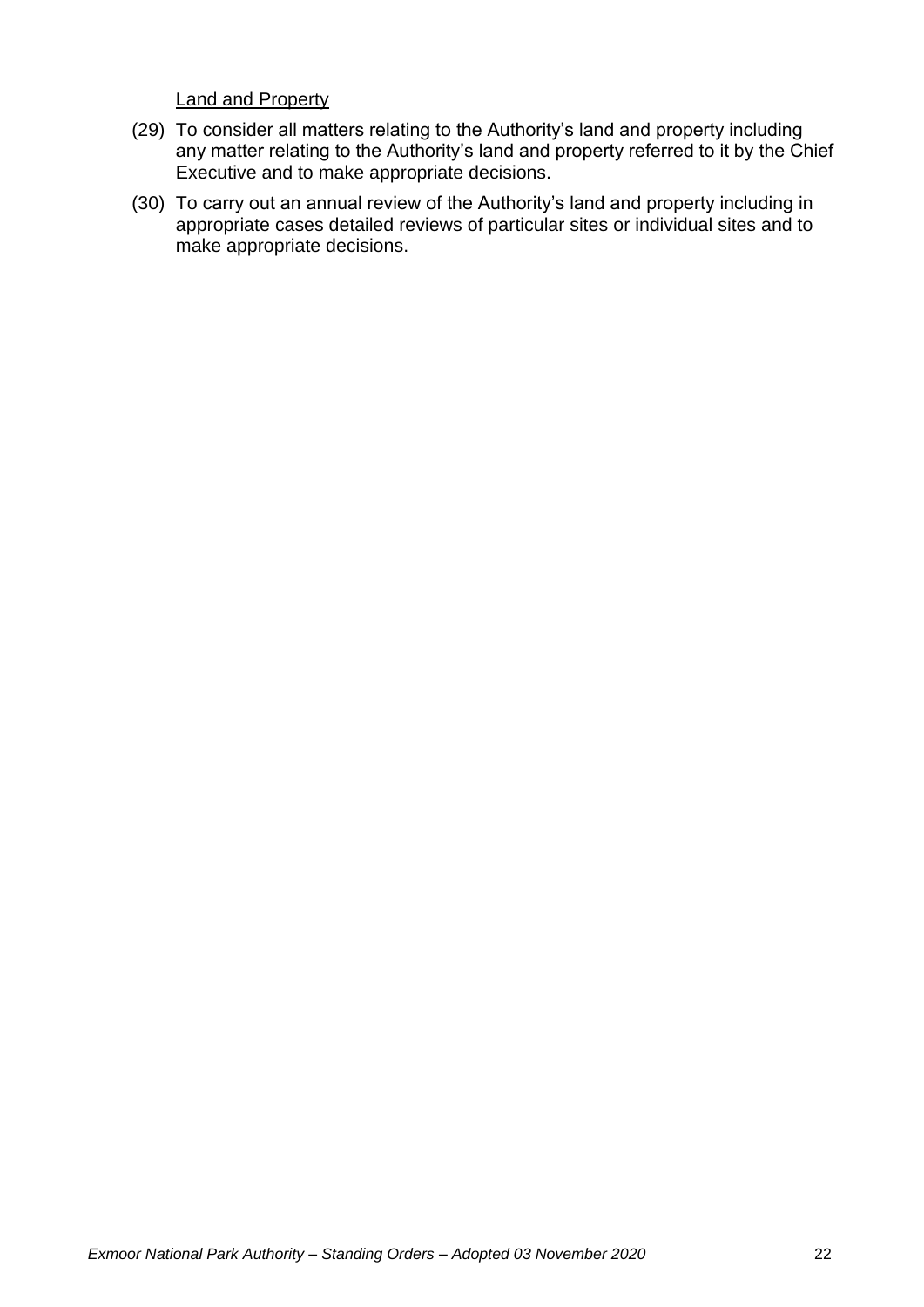**APPENDIX 2**



# <span id="page-22-0"></span>**SCHEME OF DELEGATION**

Adopted: 03 November 2020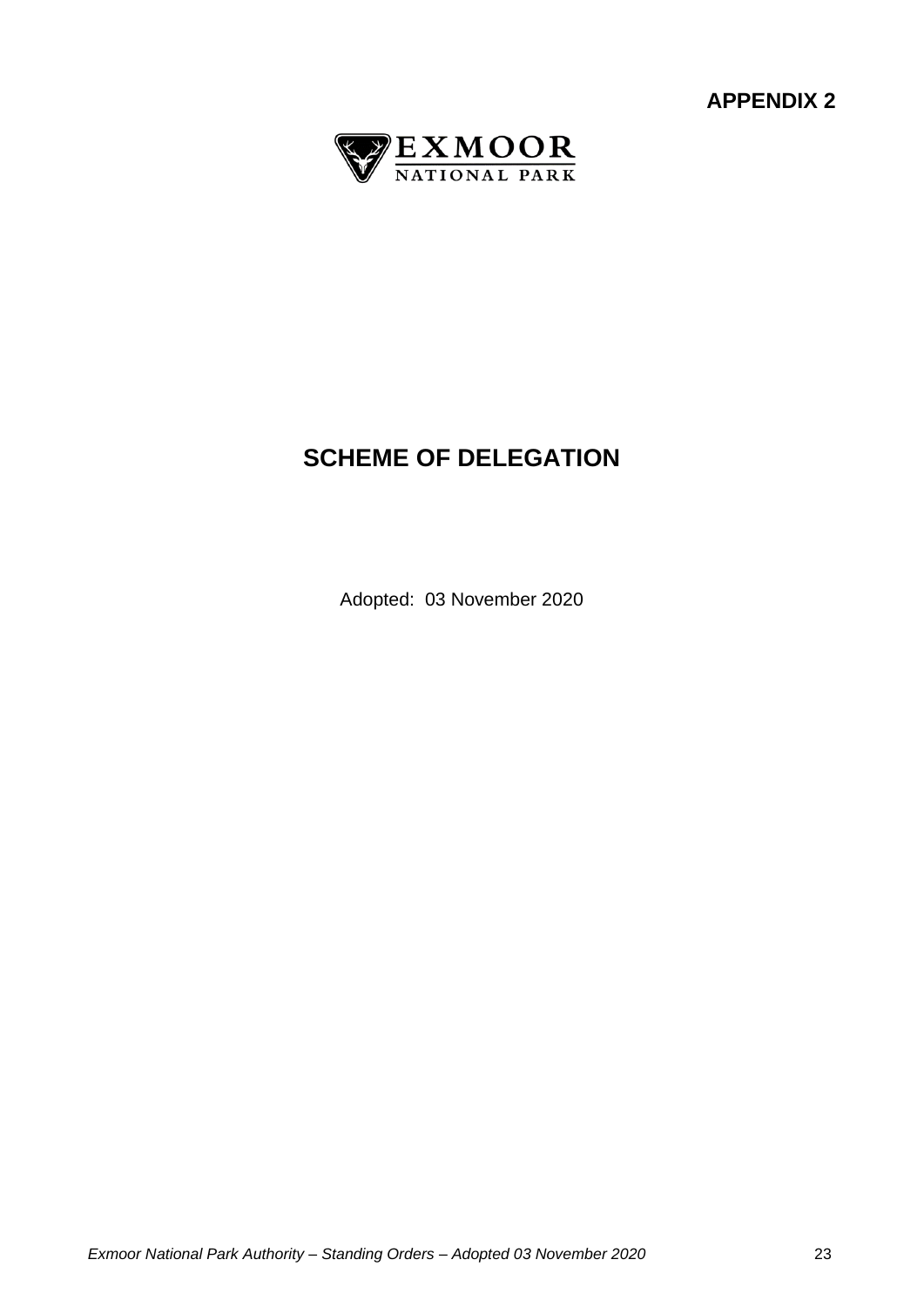# <span id="page-23-0"></span>**SCHEME OF DELEGATION TO COMMITTEES**

Exmoor National Park Authority originally adopted this scheme of delegation of functions to Committees at its meeting on 3 March 2015.

The Authority's Committee structure is illustrated below:



# <span id="page-23-1"></span>1. **Appeals Committee**

#### Membership

1.1 The Committee shall comprise 3 members of the Authority, of whom at least one shall be a local authority member and at least one shall be a member appointed to the Authority by the Secretary of State. The members shall be chosen by the Chief Executive in consultation with the Chairperson and Deputy Chairperson of the Authority.

**Functions** 

1.2 The Committee shall hear and determine all disciplinary and other appeals arising under the relevant conditions of service for all the Authority's staff.

# <span id="page-23-2"></span>2. **Final Accounts Committee**

# Membership

2.1 The Committee shall comprise at least 5 Members of the Authority, of whom at least one shall be a local authority member and at least one shall be a member appointed to the Authority by the Secretary of State. The Members shall be the Chairperson of the Authority (who shall preside at meetings) and the Deputy Chairperson of the Authority and at least 3 Members chosen by the Authority. At least 3 Members of the Committee must be present in order to provide a quorum, of whom at least one shall be a local authority member and at least one shall be a member appointed to the Authority by the Secretary of State.

# Functions

2.2 Annually to receive and approve the annual Statement of Accounts in accordance with statutory deadlines.

# <span id="page-23-3"></span>3. **Standards Committee**

# Membership

3.1 The Committee shall comprise 5 members of the Authority, of whom at least one shall be a local authority member and at least one shall be a member appointed to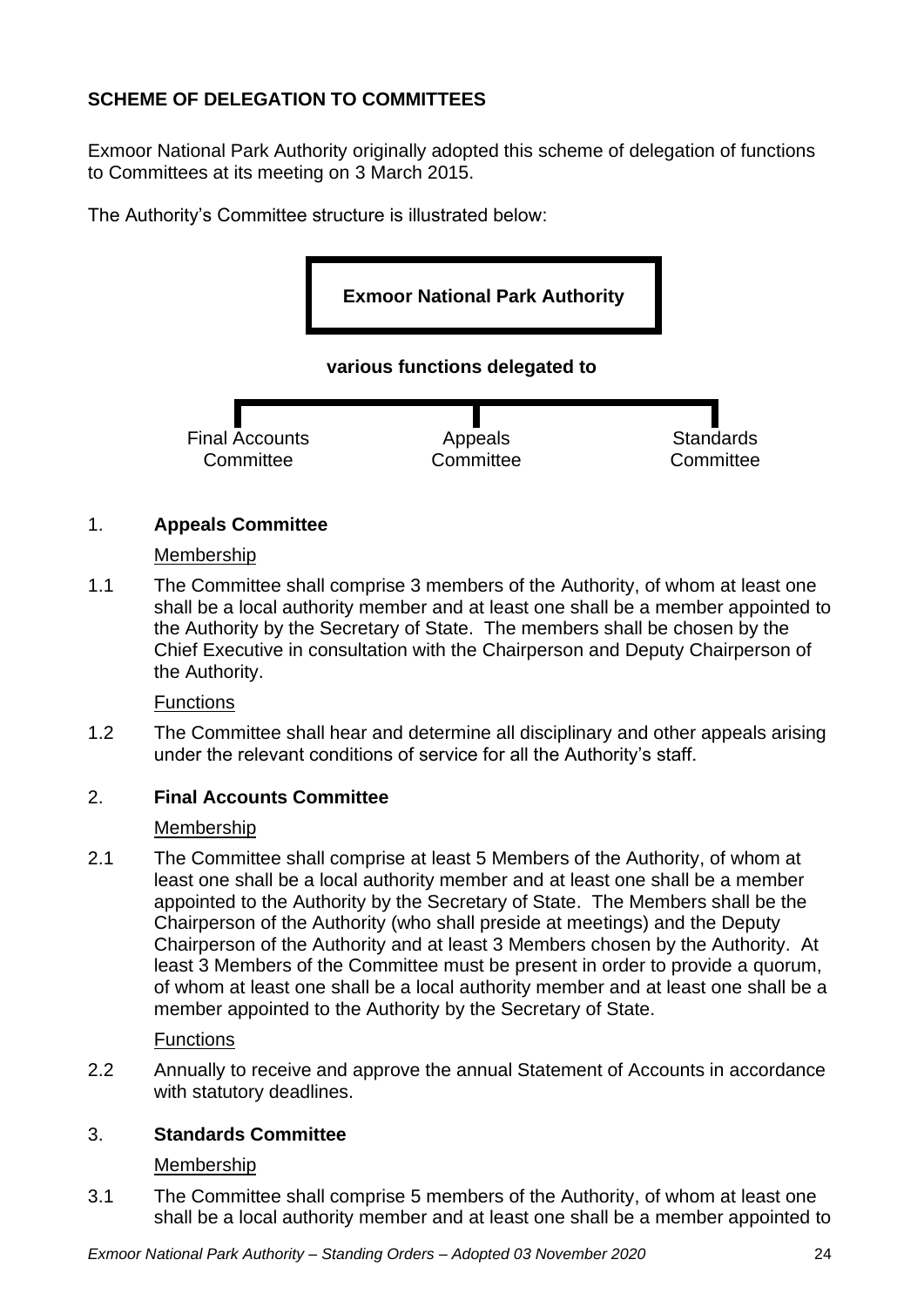the Authority by the Secretary of State. At least 3 Members of the Committee must be present in order to provide a quorum, of whom at least one shall be a local authority member and at least one shall be a member appointed to the Authority by the Secretary of State.

#### **Functions**

- 3.2 The general functions of the Standards Committee are:
	- (1) To promote and maintain high standards of conduct by members and officers.
	- (2) To advise the Authority on the adoption and revision of a Code of Conduct pursuant to Section 27(2) Localism Act 2011.
	- (3) To assist members to observe the Code of Conduct.
	- (4) To consider and determine complaints against members under the Code of Conduct.
	- (5) To determine the action(s), if any, to be taken where the Committee has determined that a member has failed to comply with the Code of Conduct.
	- (6) To review Standing Orders and consider amendments before they go to the Authority.
	- (7) To keep an overview of general complaints the Authority receives (not just in relation to Member Code of Conduct) and matters referred to the Ombudsman.
	- (8) To review the Annual Governance Statement in advance of signature by the Chief Executive and Chairperson of Authority
- 3.3 Without prejudice to the general functions above the Standards Committee shall have the following specific duties:
	- (1) To monitor the operation of the Code of Conduct and Standing Orders.
	- (2) To advise and arrange to train members on matters relating to the Code of Conduct and Standing Orders.
	- (3) To promote high standards of conduct within the Authority, through observation, advice and training.
	- (4) To monitor complaints alleging non compliance with the Code of Conduct and general complaints.
	- (5) To hear and determine allegations of non compliance with the Code of Conduct, as requested by the Solicitor & Monitoring Officer.
	- (6) To consider and advise on other matters relating to conduct, ethics and propriety as requested by the Solicitor & Monitoring Officer.
	- (7) To consider dispensations other than where so many members have disclosable pecuniary interests in a matter that it would impede the transaction of business.

# **ADVISORY PANELS AND WORKING GROUPS**

The Authority also operates a number of deliberative and advisory panels and working groups in relation to its various functions. None of these panels and working groups has a decision making function. All matters arising from the work of these bodies that requires a decision will be brought to the Authority or an appropriate Committee or Sub Committee by the Chief Executive.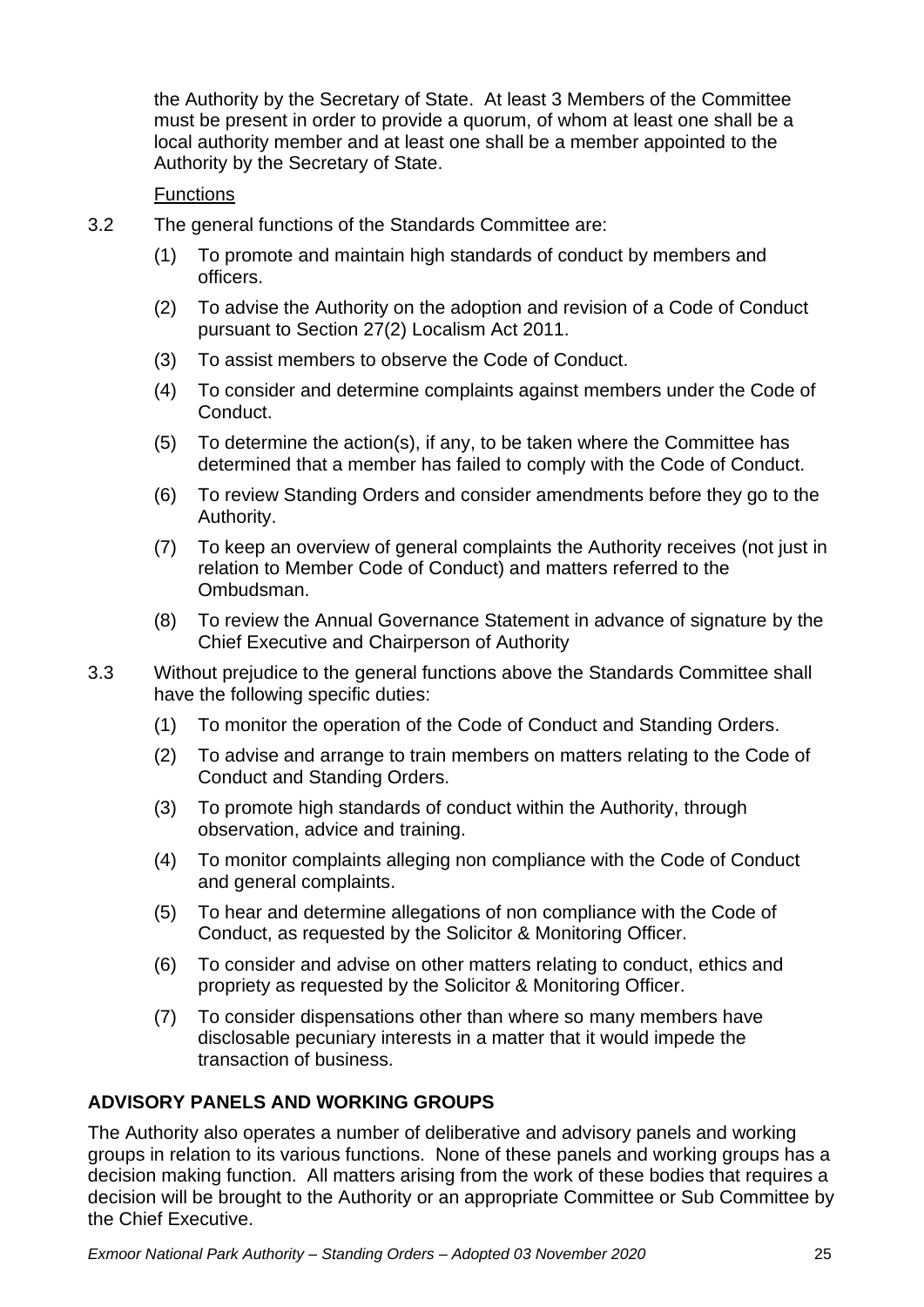# <span id="page-25-0"></span>**SCHEME OF DELEGATION TO THE CHIEF EXECUTIVE**

The Authority originally adopted this scheme of delegation of functions to the Chief Executive at its meeting on 3 March 2015. These were reviewed and adopted in its meeting of 03 October 2017.

- 1. The Chief Executive is authorised to act on behalf of the Authority in relation to any matters subject to the following over-riding provisions:
	- (1) The overall policies approved by the Authority or any of its Committees or Sub-Committees.
	- (2) Standing Orders including those regulating contracts.
	- (3) Financial regulations.
- 2. Without prejudice to the above delegation, the Chief Executive is expected in appropriate cases to:
	- (1) Maintain a close liaison with the Authority's Chairperson and/or the appropriate Committee Chairperson or Sub-Committee Chairperson (or in their absence the Deputy Chairperson).
	- (2) Consult as necessary with any member who is known to have a specific, local or specialist interest in matter.
	- (3) Consult with the Authority's Monitoring Officer and/or Section 151 Officer.
	- (4) Consult with the relevant officer of any local authority whose service area is likely to be affected by the exercise of delegation.
	- NB: *Before exercising any delegated power the Chief Executive must consider whether the decision to be made is of such a nature that it ought to be referred for decision to the Authority or to the appropriate Committee or Sub-Committee.*
- 3. Any power conferred upon the Chief Executive may be exercised by an authorised officer in accordance with any specific directions of the Chief Executive. In the absence of the Chief Executive, any authorised member of the Leadership Team or the Solicitor and Monitoring Officer may exercise those functions delegated to the Chief Executive.
- 4. Personnel
	- (1) The Chief Executive is authorised to act in relation to the appointment, dismissal, discipline and determination of all other matters relating to the employment of staff and the conditions upon which they are employed as are specified in the Personnel Policies and Procedures.
	- (2) The Chief Executive may authorise staff to exercise such powers of entry, inspection and survey of land, buildings or premises and may issue any necessary evidence of this authority as may be appropriate for the execution of their duties and in respect of which the Authority has power.
- 5. Land and Property

The Chief Executive is authorised to:

• Acquire or renew any interest in or over land including buildings where the purchase price does not exceed £20,000 or the annual rental does not exceed £10,000.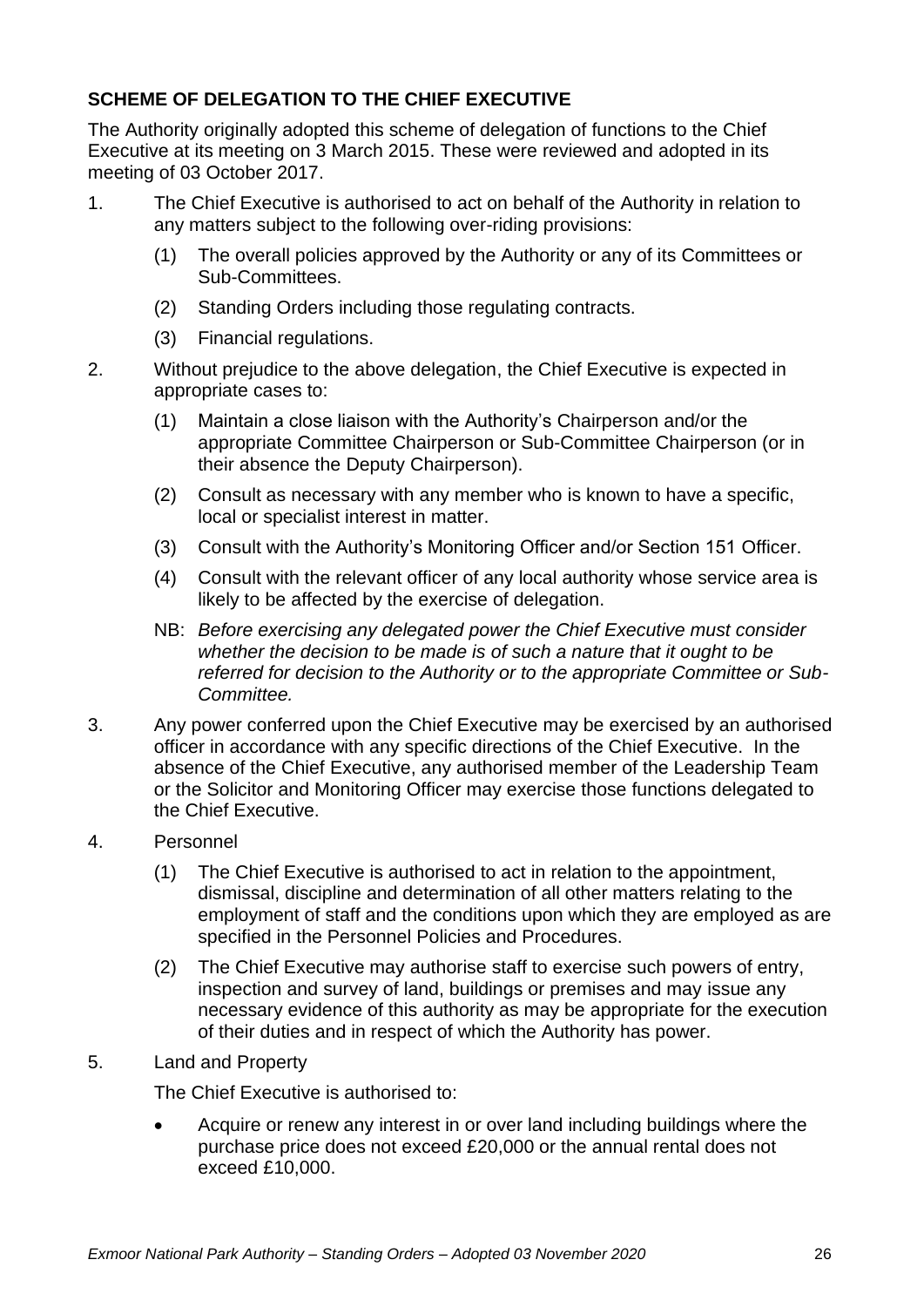- Dispose of or grant an interest in or over land including buildings provided that the consideration is the best that can reasonably be obtained in all the circumstances.
- In exceptional circumstances and in furtherance of National Park purposes, the Chief Executive is authorised to:
	- o Dispose of an interest in or over land including buildings for a consideration less than the best that can reasonably be obtained in all the circumstances where the estimated best obtainable value is less than £5,000.
	- o Grant an interest in land including buildings for a consideration less than the best that can reasonably be obtained in all the circumstances where the estimated best obtainable value is less than £2,500.

This delegation includes transfers, leases, licences, easements and wayleaves."

6. Legal and Procedural

The Chief Executive is authorised to:

- (1) Serve statutory notices to ascertain the legal interest of any person in land.
- (2) Institute, defend or settle legal proceedings in the name of the Authority or an individual Officer of the Authority at Common Law or under any enactment, statutory instrument, order or byelaw conferring functions upon the Authority or in respect of functions undertaken by them and to lodge an appeal against any such decision. For the avoidance of doubt this authority shall extend to the taking of all procedural steps, including the service of notices, statutory or otherwise, counter-notices and Notices to Quit.
- (3) Authorise Officers of the Authority to prosecute or defend or appear in any legal proceedings by virtue of the provisions of Section 223 of the Local Government Act 1972 and to appear on behalf of the Authority at any inquiries, tribunal or other body responsible for matters affecting the Authority.
- 7. Planning
	- (1) The Chief Executive is authorised to act for the Authority on all matters which relate to its role as Local Planning Authority.
	- (2) These delegations are subject to the following provisions:
	- (3) The Chief Executive shall not act under these delegated powers to determine an application submitted to the Authority if:
		- (i) A statutory consultee (e.g. parish/district council, highway authority, Environment Agency) has a view contrary to the recommendation of planning officers, accompanied by planning reasons and which is received within the consultation period, excepting in relation to applications for the following (which shall be delegated decisions):
			- Certificates of proposed or Existing Lawful Use and Development
			- Hedgerow Removal Notices
			- Tree Applications TPOs and Conservation Area Proposals
			- Advertisements
			- Prior Notification and Prior Approval applications
			- Non-material and Minor Material Amendment applications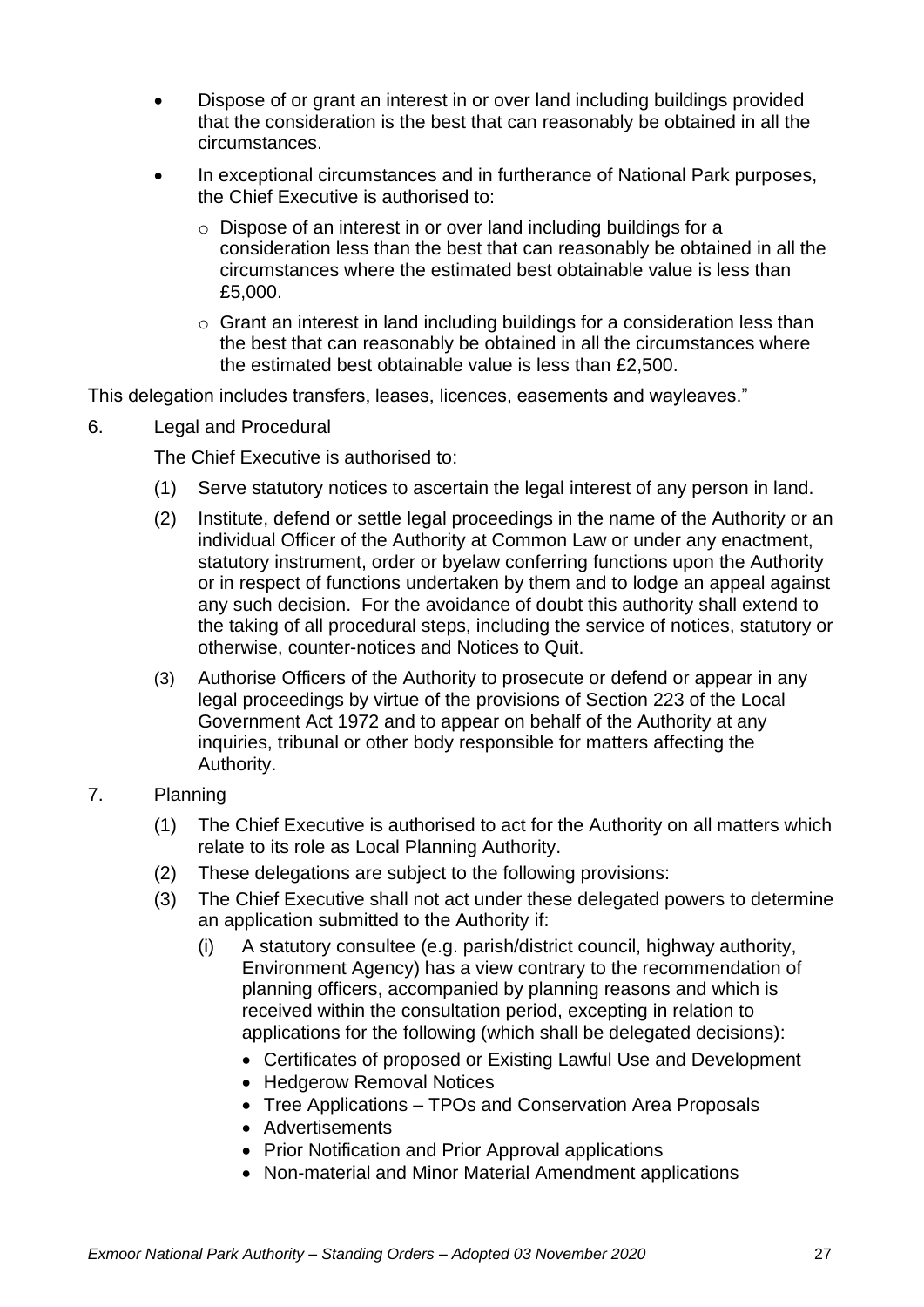- Householder applications (unless a parish/town council expresses a view contrary to the recommendation of planning officers)
- Discharge of planning conditions
- (ii) A Member of the Authority makes a request in writing that the application be considered by the Authority. Such requests must be accompanied by a planning reason and if such reasons are not present the Deputy Chairperson of the Authority and the Deputy Chairperson (Planning) acting together, or if either of them is absent together with the Chairperson of the Authority may decline a member's request. For the avoidance of doubt, applications for certificates of proposed or existing lawful use and development are always delegated to the Chief Executive as they involve legal rather than planning issues.
- (iii) A Member of the Authority is personally involved in the application.
- (iv) The application relates to land or property of a member of the Planning or Leadership Team or a member of that team is personally involved in the application.
- (v) The application is submitted by the National Park Authority.
- (vi) The Chief Executive or a member of the Leadership Team, in consultation with the Chief Executive, considers that the application ought more properly to be referred to the Authority for decision (e.g. where there are a significant number of local objections or where matters raise particularly controversial or complex policy considerations).
- (4) In relation to paragraph 7 (3) (i) above, where a statutory consultee has a view contrary to the recommendation of planning officers, the Head of Planning, in consultation with the Deputy Chairperson (Planning), shall determine whether the view is accompanied by a planning reason, and therefore whether or not the provisions for the delegation of planning decisions applies.
- (5) For the avoidance of doubt, the Chief Executive shall be able to act under delegated powers in respect of responding to consultations and or requests from other planning authorities, bodies, groups and Government Departments, unless the issues raised are of such significance that in the view of the Chief Executive they should be considered by the Authority. The Chief Executive may delegate responses to consultations or requests to the appropriate member of the Leadership Team or the Solicitor and Monitoring Officer.
- 8. Grants and Loans

The Chief Executive is authorised to make or refuse grants and loans in all circumstances where the Authority has power so to act. In the exercise of this delegated power, the Chief Executive will:

- (1) Act in accordance with the overall policies and any scheme approved by the Authority or any of its committees and sub-committees.
- (2) Consult appropriately with any member of the Authority.
- (3) Maintain a register of all decisions made.
- 9. Footpaths and Bridleways

The Authority's functions in relation to footpaths and bridleways (including arrangements for the creation of permissive paths) under the Town & Country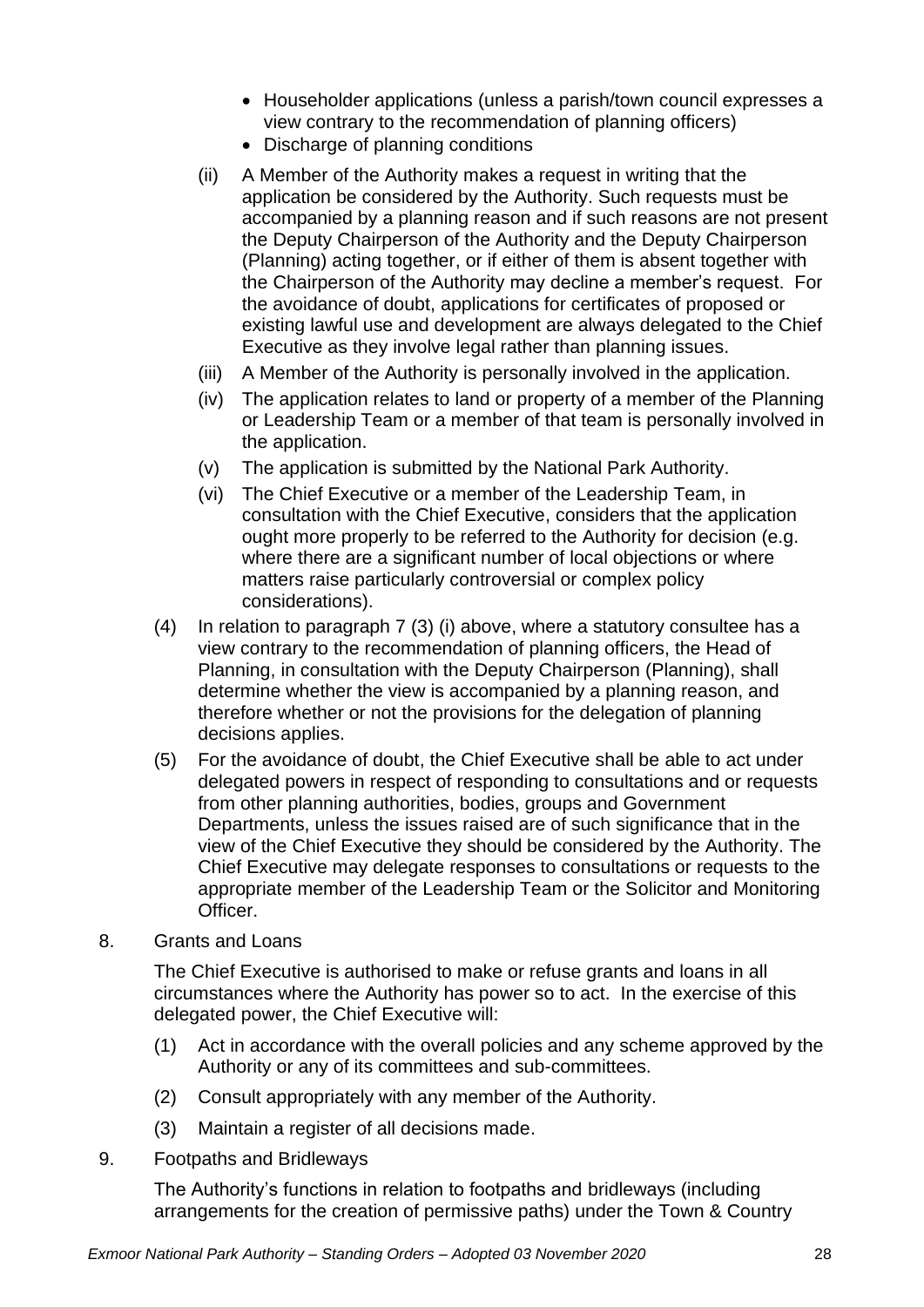Planning Acts, the Highways Acts, the Wildlife & Countryside Act 2000 and other legislation conferring order making functions on the Authority (including those delegated from Devon and Somerset County Councils), are delegated to the Chief Executive. The Chief Executive shall in appropriate cases:

- (1) Circulate information to all Members at the time of consultation prior to making any Order.
- (2) Consult with the Head of Conservation and Access
- (3) Consult with the appropriate officer of any other local authority who has an interest in the matter.

The Chief Executive shall ensure that any action in relation to order-making procedures and those relating to the creation of permissive paths shall be reported to the Authority at the earliest opportunity.

10. Notwithstanding the provisions of the above delegations, the Chief Executive may, in consultation with **t**he Authority's Chairperson or the Chairperson of the appropriate Committee or Sub-Committee (or in their absence the appropriate Deputy Chairperson of the Authority or Deputy Chairperson of the appropriate Committee or Sub-Committee), make a decision in respect of any functions within the Authority's powers, duties and responsibilities which for reasons of urgency cannot be delayed until the next ordinary meeting of the Authority or relevant Committee or Sub-Committee.

In each such case a full report of the action taken shall be made to the next meeting of the Authority or the appropriate Committee or Sub-Committee.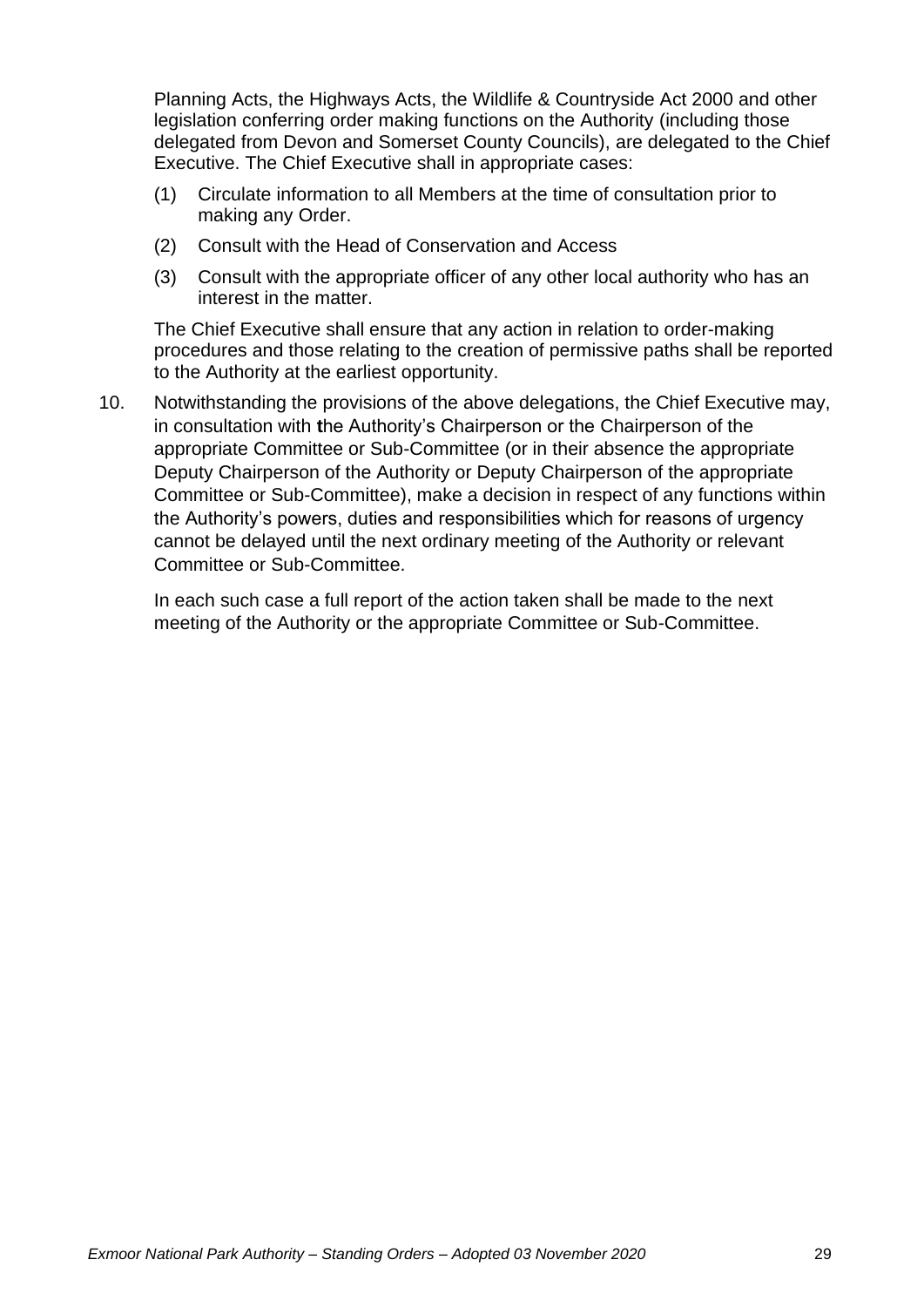# THIS PAGE IS DELIBERATELY LEFT BLANK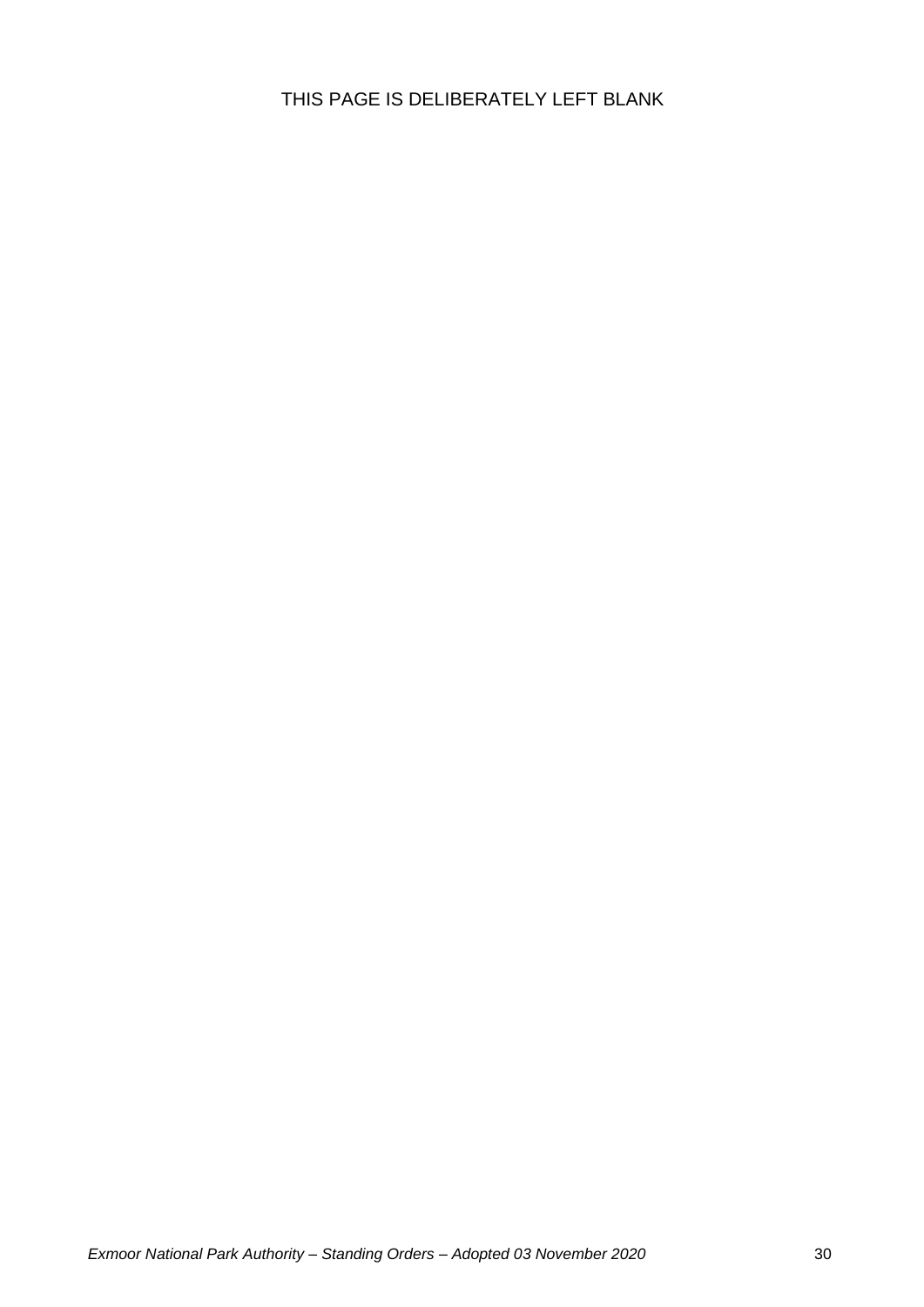**APPENDIX 3**



# <span id="page-30-0"></span>**STANDING ORDERS FOR THE REGULATION OF CONTRACTS**

Adopted 07 December 2021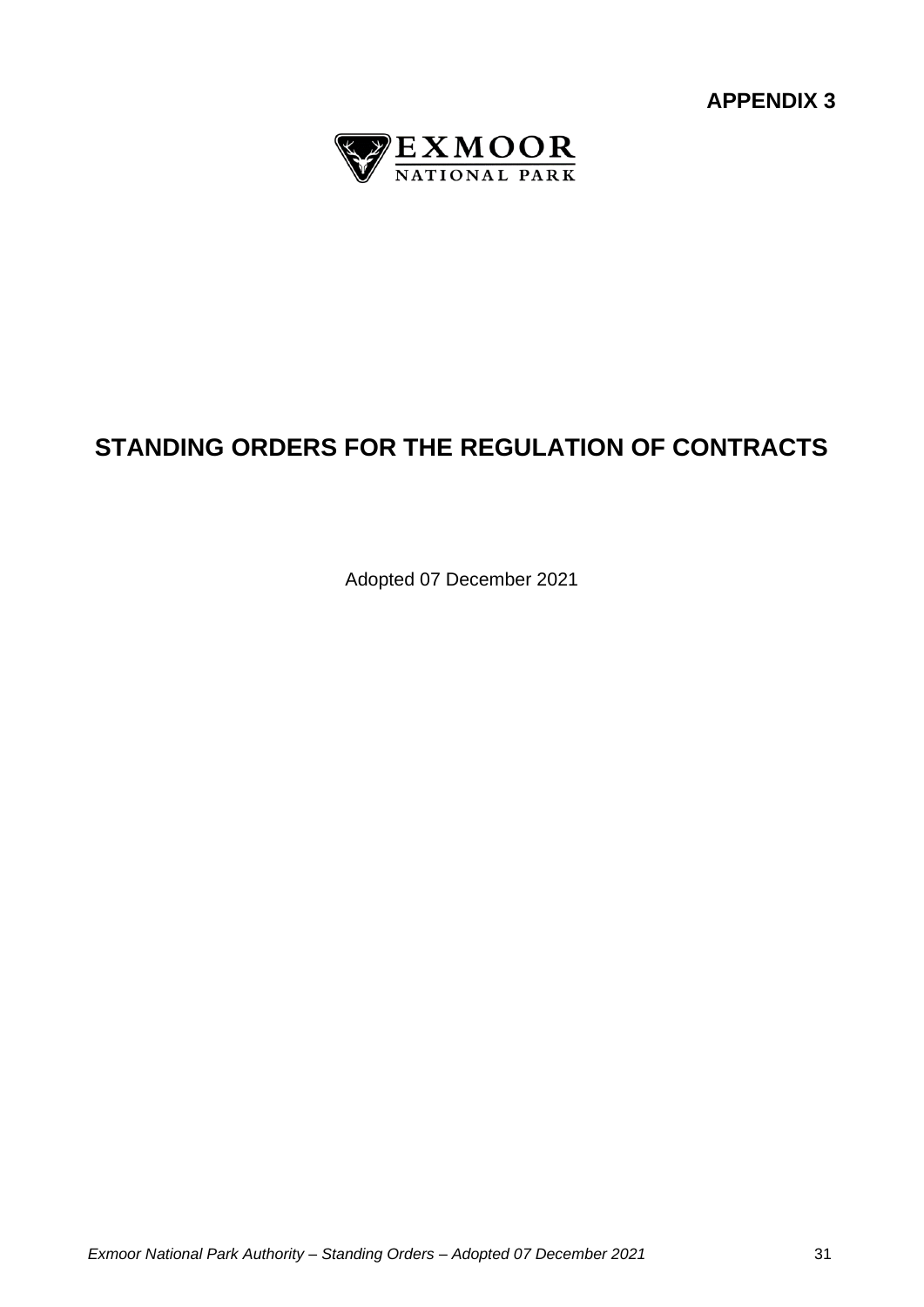

# **PROCUREMENT PROCEDURES**

#### <span id="page-31-0"></span>**1 General**

- 1.1 These procedures apply to all orders and contracts issued by the Authority for the carrying out of works, the supply of goods and services and the acquisition and disposal of assets. These procedures must be read in conjunction with the Sustainable Procurement Policy, Financial Regulations, Standing Orders, the Scheme of Delegation, the Minimum Standards for Tenders and Contracts and any other procurement guidance notes issued by the Chief Financial Officer (CFO).
- 1.2 "Officer" means any person holding office under the Authority, employed or seconded by the Authority, working under a Service Level Agreement or contract, or working for the Authority in any paid or unpaid capacity.

# **2 Quotation and Tendering Procedures**

- 2.1 The minimum required numbers of tenders or quotations to be invited from appropriate contractors for a given estimated value of contract (net of VAT) are:
	- Up to £2,500 (£5,000 for works) officers are not obliged to seek more than one quotation but staff may still choose to, to seek the most competitive price and demonstrate best value;
	- Above £2,500 (£5,000 for works) and up to £20,000, Invite three organisations to submit written quotations;
	- Above £20,000 and up to £100,000, Invite three organisations to submit written formal quotations submitted by a specified date and time and based on a written specification and evaluation criteria (referred hereafter as "formal quotation");
	- Above £100,000, and up to EU thresholds, invite four organisations to submit tenders;
	- Over EU thresholds, invite organisations to submit tenders in accordance with the requirements of the Public Contract Regulations.

The values are for single items or groups of items, which must not be disaggregated artificially.

From 1 January 2018 the sterling equivalents of EU thresholds (net of VAT) are £181,302 for supplies and services and £4,551,413 for works. The EU thresholds are changed on 1 January of each even-dated year. The CFO will advise Heads of Service of these changes.

2.2 Where quotations apply, they should be sought from suitable contractors through open competition or can be selected from a standing list if one exists.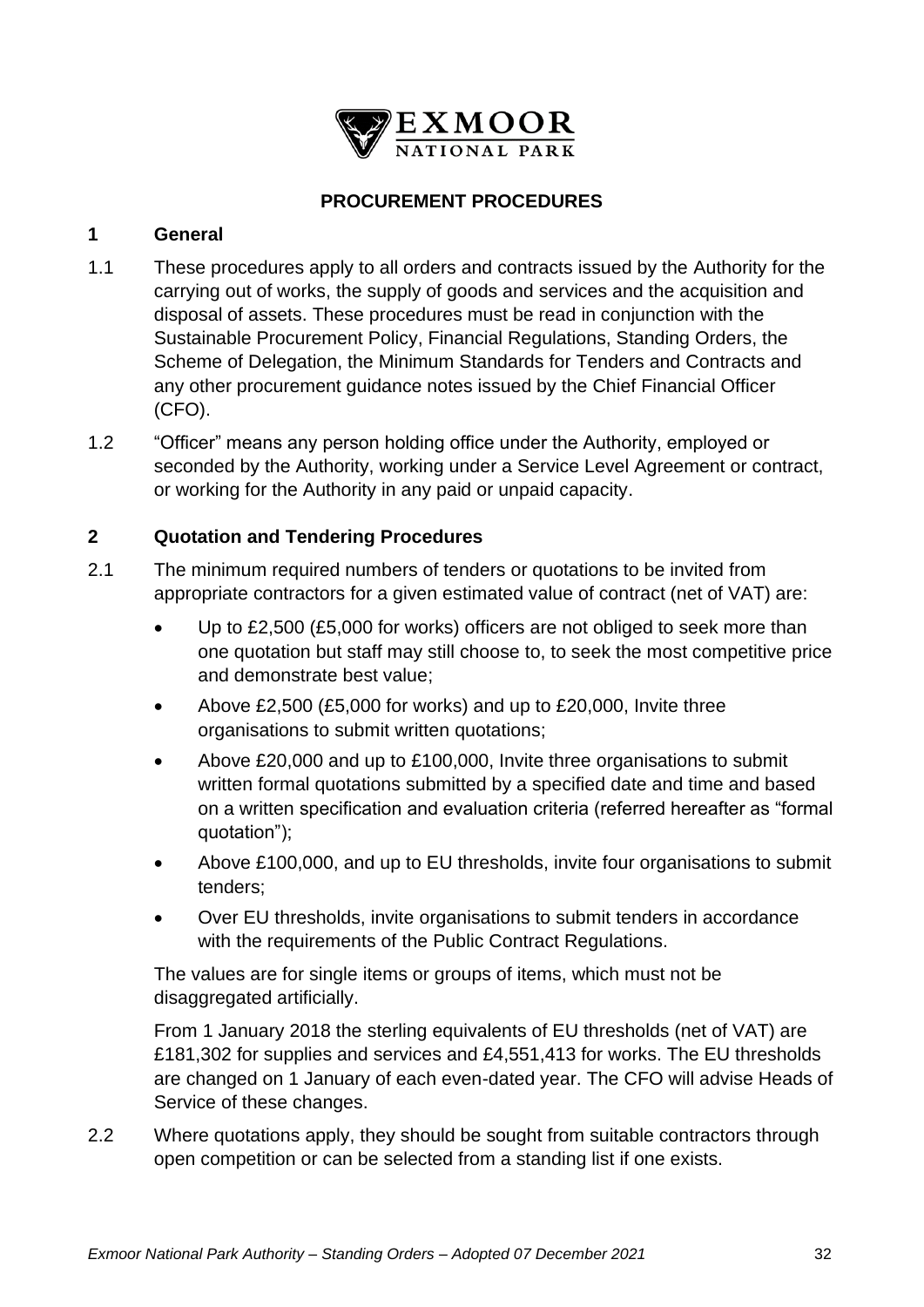- 2.3 Where formal quotations are required, and if there is no standing list, formal quotations may be sent directly to a minimum of three organisations who have been selectively invited to bid, without recourse to open advertisement of the opportunity, or they may be selected through open competition.
- 2.4 Where tenders are required, Officers have a choice of tendering procedures. For contracts up to EU thresholds, organisations may be selected from a standing list. Where there is no standing list, and for contracts over EU thresholds, appropriate advertisement must be undertaken inviting suitable organisations to express an interest in tendering. Alternatively, a suitable Framework Agreement can be used (see para 3.2 below). Tenders may be received from either all who respond to an advertisement (open competitive tendering) and, for contracts over EU thresholds, from a selection of suitable contractors who have expressed an interest and who are invited by the Authority to tender (selective tendering). The number of tenderers to be invited to tender will depend on the particular market and the individual project procurement strategy.
- 2.5 If selection is to be from standing lists, arrangements for standing list compilation, maintenance, review and use must be approved in advance by the CFO.

# **Procurement Notification Process**

2.6 Officers planning to carry out any procurement exercise with a value of £20,000 or more must submit an electronic procurement notification form to the Devon Procurement Service (DPS). This will be used to create an initial entry on the PNF Register held on the Sharepoint site.

#### **Appropriate Advertising**

- 2.7 Tenders up to the EU thresholds where there have been no selective invitations to quote or tender, and all tenders above the EU thresholds, will be advertised on the Authority's e-tendering system. Any opportunities that are advertised on the Authority's e-tendering system must also be advertised on the government's Contract Finder website (if they are over a value of £25k).
- 2.8 For services, supplies and works where the total contract value, including any options to extend the initial term of the contract are expected to exceed EU thresholds, an OJEU notice must also be placed and must follow EU procurement requirements with particular regard to be given to the timescale for such tenders.
- 2.9 Any formal quotation (i.e. over £20k up to £100k) following the open competition procedure will be advertised on the Authority's e-tendering system. Any opportunities that are advertised on the Authority's e-tendering system must also be advertised on the government's Contract Finder website (if over £25k). Officers will consult with the CFO and or DPS to determine if further advertising in relevant local newspapers and trade publications is also required.
- 2.10 Officers will ensure that the e-tendering system website address is publicised appropriately within the quotation/tender documentation. [\[www.supplyingthesouthwest.org.uk\]](http://www.supplyingthesouthwest.org.uk/)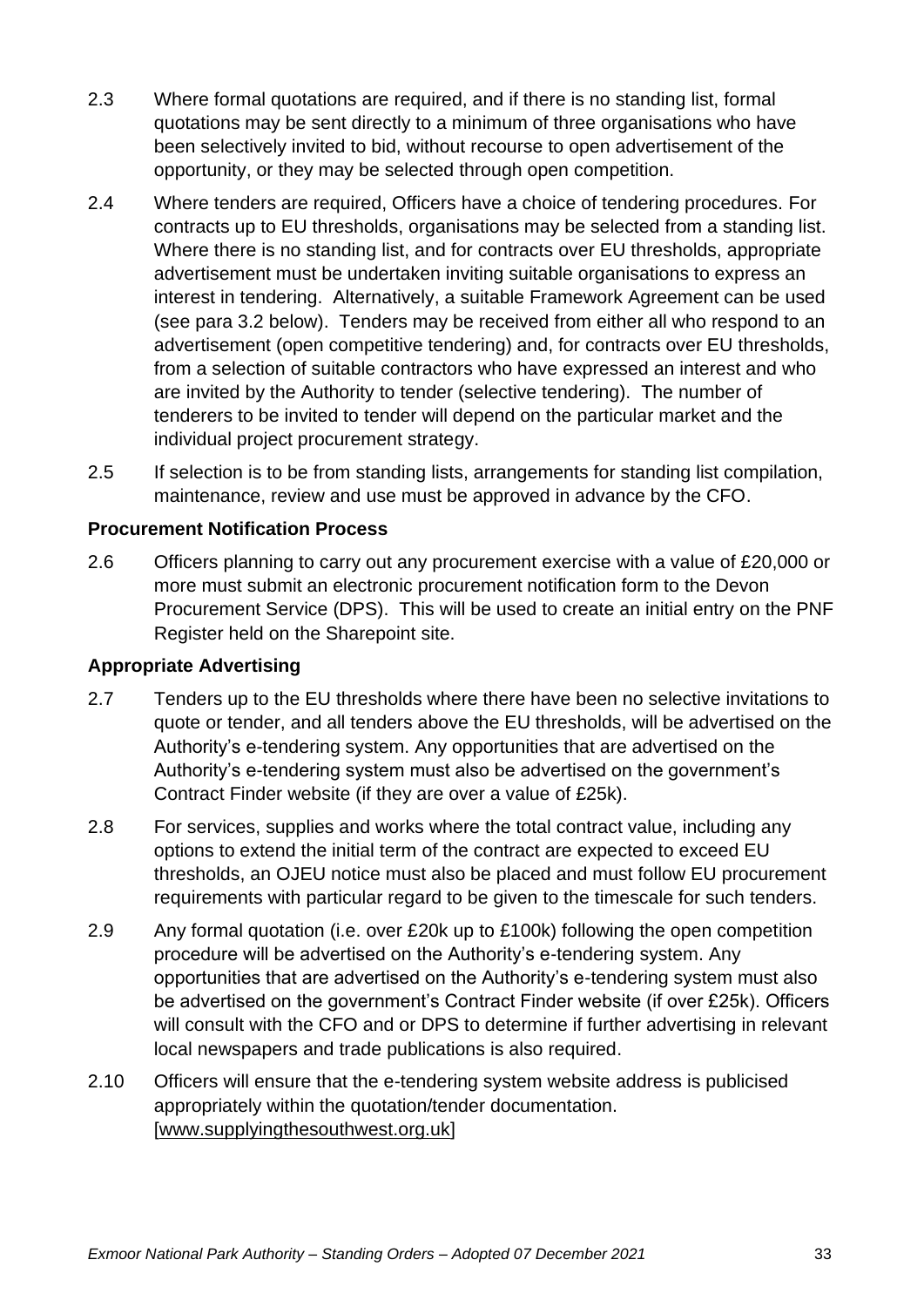# **Selective Tendering (i.e, above £100k)**

2.11 Following advertisement of tenders above the EU thresholds for goods and services (whether in relation to goods, services or works), invitations shall be sent to the prospective tenderers who are best qualified to bid.

# **Invitation to Tender (i.e, above £100k)**

2.12 Every invitation to tender must specify that the Authority's e-tendering system will be used to issue and receive tender documentation. The invitation must state the date and time by which the tender must be received by the e-tendering system and that the tender will be held in the secure area of the e-tendering system and cannot be accessed until after the deadline. Adequate time must be allowed for the preparation and return of tenders ensuring compliance where appropriate with EU requirements. Any exceptions to using the Authority's e-tendering system must be approved by the CFO and/or CEO.

# **Invitation to Quote (i.e. up to £100k)**

2.13 The Authority's e-tendering system must be used for a formal quotation (i.e. over £20k & up to £100k), save for any exceptions approved by the CFO/CEO.

For quotations below £20,000 the e-tendering system may be used but in either case the invitation must state the place, date and time by which the quotation must be returned. Adequate time must be allowed for their preparation and return.

# **Certification notice by Tenderers**

- 2.14 Tenderers shall certify and give undertakings that:
	- the tender is genuine and intended to be competitive;
	- they have not fixed or adjusted the amount of the tender by or under or in accordance with any agreement or arrangement with any other person\*;
	- they have not done and will not do, at any time before the time and date specified for the return of the tender, any of the following:
		- O inform any person\* the amount or approximate amount of the proposed tender, except where the confidential disclosure of the approximate amount of the tender was necessary to obtain insurance premium or other quotations necessary for tender preparation;
		- O enter into any agreement or arrangement with any other person\* with the aim of preventing tenders being made or as to the amount of another tender or the conditions on which the tender is made;
		- O offer to pay or give or agree to pay or give any sum of money or valuable consideration directly or indirectly to any person for doing or having done or causing or having caused to be done in relation to any other tender or proposed tender for the Authority any of the actions specified and described in this section;
		- O cause or induce any person to do any of these things.

\* outside the consortium if a consortium tender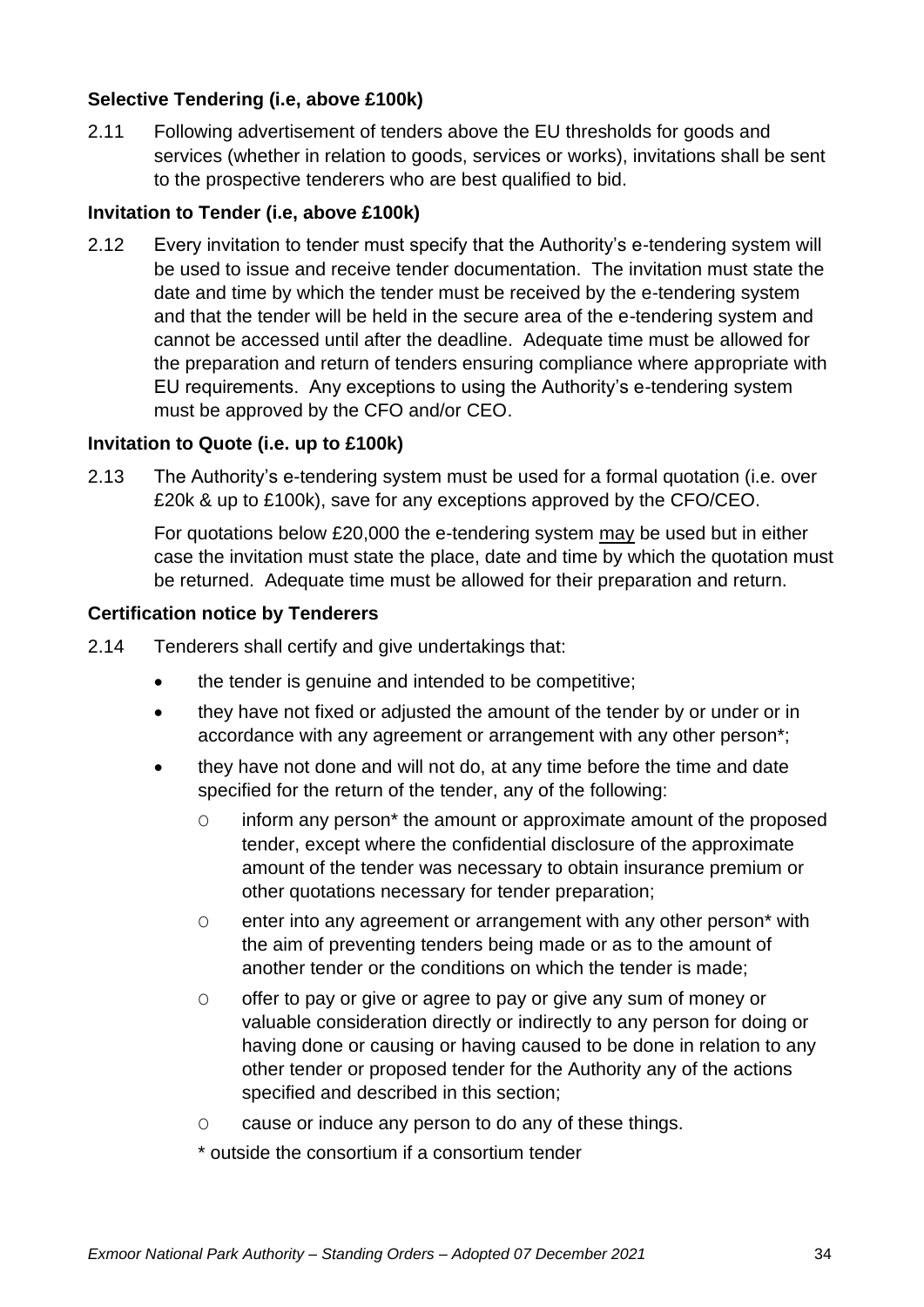# **Receipt, Custody and Opening of Tenders and Formal Quotations**

2.15 The Authority's e-tendering system will record the date and time of receipt of all tenders and formal quotations.

Quotations below the £20k threshold may be received and opened by the Project Officer/Team.

Formal quotations between £10-£100k (received via the e-tendering system) may be received and opened by the Project Officer/Team, once the closing date has passed.

Tenders over £100k (received via the e-tendering system) will require the opening and verification an officer who must be independent to the procurement taking place. All the submissions will then be released to the Project Officer/Team to continue with the process. The verifier will enter information about the submissions received into the tender register.

2.16 Tenders (over £100k) and any formal quotation (over £20k up to £100k) not received via the Authority's e-tendering system (as a result of an exception approved under paragraphs 2.12 or 2.13 or 2.21) shall be opened at one time and in the presence of at least two officers who shall be independent from the procurement. A record will be made of all tenders or formal quotations received, showing the date and time of opening and the bidder's name and the value in the tenders register. Any tender or formal quotation received after the specified time shall be recorded as such but must not be considered.

#### **Contractor Vetting**

2.17 Officers who procure the service of a contractor are responsible for checking the competency of that contractor to undertake the work. This may include evidence of relevant qualifications, financial stability, their Health & Safety policy, risk assessments and method statements, data protection and security arrangements, for example.

All such assessments must be made before any commitment is made or contract awarded and shall be in conformity with the Authority's Contractor Vetting Policy.

# **Acceptance of Single Quotation or Tender Received** (See also paragraph 2.21)

2.18 This section deals with situations where either a single quotation or tender is received. For contracts up to £20,000, the appropriate Head of Service will determine whether or not to accept the quotation.

For contracts over £20,000, the CFO and the Head of Service shall jointly consider whether or not, in their professional judgement, best value would be obtained. The following provisions shall then apply: -

(a) where the estimated value of the contract is between £20,000 and £100,000 if in their view best value would be obtained then the Head of Service will consult with the CFO and the CEO (the latter being able to accept the formal quotation). If in the view of the CFO and CEO value for money would not be obtained, or if there is any doubt, the procurement exercise should either be repeated or the matter referred to the Authority for consideration and decision.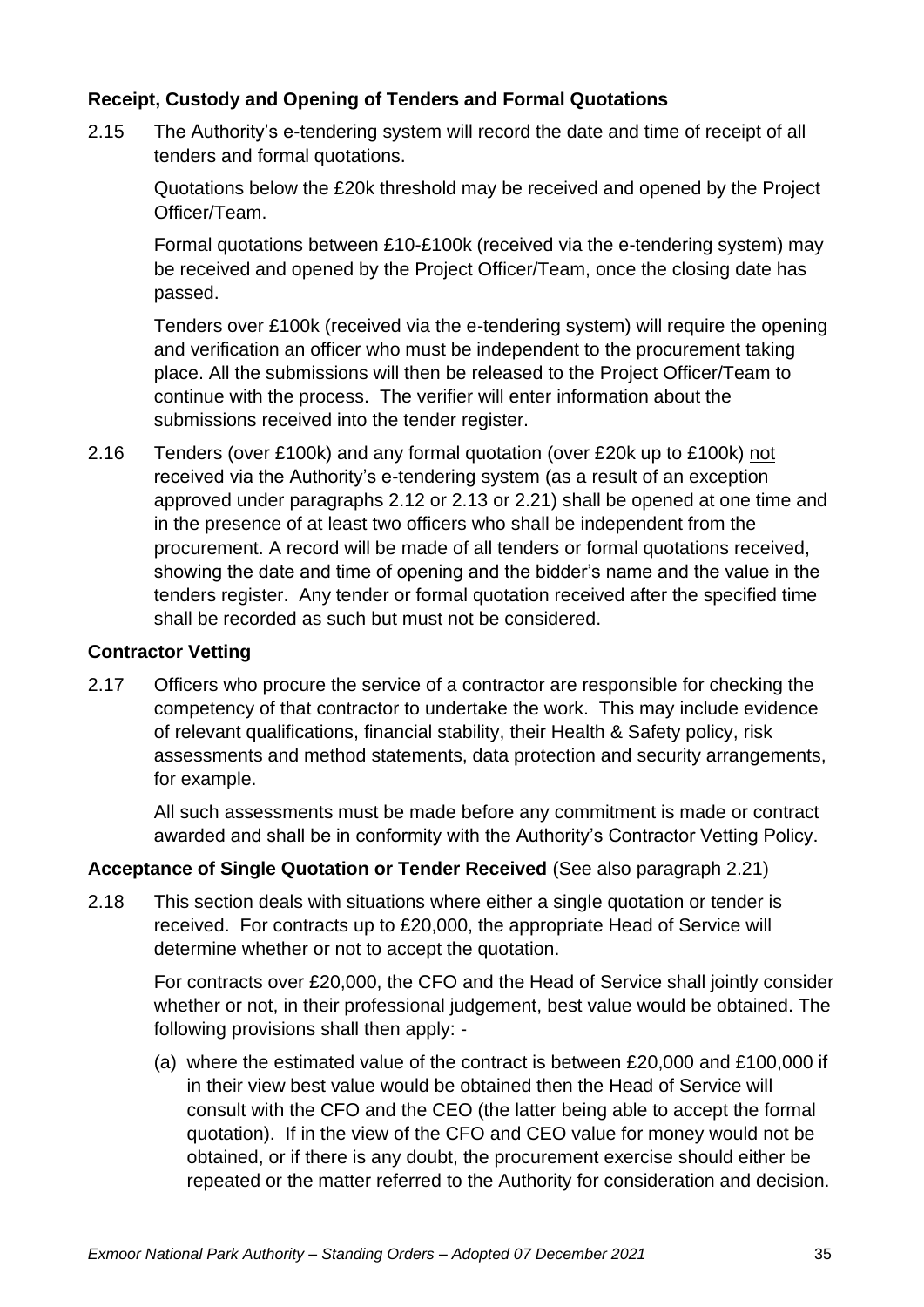(b) where the estimated value of the contract is over  $£100,000$  the matter must be referred to the Authority for consideration and decision, taking into account the views of the CEO, CFO and Head of Service as to whether to accept the tender or repeat the procurement exercise.

# **Financial Provision for Contracts**

2.19 Where tenders or quotations received vary from the approved estimate, the procuring officer must identify the funding for any increase. Where the increase is up to £30,000, the funding must be approved by the CEO in consultation with the CFO before awarding the contract. Approval of the Authority must be obtained, before awarding the contract, where the variation exceeds £30,000.

# **Maintaining the Contracts Register**

2.20 Upon the award of a contract with a value of £20,000 or more, the Officer will update and complete the entry in the Contracts Register in the e-tendering system. If the e-tendering system not used for the procurement, a record of the award will still be made in the contracts register on the e-tendering system. For contracts awarded over £25k, a record will also be entered on Contracts Finder (via the etendering system).

# **Exemption from the Tendering and Formal Quotation Process**

2.21 Where the subject matter of a contract is of a specialised nature with only one or a limited number of possible contractors or where exceptional circumstances have arisen, the Officer shall submit a written report requesting an exemption from normal tendering or formal quotation rules to the CEO/CFO/Leadership Team for authorisation for the exemption.

Tenders subject to the European Procurement Regulations shall be subject to exemptions contained within those Regulations.

# **3 Particular Types of Contract**

# **Acquisition (and Leasing) of Land, Buildings, Vehicles, Plant and Equipment**

3.1 In order to ensure compliance with Financial Regulations and capital rules, all acquisitions made shall be in accordance with the Authority's Financial Regulations and Scheme of Delegation. Officers must consult with the CFO in the first instance; Authority approval may be required before embarking on this type of procurement.

# **Framework and Joint Procurement Arrangements**

- 3.2 Framework Agreements set up by government offices or other public bodies may be used after consultation with the CFO/DPS. Call off contracts under a Framework Agreement will be governed by the terms of the Framework Agreement. Framework Agreements may also be established by Officers, in accordance with these Procedures (however prior advice must be sought from DPS).
- 3.3 Joint procurement arrangements with other local authorities or public bodies may take place where they represent best value. The CFO and DPS must be consulted before the start of the procurement of all such proposed arrangements especially if the Authority intends to act as the lead authority.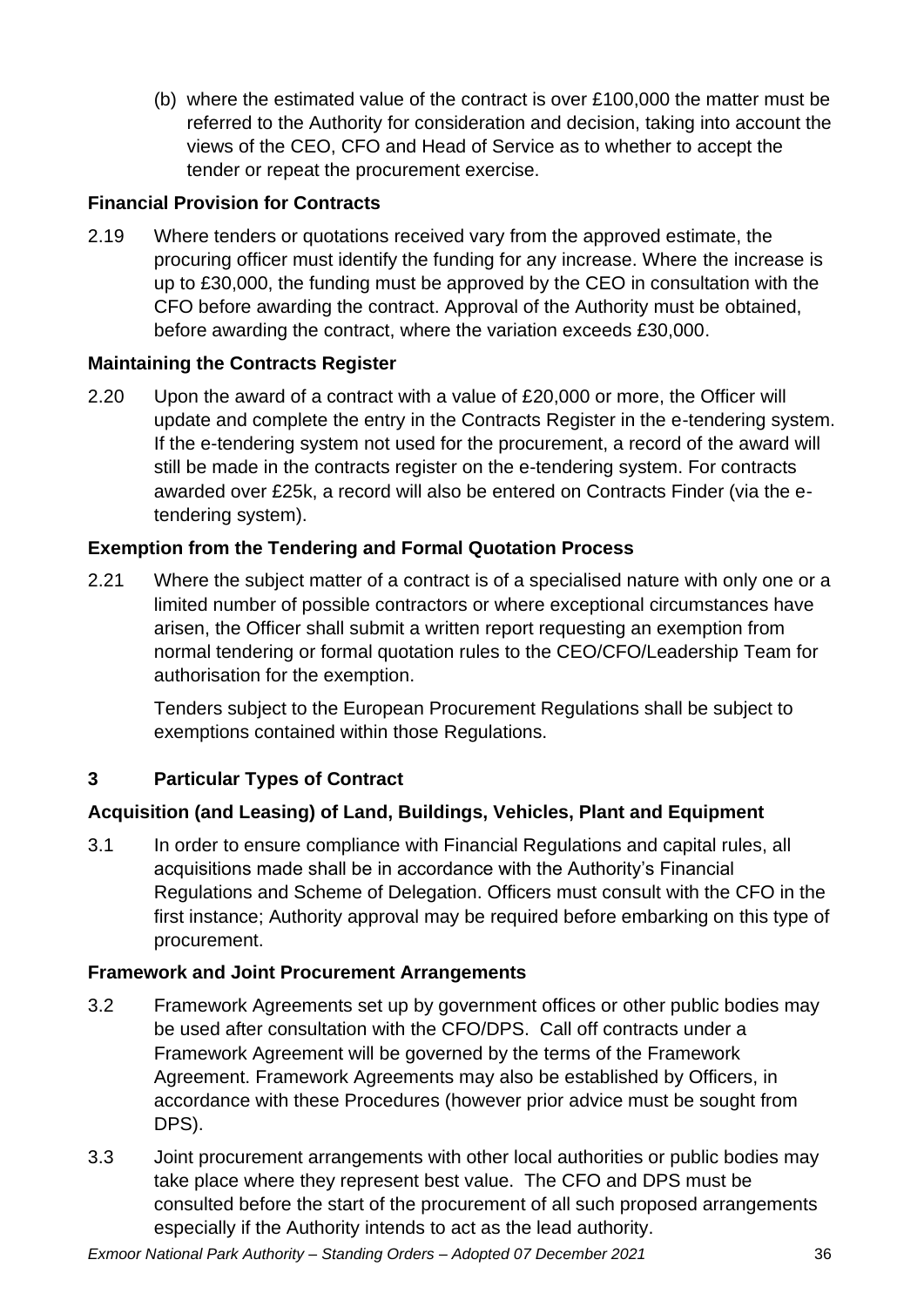# **Disposal of Assets**

3.4 All vehicles, plant, furniture, equipment or other goods shall be disposed of in accordance with the Authority's Financial Regulations, Scheme of Delegation and Disposals Policy. Officers should consult with the CFO in the first instance.

#### **4 Contracts**

#### **Contents of Contract**

- 4.1 Officers shall obtain the advice of the Authority's Legal Service on the contract terms to be agreed, including the Authority's terms and conditions of contract.
- 4.2 Every contract shall be in writing or confirmed in writing and shall specify:
	- (a) the work, materials, supplies or services to be provided;
	- (b) the quality standards and or service specification to be adhered to;
	- (c) the price to be paid, with a statement of discounts or other deductions;
	- (d) the time or times within which the contract is to be performed;
	- (e) the procedures for variations, termination, or penalties for non-compliance, or security for the due performance of any contract including liquidated damages where works are not completed in the time specified;
	- (f) invoicing and payment arrangements as specified by the CFO;
	- (g) that the Authority shall pay valid and undisputed invoices within a 30 day period, consider and verify invoices in a timely fashion and impose a contractual obligation on the contractor to ensure that they abide by these conditions in relation to their own sub-contractors; and
	- (h) such other terms and conditions as are deemed necessary after having taken advice from the Authority's legal service provider.
- 4.3 Contracts (with Terms and Conditions) shall be signed (except where the seal of the Authority is to be applied) in accordance with the Authority's Financial Regulations and Scheme of Delegation.

#### **Cancellation of Contracts**

- 4.4 All written contracts shall contain a clause enabling the Authority to cancel the contract and recover from the contractor the amount of any resulting loss if:
	- (a) the contractor has offered or given or agreed to give to any person any gift or consideration of any kind as an inducement or reward for:
		- (i) doing or not doing, or for having done or not done, any action in relation to the obtaining or execution of the contract or any other contract with the Authority;
		- (ii) showing or not showing favour or disfavour to any person in relation to the contract or any other contract with the Authority.
		- (b) the same things have been done by any person employed by the contractor or acting on his behalf (whether with or without the knowledge of the contractor);
		- (c) in relation to any contract with the Authority the contractor or any person employed by him or acting on his behalf has: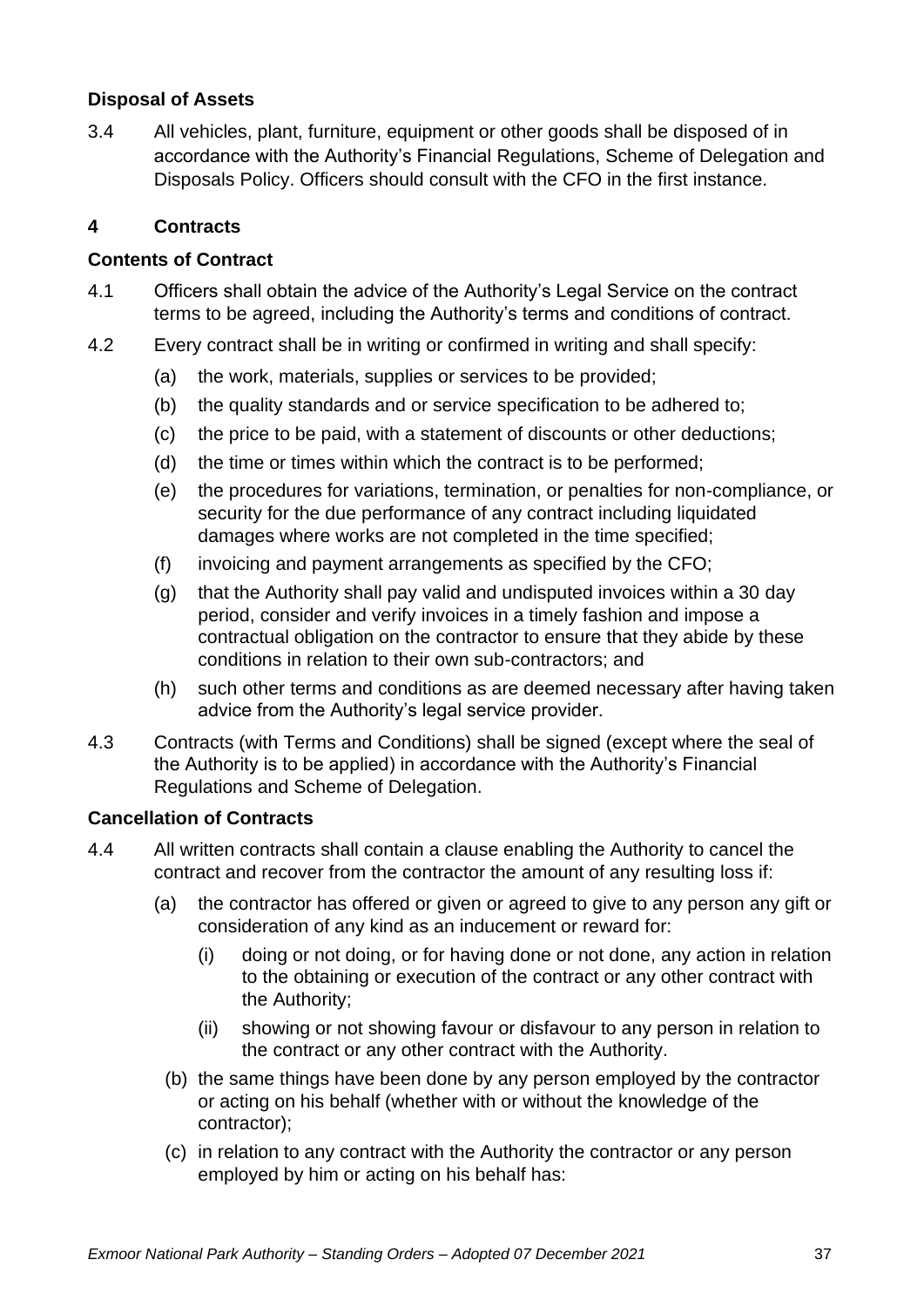- (i) given any fee or reward the receipt of which is an offence under Section 117(2) of the Local Government Act 1972;
- (ii) committed an offence under the Bribery Act 2010.
- 4.5 Every contract that has been tendered via the Official Journal of the European Union must also contain the right for the Authority to terminate the contract where:
	- (a) there has been a modification of the contract which falls outside one of the permitted categories specified in Regulation 72 of the Public Contracts Regulations 2015 and which are summarised at paragraph 4.6 below;
	- (b) the contractor should have been excluded on mandatory grounds under Regulations 57(1) and /or 57(2) of the Public Contracts Regulations 2015;
	- (c) the contract should not have been awarded in view of a serious infringement under European Law which has been declared as such by the Court of Justice.

# **Variation of Contracts**

4.6 All orders given to a contractor directing them to vary, in any respect, the subject of the contract must be in writing, signed by the authorised officer (in accordance with the Scheme of Delegation).

For variations of contracts Officers must first seek advice from the Authority's Legal Service. Written agreement must be obtained, before variation orders are issued, from the CEO (in consultation with the CFO) if the total value of the (originally) accepted tender will be exceeded by more than £1,000 and up to £30,000 and by the Authority for any amounts exceeding £30,000.

In addition to the above requirements, where a contract has been tendered via the Official Journal of the European Union (i.e. a contract above the relevant value threshold), a variation to the original contract terms will trigger a new procurement process unless it falls within one of the following permitted changes:-

- Modifications that are clearly provided for in the original procurement and contract documents; or
- Necessary modifications where a change of contractor cannot be made due to economic or technical reasons and would cause significant inconvenience or substantial duplication of cost and does not result in an increase in price of more than 50% of the original contract value; or
- Modifications to deal with unforeseen circumstances where the modification does not alter the overall nature of the contract and does not result in an increase in price of more than 50% of the original contract value; or
- Modifications to deal with a new contractor replacing the original contractor where the replacement is due to corporate restructuring and the new contractor meets the pre-qualification criteria and there are no other substantial amendments to the contract; or
- Modifications that are not substantial. The following will be considered substantial modifications:
	- o modifications that render the contract materially different in character;
	- o modifications that could have resulted in a different outcome in the procurement;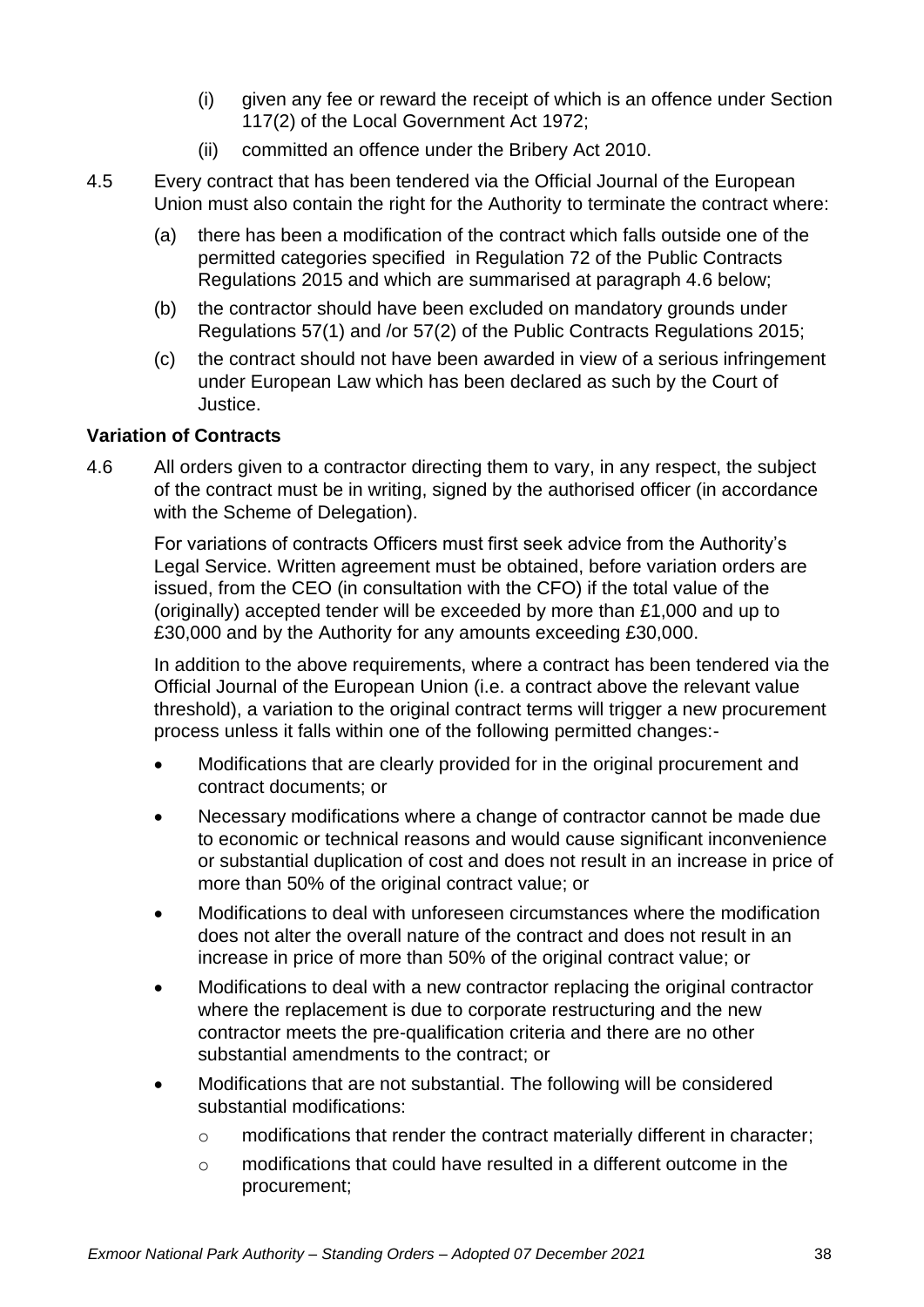- o modifications which shift the economic balance in favour of the contractor;
- o modifications which extend the scope of the contract considerably; and
- o where a new contractor replaces the old contractor other than in the circumstances permitted above.
- o Low value modifications where the value attributable to the modification falls below the relevant EU threshold **and** is less than 10% of the initial contract value for supplies and services or 15% for a works contract.

Heads of Service must seek the approval of the Authority's Legal Service in relation to any proposed variation of a contract which has been tendered via the official Journal of the European Union.

# **Payment for Contracts for Building or Civil Engineering Work**

- 4.7 Each certificate for payment must show:
	- (a) contract sum (usually tender total);
	- (b) value of work to date;
	- (c) total amount of certificates previously paid;
	- (d) amount of the certificate;
	- (e) retention amount (if any);
	- (f) value of price fluctuations;
	- (g) Value Added Tax (if any).

#### **Monitoring of Contracts**

4.8 Officers must monitor all contracts and report any significant exceptions to normal progress and cost variations to the CFO and Leadership Team. Significant exceptions include delay or advance in expenditure by more than £1,000 compared with expectations within a financial year and any critical delay in meeting target completion dates.

#### **Relationships with Contractors**

4.9 Officers who undertake procurement, engage, supervise or have an official relationship with contractors and have had, or currently have, a private or domestic relationship should declare it to their Line Manager, the CFO and the Monitoring Officer. An assessment will be made to ascertain the nature of the relationship and whether that Officer can continue to have any further involvement in the procurement or contract. Orders and contracts must be awarded on merit by fair completion and no favour will be shown to any person or businesses, especially those run by or employing relatives, partners or friends.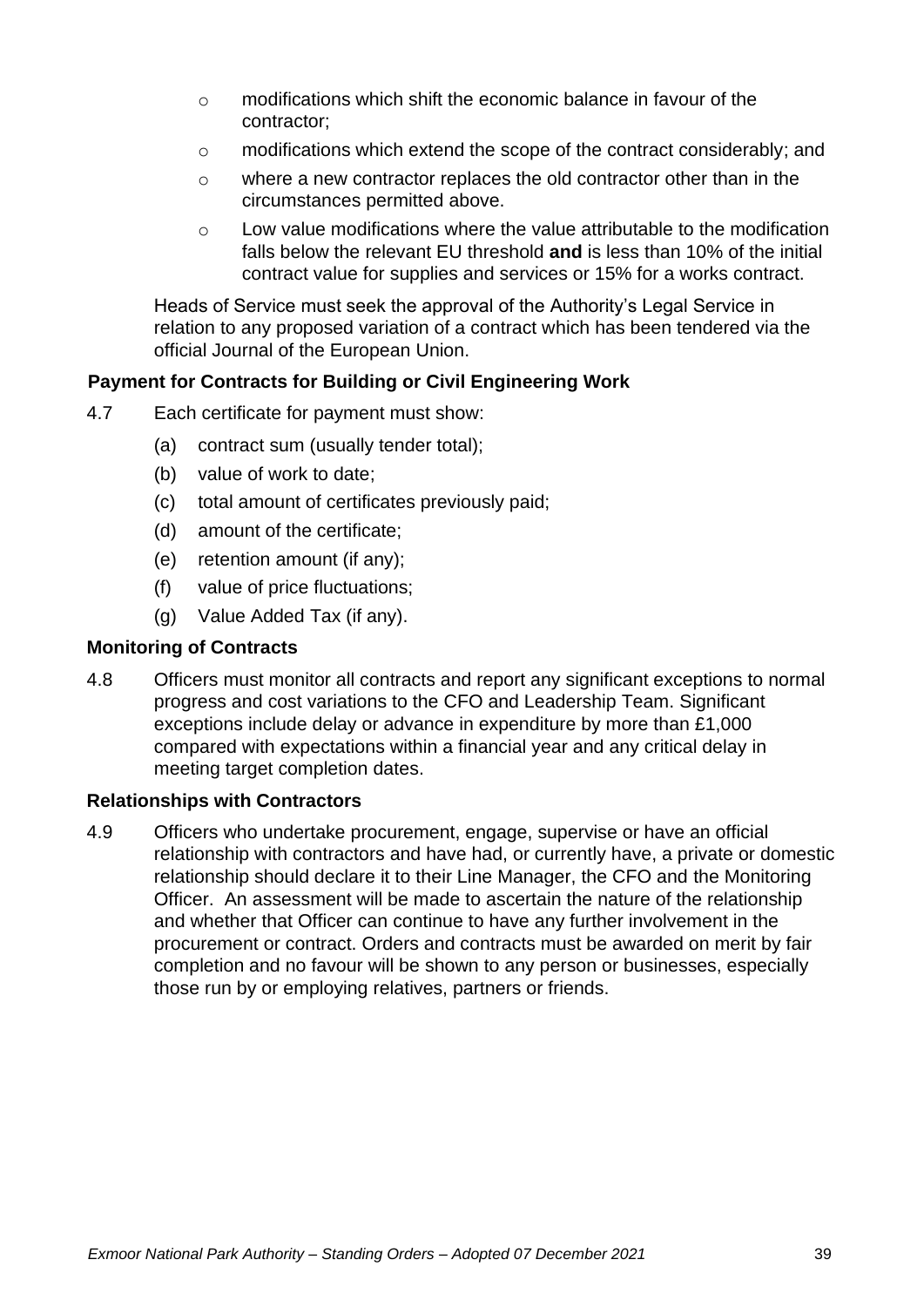

# **SUSTAINABLE PROCUREMENT CHECKLIST**

- <span id="page-39-0"></span>1. Procurement is to be carried out in an environmentally responsible manner by working to:
	- Reduce the number of goods and services procured by cutting down on waste and repairing or reusing existing goods;
	- Purchasing products and services that use fewer natural resources in production and distribution and promote Fairtrade products;
	- Take account of whole-life costs, quality, environmental impacts and other benefits and not just the initial price;
	- Purchasing products that can be recycled or disposed of with minimal environmental damage;
	- Buy the most energy-efficient products where they give value for money, taking account of whole-life costs, using the European Commission's mandatory energy-labelling scheme;
	- Purchasing locally where possible, to reduce the impact of transport, as long as the criteria above are met; and
	- Promote equality and do not discriminate on the grounds of gender, disability and race.

while complying with the law, including presiding procurement rules/international agreements on trade.

- 2. Before procuring any goods or services, consideration will be given as to whether consumption can be reduced by reusing or repairing existing materials and goods or whether alternative procedures can be put in place to remove the need to buy goods and services.
- 3. Procurement decisions are to be based on environmental criteria along with other major factors such as value for money, quality and whole life costs. The Authority will assess whether goods and services:
	- Are durable, reusable, refillable or recyclable;
	- Contain reused, recycled or renewable raw materials;
	- Are energy and resource efficient;
	- Use minimum packaging and encourage waste reduction;
	- Are non (or minimum) polluting;
	- Are locally produced;
	- Are free from ozone depleting substances, solvents, volatile organic compounds and other substances damaging to health and the environment;
	- Are from certified sustainable sources:
	- Cause minimal damage to the environment in their production, distribution, use and disposal; and
	- Are on the most competitive terms having regard for Best Value.
- 4. The criteria by which environmental impact can be taken into account during tender evaluation to be included in tender documentation.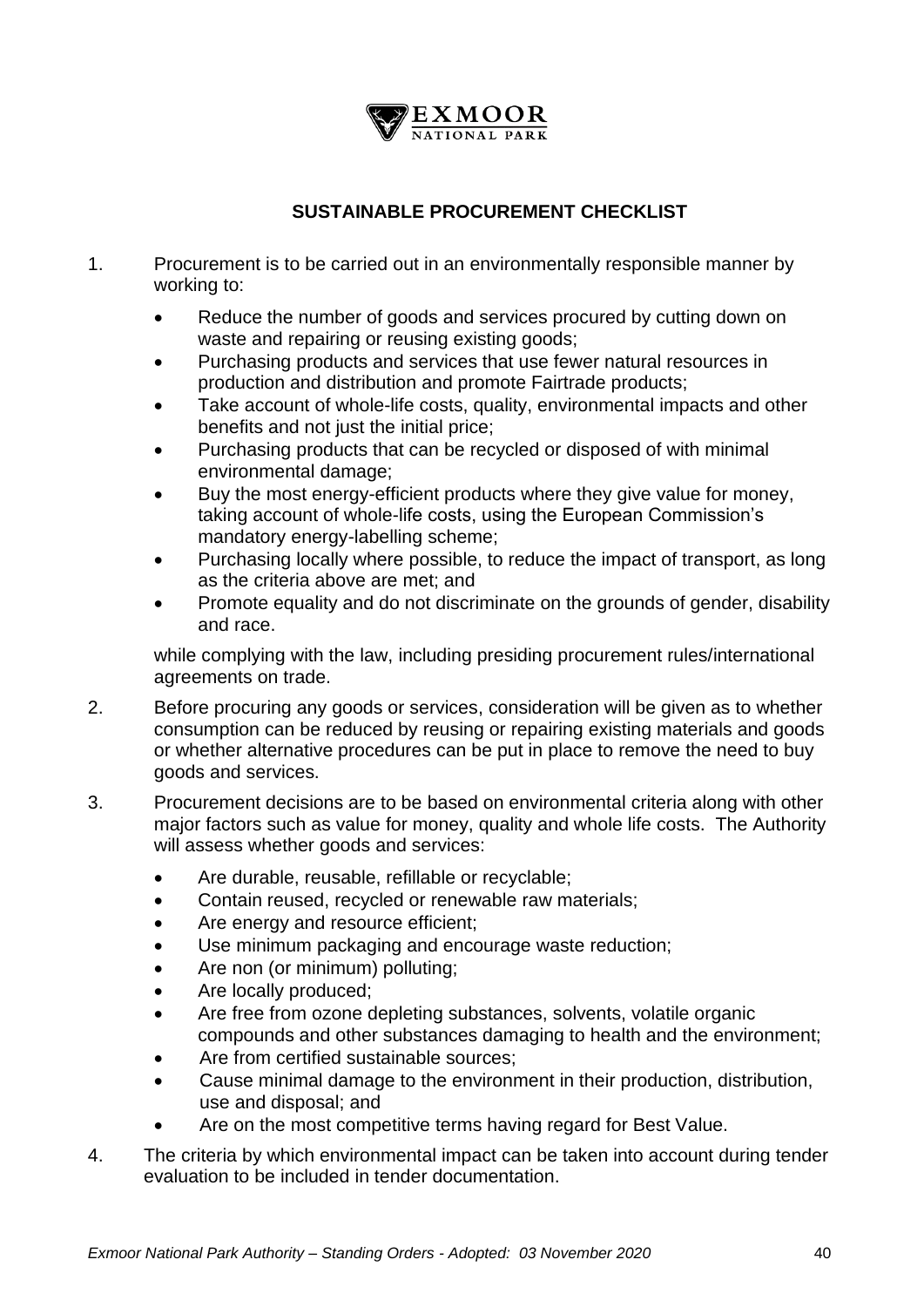

# **SUSTAINABLE BUILDING CHECKLIST**

#### <span id="page-40-0"></span>✓ **Sustainable**

#### **Less desirable**

#### **Neutral**

#### **General**

Repair or recycle if possible rather than buying new, but if you do have to buy something please check the list.

Other guides, such as the ENPA Design Guide give specific detailed advice for design aspects of building works.

#### 1. **Timber**

- ✓ Forest Stewardship Council Certified Timber or equivalent
- ✓ Recycled
- Known local source (check with Woodland Team)
- **\*** Tropical hardwoods
- Unknown source/non FSC

If possible use UK hardwoods rather than softwoods – this encourages planting and management of broadleaved woodland. Many hardwoods (notably oak and chestnut) do not need paints and stains to preserve them when used externally. *Most* softwoods do.

#### 2. **Roofing**

Slate

- ✓ Recycled and local
- ✓ Delabole
- ✓ Welsh
- **\*** Chinese / Brazilian / other non UK sources<br>  $\checkmark$  Thatch (also turf / bracken / heather)
- Thatch (also turf / bracken / heather)
- ✓ Timber shingles (FSC)
- Clay tiles
- Artificial tiles / concrete

#### 3. **Walls / Structure**

- Local stone, cob, brick (preferably recycled / local)
- Lime mortar and plaster
- Timber cladding (FSC)
- <del>✓</del> Green oak framing<br>✓ Straw (bales)
- Straw (bales)
- Concrete blocks

#### 4. **Windows**

- ✓ FSC Timber
- UPVC

# 5. **Paint / Finishes**

Lime wash

*Exmoor National Park Authority – Standing Orders - Adopted: 03 November 2020* 41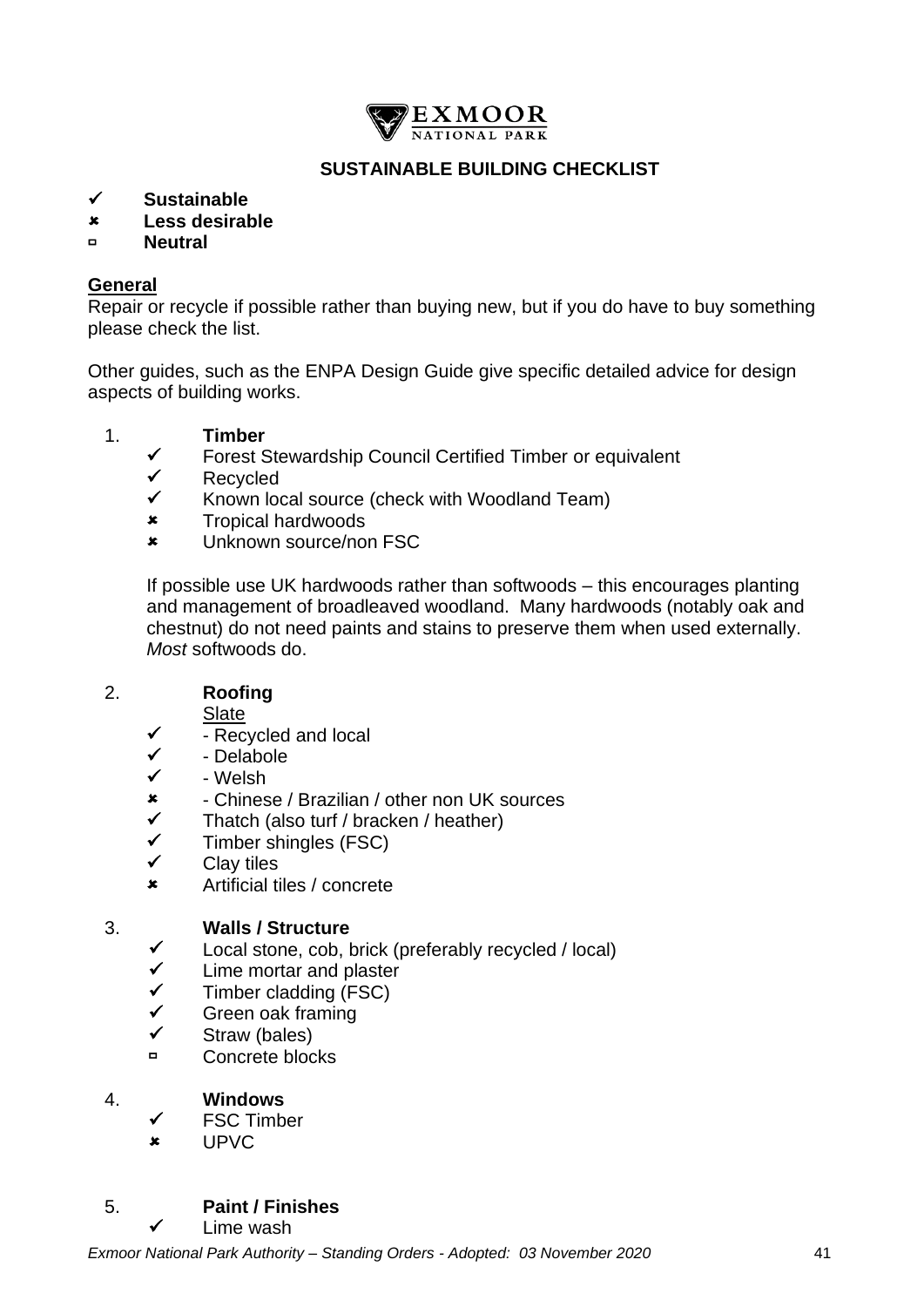- ✓ Lime plaster
- Lime mortar
- Natural/environmentally friendly paints (eg some of Farrow and Ball range)
- Distemper (internal)
- ✓ Natural oils / waxes such as linseed
- Varnishes / chemical stains

# 6. **Gutters / downpipes**

Direct rainwater into ground rather than drains if possible. Salvage and repair cast iron, copper or lead

# 7. **Flooring**

- Local / recycled / FSC timber
- ✓ Wool carpet
- Concrete

# 8. **Insulation**

- Wool
- Recycled paper
- Double / triple glazing
- **Shutters**
- Thick curtains

# 9. **Energy Efficiency / Renewables**

- $Lights low energy bulbs$ Heating systems
- **Solar**
- Wood fuel
- **Hydropower**

# **Energy Efficiency / Renewables** *continued*

- **Windpower**
- Combined heat and power
- ✓ Photo-voltaics
- **✓** Condensing boilers<br> **×** Electric (unless sun)
- Electric (unless supplied by renewables)
- Oil
- $\mathbf{\mathsf{x}}$  Gas

# 10. **Electrical / Plumbing**

- PVC
- □ Non PVC wire, copper or PE piping<br>✔ Water saving tans / flush systems
- Water saving taps / flush systems

# 11. **Landscape Works**

Paving

- $\sqrt{5}$  FSC Timber
- Local stone
- Woodchip bark
- Local river aggregate/cobbles (if approved source)
- ✓ Hoggin
- ✓ Grass
- □ Concrete, tarmac, block paving